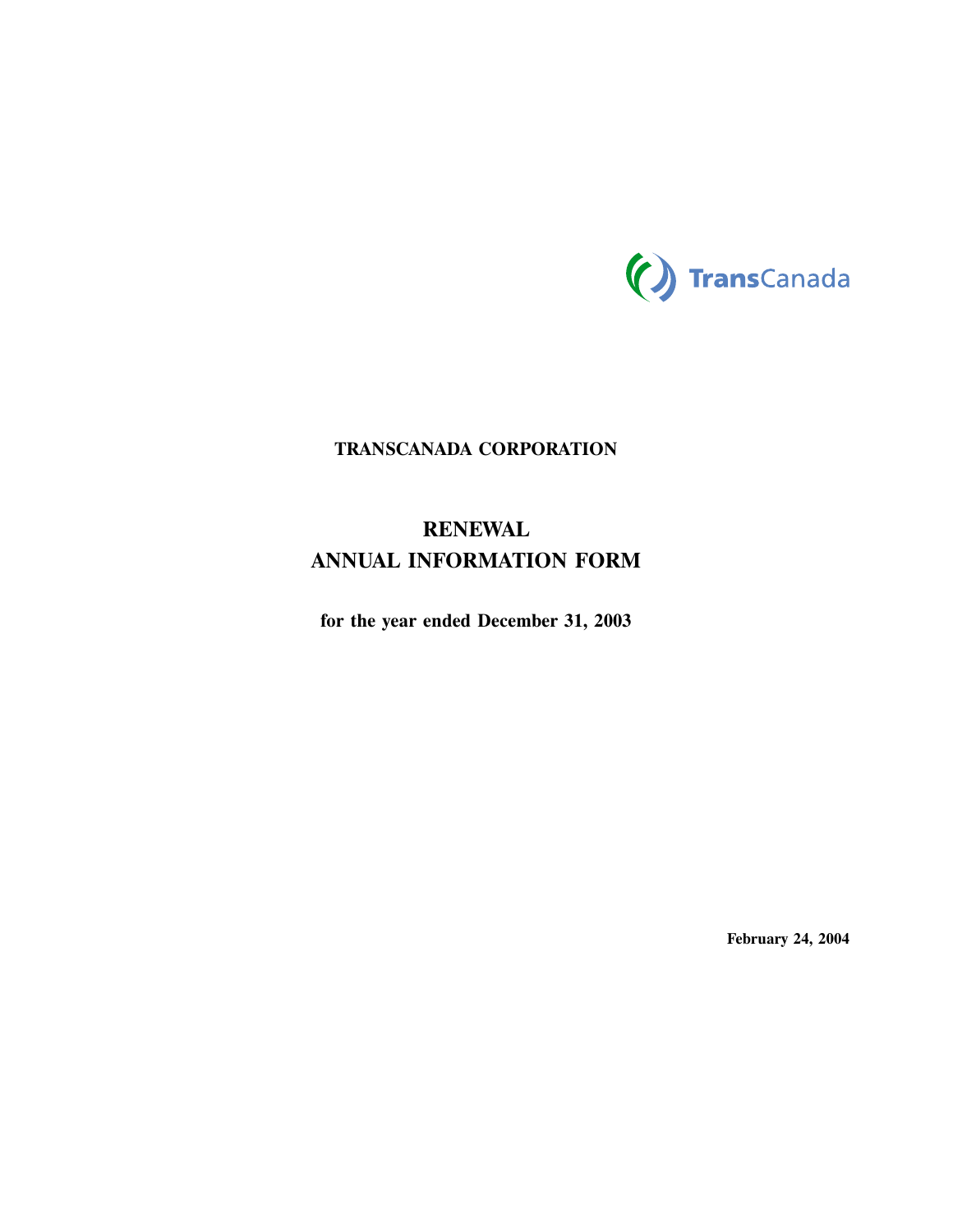# **TABLE OF CONTENTS**

|                                  | .  |                                     |
|----------------------------------|----|-------------------------------------|
| TABLE OF CONTENTS                | i  | International                       |
| REFERENCE INFORMATION            | ii | Midstream                           |
| PRESENTATION OF INFORMATION      | ii | HEALTH, SAFETY AND                  |
| FORWARD-LOOKING INFORMATION      | ii | ENVIRONMENT                         |
| THE COMPANY                      | 1  | Climate Change                      |
| TransCanada Corporation          | 1  | PATENTS, LICENCES AND<br>TRADEMARKS |
|                                  | 1  | LEGAL PROCEEDINGS                   |
| Gas Transmission Business        | 2  | RISK FACTORS                        |
| Power Business                   | 2  | Gas Transmission                    |
| GENERAL DEVELOPMENT OF THE       | 3  | Power                               |
| Developments in Gas Transmission |    | International                       |
|                                  | 3  | Corporate                           |
| Developments in Power Business   | 4  | FINANCIAL INFORMATION               |
| Recent Developments              | 5  | Three Year Selected Consolidated    |
| BUSINESS OF TRANSCANADA          | 6  | Financial Information               |
|                                  | 6  | Dividends                           |
| Wholly-Owned Pipelines           | 7  | MARKET FOR SECURITIES               |
| Other Gas Transmission           | 11 | DIRECTORS AND OFFICERS              |
| Regulation of North American     |    | Directors                           |
|                                  | 13 | Officers                            |
| Competition in Gas Transmission  | 14 | <b>CORPORATE GOVERNANCE</b>         |
| Research and Development         | 14 | ADDITIONAL INFORMATION              |
|                                  | 14 | SCHEDULE "A"                        |
| TransCanada Power, L.P.          | 15 | Exchange Rate of the Canadian D     |
| Power Performance                | 16 | Metric Conversion Table             |
| Regulation of Power              | 16 | SCHEDULE "B"                        |
| Competition in Power             | 17 | SCHEDULE "C"                        |
| Other Interests                  | 17 | SCHEDULE "D"                        |
| Cancarb Limited                  | 17 | SCHEDULE "E"                        |
| TransCanada Turbines             | 17 | SCHEDULE "F"                        |
| TransCanada Calibrations         | 17 | SCHEDULE "G"                        |
| Discontinued Operations          | 17 | SCHEDULE "H"                        |
| Gas Marketing and Trading        | 17 | SCHEDULE "I"                        |

|                                  | Page          |                                                    | Page |
|----------------------------------|---------------|----------------------------------------------------|------|
| TABLE OF CONTENTS                | i             | International                                      | 17   |
| REFERENCE INFORMATION            | ii            |                                                    | 18   |
| PRESENTATION OF INFORMATION      | $\rm ii$      | HEALTH, SAFETY AND                                 |      |
| FORWARD-LOOKING INFORMATION      | $\mathbf{ii}$ | ENVIRONMENT                                        | 18   |
| THE COMPANY                      | 1             |                                                    | 19   |
| TransCanada Corporation          | 1             | PATENTS, LICENCES AND<br>TRADEMARKS                | 19   |
|                                  | 1             | LEGAL PROCEEDINGS                                  | 19   |
| Gas Transmission Business        | 2             | RISK FACTORS                                       | 19   |
|                                  | 2             | Gas Transmission                                   | 19   |
| GENERAL DEVELOPMENT OF THE       |               |                                                    | 20   |
|                                  | 3             | International                                      | 20   |
| Developments in Gas Transmission | 3             | Corporate                                          | 20   |
| Developments in Power Business   | 4             | FINANCIAL INFORMATION                              | 21   |
| Recent Developments              | 5             | Three Year Selected Consolidated                   |      |
| BUSINESS OF TRANSCANADA          | 6             | Financial Information                              | 21   |
|                                  | 6             |                                                    | 21   |
| Wholly-Owned Pipelines           | 7             | MARKET FOR SECURITIES                              | 21   |
| Other Gas Transmission           | 11            | DIRECTORS AND OFFICERS                             | 21   |
| Regulation of North American     |               |                                                    | 22   |
|                                  | 13            |                                                    | 24   |
| Competition in Gas Transmission  | 14            | CORPORATE GOVERNANCE                               | 26   |
| Research and Development         | 14            | ADDITIONAL INFORMATION                             | 27   |
|                                  | 14            | SCHEDULE "A"                                       | 28   |
| TransCanada Power, L.P.          | 15            | Exchange Rate of the Canadian Dollar               | 28   |
| Power Performance                | 16            | Metric Conversion Table                            | 28   |
| Regulation of Power              | 16            | SCHEDULE "B" $\dots\dots\dots\dots\dots\dots\dots$ | 29   |
| Competition in Power             | 17            | SCHEDULE " $C$ "                                   | 37   |
| Other Interests                  | 17            | SCHEDULE "D"                                       | 41   |
| Cancarb Limited                  | 17            | SCHEDULE "E"                                       | 43   |
| TransCanada Turbines             | 17            | SCHEDULE "F"                                       | 44   |
| TransCanada Calibrations         | 17            | SCHEDULE "G"                                       | 50   |
| Discontinued Operations          | 17            | SCHEDULE "H"                                       | 53   |
| Gas Marketing and Trading        | 17            |                                                    | 55   |
|                                  |               |                                                    |      |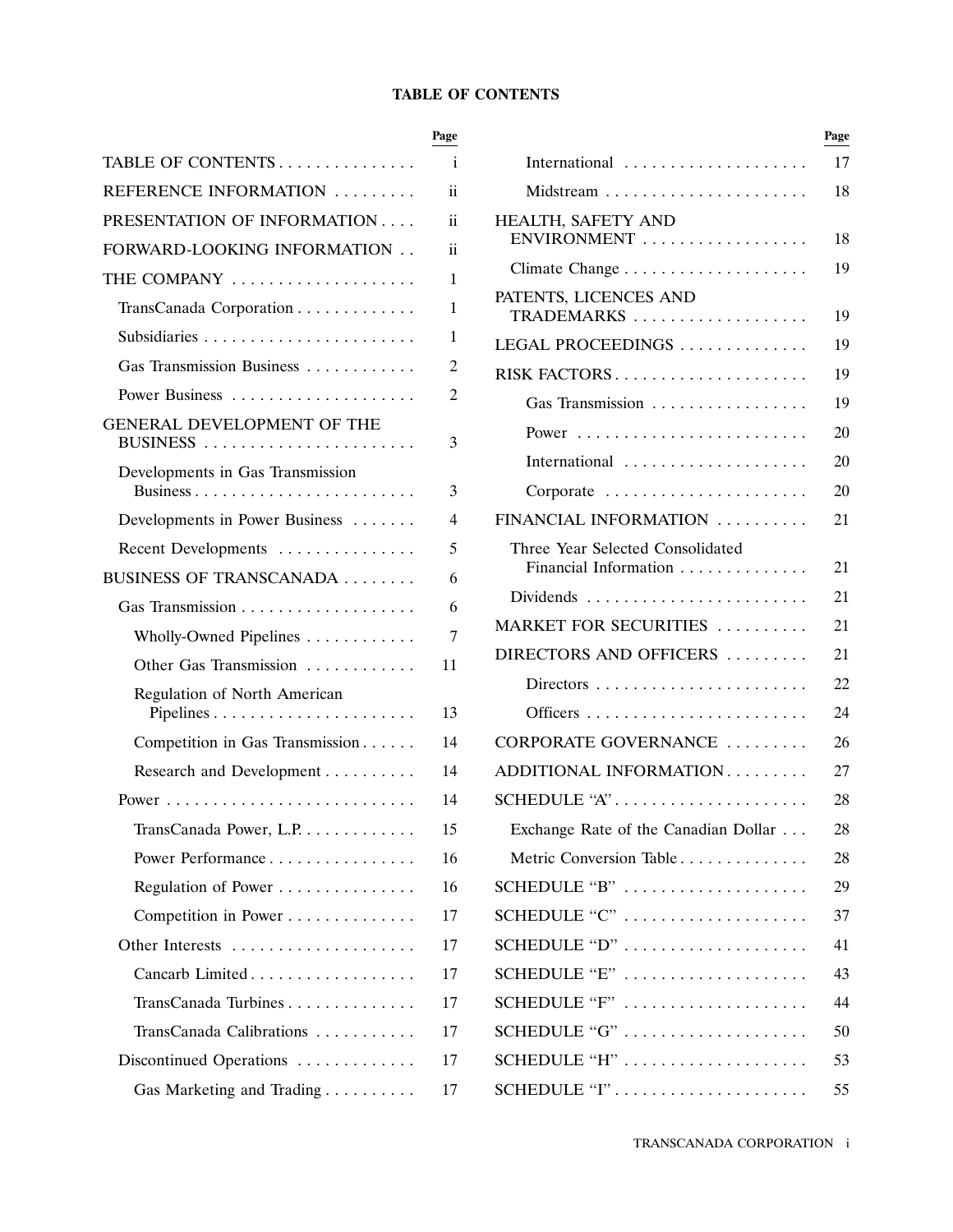## **REFERENCE INFORMATION**

For the reference information noted below, please refer to Schedule ''A''.

- Exchange Rate of the Canadian Dollar
- Metric Conversion Table

# **PRESENTATION OF INFORMATION**

Unless otherwise noted, the information contained in this Renewal Annual Information Form (''*AIF*'') is given as at December 31, 2003 (''*Year End*'').

This AIF has been prepared to reflect the presentation of the operations of TransCanada Corporation (''*TransCanada*'') as they are presented in TransCanada's 2003 Audited Consolidated Financial Statements. TransCanada's Management's Discussion and Analysis dated February 24, 2004 (''*MD&A*'') can be found in TransCanada's Annual Report to Shareholders for the year ended December 31, 2003 (''*Annual Report*'') and is incorporated by reference into this AIF, together with Notes 1, 16 and 17 of TransCanada's 2003 Audited Consolidated Financial Statements which are also contained in the Annual Report.

Unless the context indicates otherwise, a reference in this AIF to ''TransCanada'' includes the subsidiaries of TransCanada through which its various business operations are conducted. In particular, ''TransCanada'' includes references to TransCanada PipeLines Limited (''*TCPL*''). Where TransCanada is referred to with respect to actions that occurred prior to its 2003 arrangement with TCPL which is described below under the heading ''The Company — TransCanada Corporation'', these actions were taken by TCPL or its subsidiaries. The term ''subsidiary'', when referred to in this AIF, means direct and indirect wholly-owned subsidiaries of TransCanada.

Trends impacting TransCanada's gas transmission and power businesses are discussed in the MD&A under the headings "Gas Transmission" (under the subheadings "Opportunities", "Challenges" and "Canadian Regulatory Development'') and "Power" (under the subheadings "Opportunities" and "Challenges").

#### **FORWARD-LOOKING INFORMATION**

Documents incorporated by reference in this AIF and other reports and filings made with the securities regulatory authorities include forward-looking statements. All forward looking statements are based on TransCanada's current beliefs as well as assumptions made by and information currently available to TransCanada and relate to, among other things, anticipated financial performance, business prospects, strategies, regulatory developments, new services, market forces, commitments and technological developments. Much of this information also appears in the MD&A. By its nature, such forward-looking information is subject to various risks and uncertainties, including those discussed in this AIF, which could cause TransCanada's actual results and experience to differ materially from the anticipated results or other expectations expressed. Readers are cautioned not to place undue reliance on this forward-looking information, which is given as of the date it is expressed in this AIF or otherwise, and TransCanada undertakes no obligation to update publicly or revise any forward-looking information, whether as a result of new information, future events or otherwise.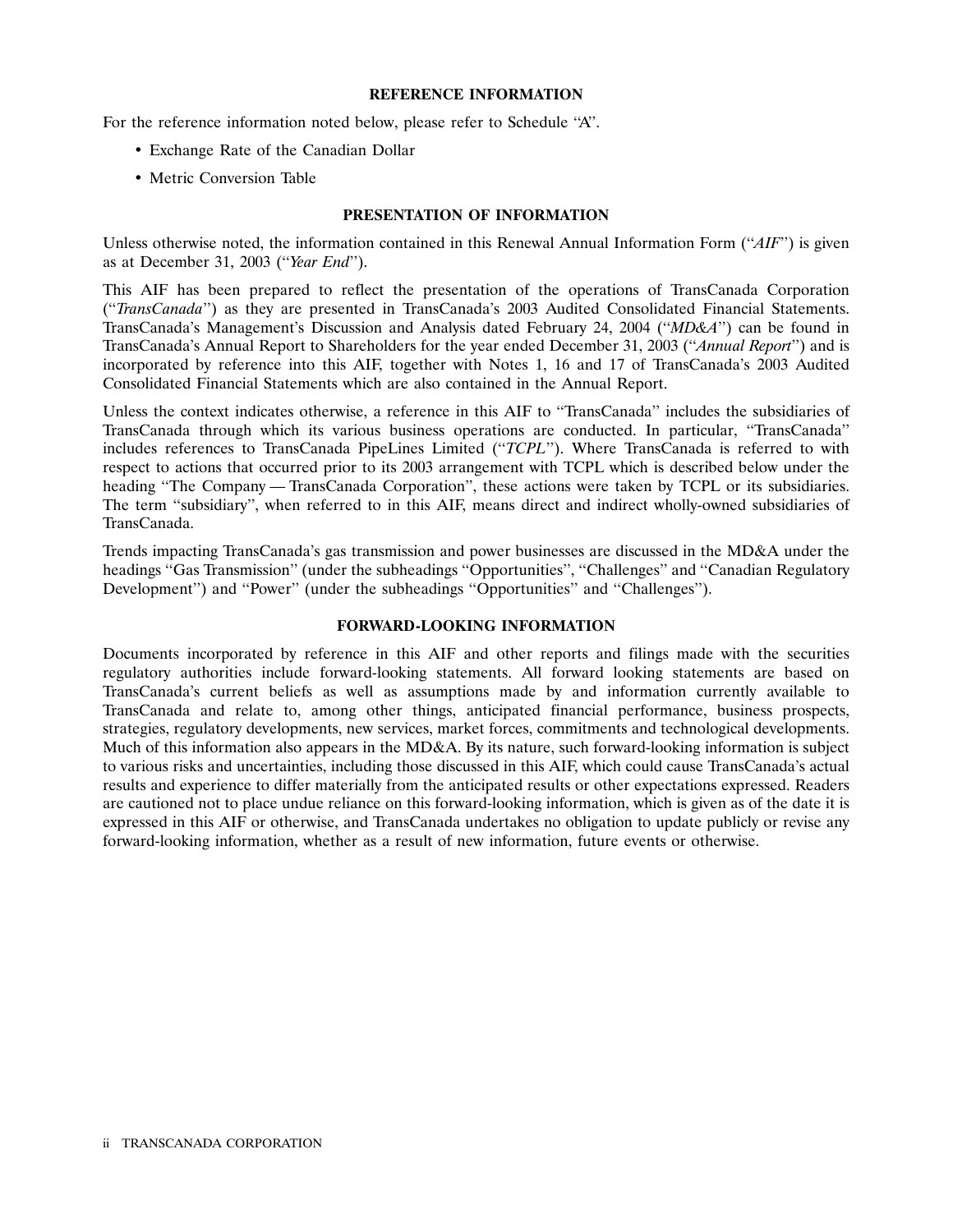# **THE COMPANY**

# **TransCanada Corporation**

TransCanada was incorporated pursuant to the provisions of the *Canada Business Corporation Act* on February 25, 2003 in connection with a plan of arrangement designed to establish TransCanada as the parent company of TCPL. The arrangement was approved by TCPL common shareholders on April 25, 2003 and following court approval, Articles of Arrangement were filed making the arrangement effective May 15, 2003. The common shareholders of TCPL exchanged each of their TCPL common shares for one common share of TransCanada. The debt securities and preferred shares of TCPL remained obligations and securities of TCPL. TCPL continues to hold the assets it held prior to the arrangement and continues to carry on business as the principal operating subsidiary of the TransCanada group of entities. TransCanada does not hold any assets directly other than the common shares of TCPL.

TransCanada is a Canadian public company. Significant dates and events are set forth below.

| Date         | Event                                                                              |
|--------------|------------------------------------------------------------------------------------|
|              | February 25, 2003 TransCanada incorporated under Canada Business Corporations Act. |
| May 15, 2003 | Certificate of Arrangement issued.                                                 |

The significant dates and events relating to TCPL are set out in TCPL's Renewal Annual Information Form for the year ended December 31, 2003, dated February 24, 2004.

TransCanada's registered office and executive office are located at 450 - 1st Street S.W., Calgary, Alberta, T2P 5H1.

TransCanada does not directly employ any employees or contractors. At Year End, TransCanada's principal operating subsidiary, TCPL, had approximately 2,325 employees in Canada and the United States, and two employees posted abroad.

#### **Subsidiaries**

TransCanada's significant subsidiaries at Year End are noted below. The list excludes certain of TransCanada's subsidiaries where:

- the total assets and total revenue of the individual excluded subsidiaries do not constitute more than ten per cent of the consolidated assets and revenues of TransCanada at the most recent year end; and
- the aggregate assets and operating revenues of the excluded subsidiaries represent less than 20 per cent of the consolidated assets and revenues of TransCanada at the most recent year end.

| Subsidiary $(1)$           | <b>Organized Under<br/>the Laws of</b> | <b>Percentage Ownership</b><br>by TransCanada of<br>Voting Shares |
|----------------------------|----------------------------------------|-------------------------------------------------------------------|
|                            | Canada                                 | 100                                                               |
| NOVA Gas Transmission Ltd. | Alberta                                | 100                                                               |
|                            | Nevada                                 | 100                                                               |
|                            | Alberta                                | 100                                                               |
|                            | Canada                                 | 100                                                               |

#### **Note:**

(1) Names shown without indentation are direct subsidiaries of TransCanada. The indentation of the name of a subsidiary indicates that such subsidiary is held by a subsidiary of TransCanada. The percentage ownership shown for a subsidiary is that held directly by its immediate parent.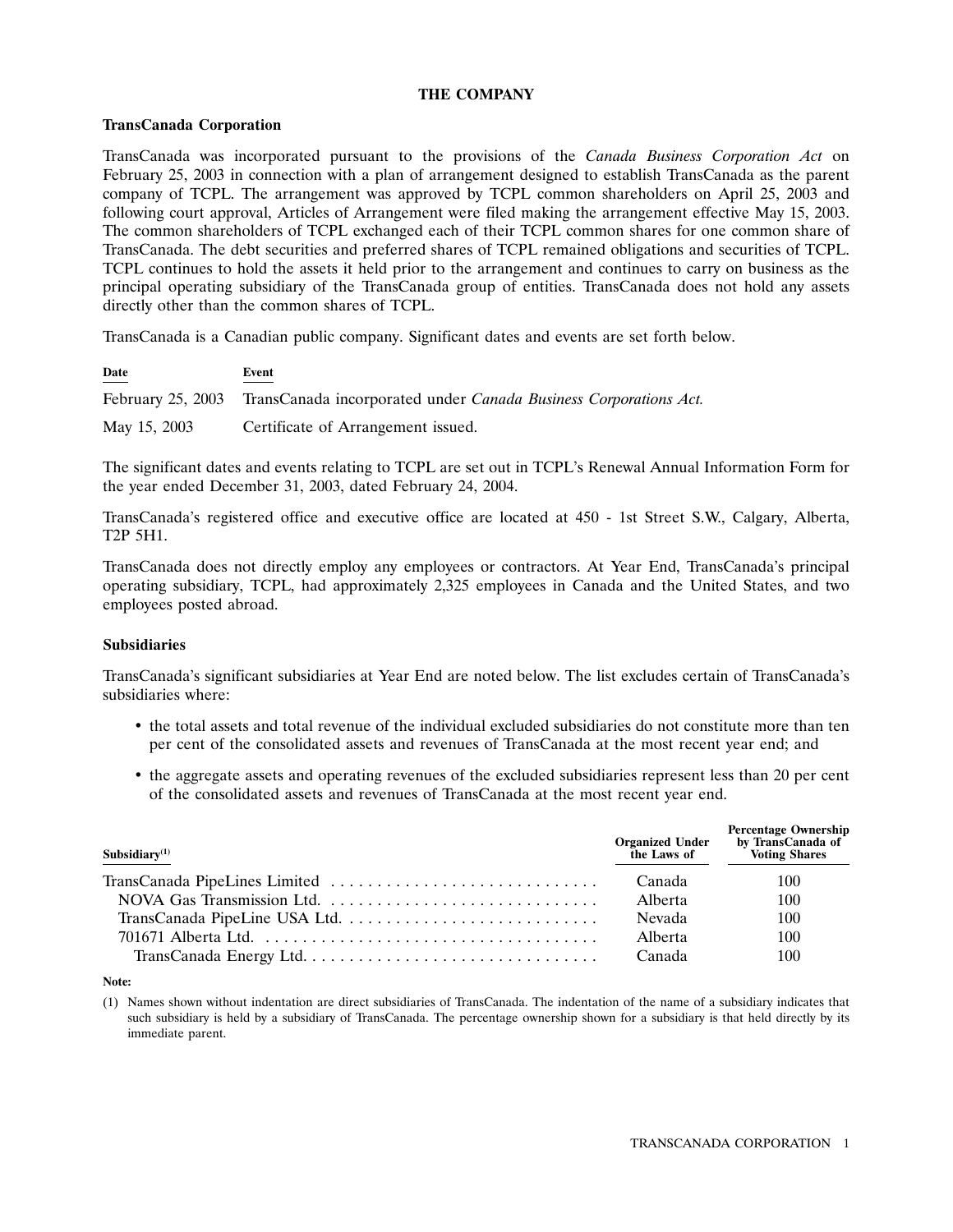# **Gas Transmission Business**

# *Canada*

TransCanada, through subsidiaries, has substantial Canadian natural gas pipeline holdings, including:

- a natural gas transmission system throughout the province of Alberta (''*Alberta System*'');
- a Canadian mainline natural gas transmission system (''*Canadian Mainline*'');
- a natural gas transmission system in southeastern B.C., southern Alberta and southwestern Saskatchewan (''*Foothills System*'');
- a natural gas transmission system in southeastern British Columbia (''*BC System*''); and
- a 50 per cent interest in Trans Québec & Maritimes Pipeline Inc. ("*TQM*") which operates a natural gas transmission system in southeastern Québec ("TQM System").

# *United States*

TransCanada, through subsidiaries, has natural gas pipeline holdings in the United States including:

- a 50 per cent interest in Great Lakes Gas Transmission Limited Partnership (''*Great Lakes*'');
- a 41 per cent interest in the Iroquois Gas Transmission System (''*Iroquois*'');
- a 61.7 per cent interest in the Portland Natural Gas Transmission System Partnership (''*Portland*'');
- a 12.3 per cent voting interest in Northern Border Pipeline Company (''*Northern Border*'') through Northern Border Partners, L.P. (''*NBP L.P.*'') and a 30 per cent interest in Northern Border through TC PipeLines, L.P.; and
- a one per cent interest in Tuscarora Gas Transmission Company (''*Tuscarora*'').

TransCanada holds a 33.4 per cent interest in TC PipeLines, L.P., a publicly held limited partnership of which a subsidiary of TransCanada acts as the general partner. The remaining interest of TC PipeLines, L.P. is widely held by the public. TC PipeLines, L.P. holds a 30 per cent interest in Northern Border and a 49 per cent interest in Tuscarora.

# **Power Business**

TransCanada owns and/or operates or has under construction or development a number of power plants, and purchases power under a number of power purchase arrangements. TransCanada's power plants and power purchase arrangements, in the aggregate, represent approximately 4,667 megawatts (''*MW*'') of power generation capacity.

TransCanada holds a 35.6 per cent interest in TransCanada Power, L.P. (''*Power LP*''), with the remaining interest being widely held by the public. A subsidiary of TransCanada acts as the general partner of Power LP. Power LP owns seven power plants which are managed by TransCanada.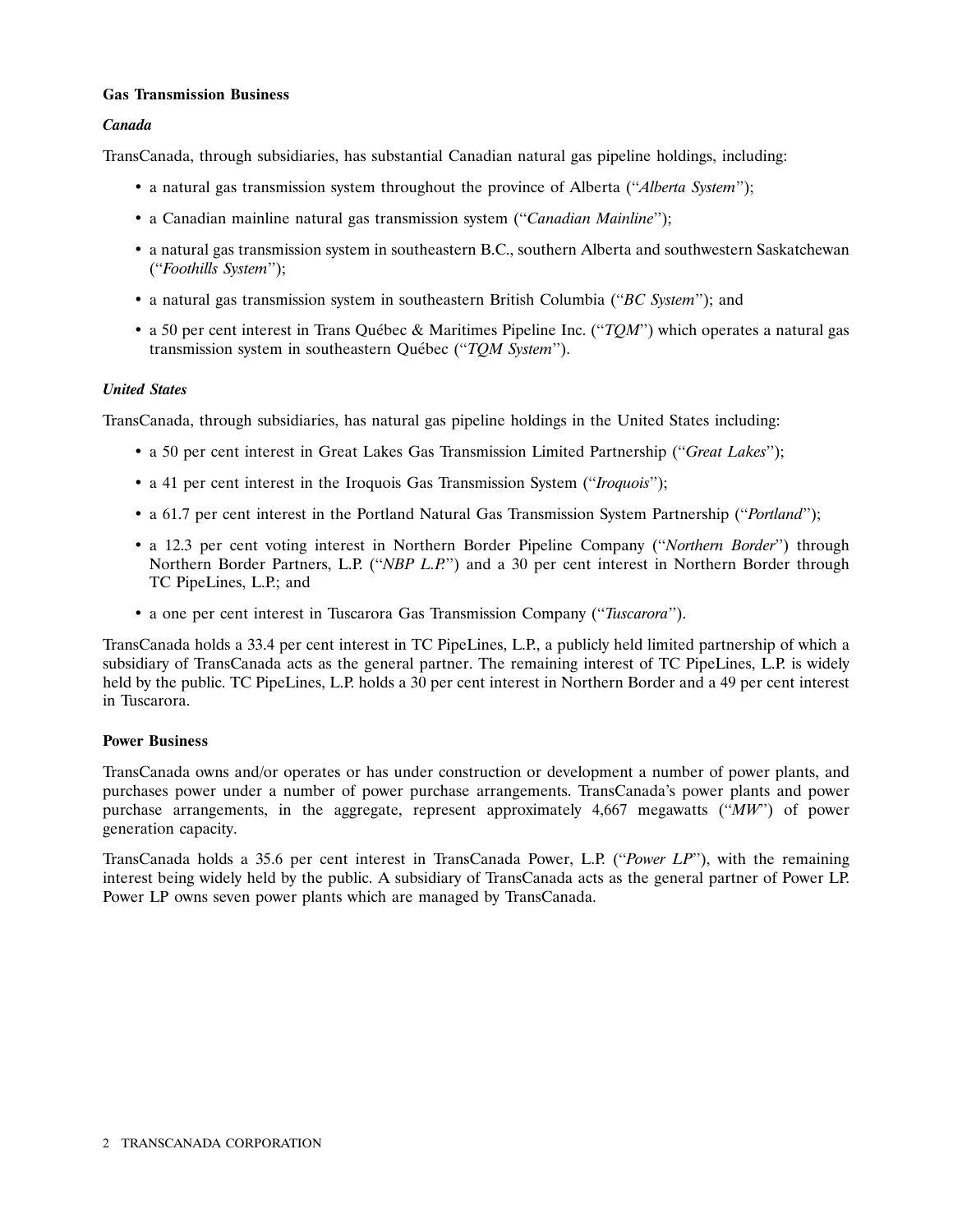# **GENERAL DEVELOPMENT OF THE BUSINESS**

The general development of TransCanada's business during the last three financial years, and the significant events or conditions which have had an influence on that development, are summarized below. Most of these events are discussed in greater detail under the heading ''Business of TransCanada'' in this AIF.

## **Developments in Gas Transmission Business**

TransCanada's focus has been to sustain, grow and optimize its natural gas transmission business, including to pursue changes to the regulated business models that are applicable to TransCanada's operations. Summarized below are significant developments that have occurred in TransCanada's natural gas transmission business over the last three years.

# *2003*

In August 2003, TransCanada acquired the remaining interests in Foothills Pipe Lines Ltd. (''*Foothills*'') that it did not previously own. The Foothills System, which is owned by Foothills, complements TransCanada's existing western Canadian facilities. It extends 1,040 kilometres and carries over 30 per cent of all Canadian natural gas exports to the United States.

TransCanada, through Foothills, holds certificates for both the Alaskan and Canadian segments of the Alaska Highway Pipeline Project and also holds significant right-of-way assets for the project in both Canada and Alaska.

In June 2003, TransCanada, the Mackenzie Delta Producers Group (''*Mackenzie Producers*'') and Mackenzie Valley Aboriginal Pipeline L.P. (''*Aboriginal Pipeline Group*'' or ''*APG*'') reached a funding and participation agreement. TransCanada agreed to finance the APG's share of project definition costs in exchange for several options, including an ownership interest in the pipeline, certain rights of first refusal in the Mackenzie Gas Pipeline Project and the right to have the Mackenzie Delta gas flow into the Alberta System.

In September 2003, TransCanada and ConocoPhillips Company (''*ConocoPhillips*'') announced the Fairwinds Partnership to jointly evaluate a liquefied natural gas ("*LNG*") regasification facility in Harpswell, Maine. TransCanada also continues to pursue other LNG projects in North America.

TransCanada increased its ownership interest in Portland in the northeastern United States from 33.3 per cent to 61.7 per cent through acquisitions that took place in September and December 2003.

For further information about Gas Transmission Developments in 2003, refer to the headings ''Business of TransCanada — Gas Transmission — Wholly-Owned Pipelines'' and ''Business of TransCanada — Gas Transmission — Other Gas Transmission'' below.

# *2002*

In August 2002, TransCanada completed the acquisition of a portion of the two per cent general partnership interest in NBP L.P., a publicly held limited partnership which provides TransCanada with a 17.5 per cent voting interest on its partnership policy committee. NBP L.P. owns interests in pipelines and gas processing plants in the United States and Canada, including a 70 per cent interest in Northern Border.

# *2001*

In January 2001, TransCanada announced that it had reached a settlement in principle regarding 2001 and 2002 tolls and services on the Alberta System. The settlement established the Alberta System's fixed revenue requirement for the next two years. The settlement, approved by the Alberta Energy and Utilities Board (''*EUB*''), together with the receipt point specific rate design previously approved by the EUB, formed the basis of the Alberta System's tolls in 2002.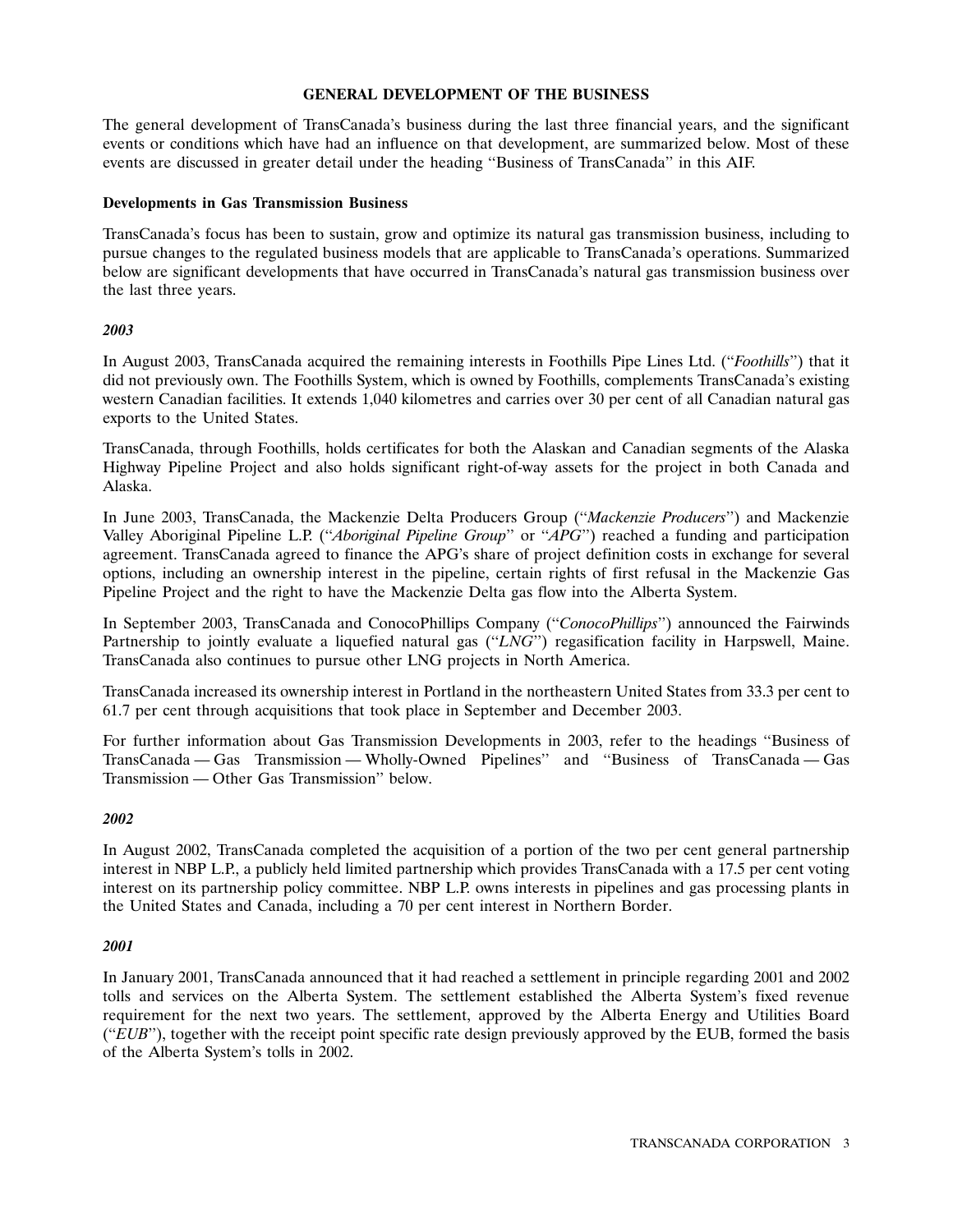In February 2001, TransCanada announced that it had reached a settlement regarding the 2001 and 2002 services and pricing on the Canadian Mainline that resolved all issues other than cost of capital. The parties agreed that the issue of cost of capital would be determined in a different forum. The National Energy Board (''*NEB*'') approved the settlement.

By December 31, 2001, TransCanada had sold the majority of its natural gas marketing and trading operations, including its structured products business, most of its natural gas transportation and storage contracts and its net back pool operations.

# **Developments in Power Business**

In the past three years, TransCanada has grown its power business and, in particular, has increased its generation capacity from approximately 2,253 MW in 2001 to 4,667 MW in 2003. In addition, net earnings from power operations has increased by \$52 million over the same period. Summarized below are significant developments that have occurred in TransCanada's power business over the last three years.

# *2003*

In February 2003, TransCanada, as part of a consortium, acquired a 31.6 per cent interest in Bruce Power L.P. (''*Bruce Power*'') and a 33.3 per cent interest in Bruce Power Inc., the general partner of Bruce Power. Bruce Power leases its generation facilities from Ontario Power Generation Inc. (''*OPG*''). The facilities consist of eight nuclear reactors, five of which were operational at Year End with a capacity of 3,910 MW. An additional reactor with capacity of 750 MW was restarted in January 2004.

The members of the purchasing consortium of Bruce Power have severally, on a pro-rata basis, guaranteed certain contingent financial obligations of Bruce Power related to operator licenses, the OPG lease agreement, power sales agreements and contractor services. Bruce Power continues to be operated by its pre-acquisition management which is comprised of experienced nuclear power plant operators. Spent fuel and decommissioning liabilities remain with OPG under the terms of the lease.

In 2003, TransCanada announced that it would construct two new power plants. The first of these is the 550 MW natural gas-fired Bécancour cogeneration power plant near Trois-Rivières, Québec ("Bécancour Plant") which will supply its entire power output to Hydro-Québec. Distribution is provided for under a 20 year power purchase contract. The cost of the Becancour Plant is estimated to be \$550 million, including capitalized ´ interest, and the plant is expected to be in service in late 2006. TransCanada is also constructing the 90 MW Grandview natural gas-fired cogeneration power plant on the site of the Irving Oil refinery in Saint John, New Brunswick (''*Grandview Plant*''). Under a 20 year tolling arrangement, a subsidiary of Irving Oil Limited will provide fuel to the Grandview Plant and has contracted for 100 per cent of the Grandview Plant's heat and electricity output. The cost of the Grandview Plant is estimated to be approximately \$90 million. Construction of the Grandview Plant began in 2003 and has an expected in-service date at the end of 2004. In addition, construction of the 165 MW MacKay River power plant was completed in 2003 and the plant is expected to be put into commercial service in the first quarter of 2004.

# *2002*

In November 2002, TransCanada completed the acquisition of the 300 MW ManChief power plant, situated approximately 145 kilometres northeast of Denver, Colorado. The ManChief power plant is operated under contract by an unaffiliated third party.

# *2001*

In 2001, TransCanada acquired 50 per cent of the power purchase arrangements for the Sundance B power plant located near Edmonton, Alberta. Sundance B has capacity to generate 706 MW. In addition, TransCanada completed construction of two natural gas fired plants: an 80 MW power plant near Carseland, Alberta and a 40 MW power plant near Redwater, Alberta. Finally, TransCanada acquired Curtis Palmer Hydroelectric Company, L.P. in July 2001, which owns and operates two hydroelectric plants near Corinth, New York which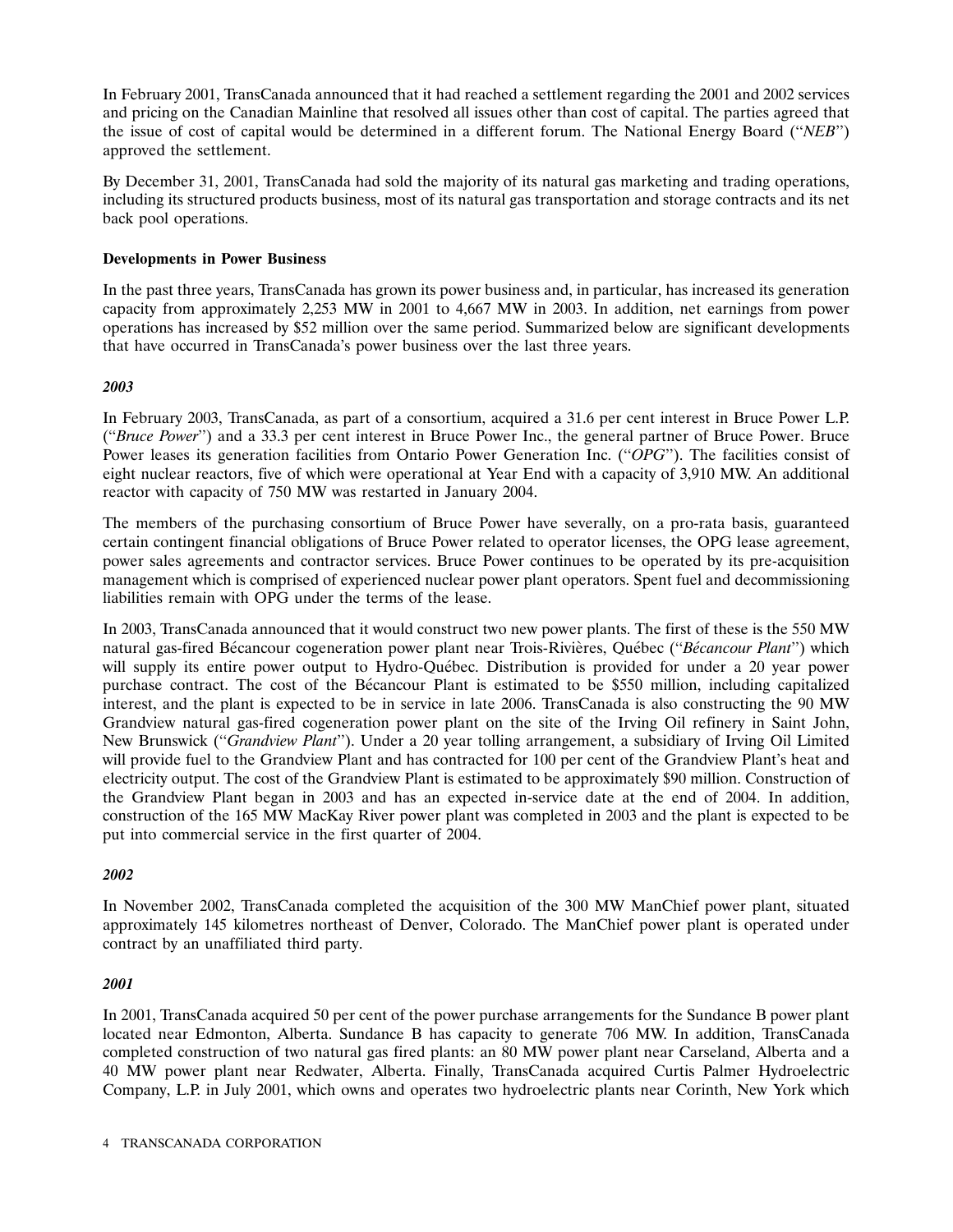have a combined generating capacity of 60 MW. The entire output from the Curtis Palmer plants are committed to a purchaser under a long-term, fixed-price power purchase arrangement.

# **Recent Developments**

On February 24, 2004, TransCanada announced an agreement to acquire Gas Transmission Northwest Corporation (''*GTNC*'') from National Energy & Gas Transmission, Inc. (''*NEGT*'') for approximately US\$1.703 billion, including US\$500 million of assumed debt and subject to typical closing adjustments. The acquisition of GTNC is subject to bankruptcy court approval, including completion of a court sanctioned auction process, and to regulatory approval. The agreement contemplates that final bankruptcy court approval of the sale will be obtained within 75 days of signing the agreement.

GTNC is a natural gas pipeline company that owns and operates two pipeline systems. The first of these is the Gas Transmission Northwest pipeline system, formerly known as Pacific Gas Transmission, which extends more than 2,174 kilometres from a connection point on TransCanada's BC System near Kingsgate, British Columbia on the British Columbia — Idaho border to a point near Malin, Oregon on the Oregon — California border. The second pipeline system, the North Baja pipeline system, extends 128 kilometres from a point near Ehrenberg, Arizona to a point near Ogilby, California on the California — Baja California, Mexico border. The natural gas transported on North Baja system comes primarily from supplies in the southwestern United States for markets in Northern Baja California, Mexico. The sale of the North Baja pipeline is subject to a right of first refusal held by an unaffiliated company.

In a referendum held on March 9, 2004, the residents of Harpswell, Maine voted against leasing a town-owned site for an LNG regasification facility which the Fairwinds Partnership had been evaluating for development. The Fairwinds Partnership subsequently announced that it has suspended any further work on the project in Harpswell, Maine.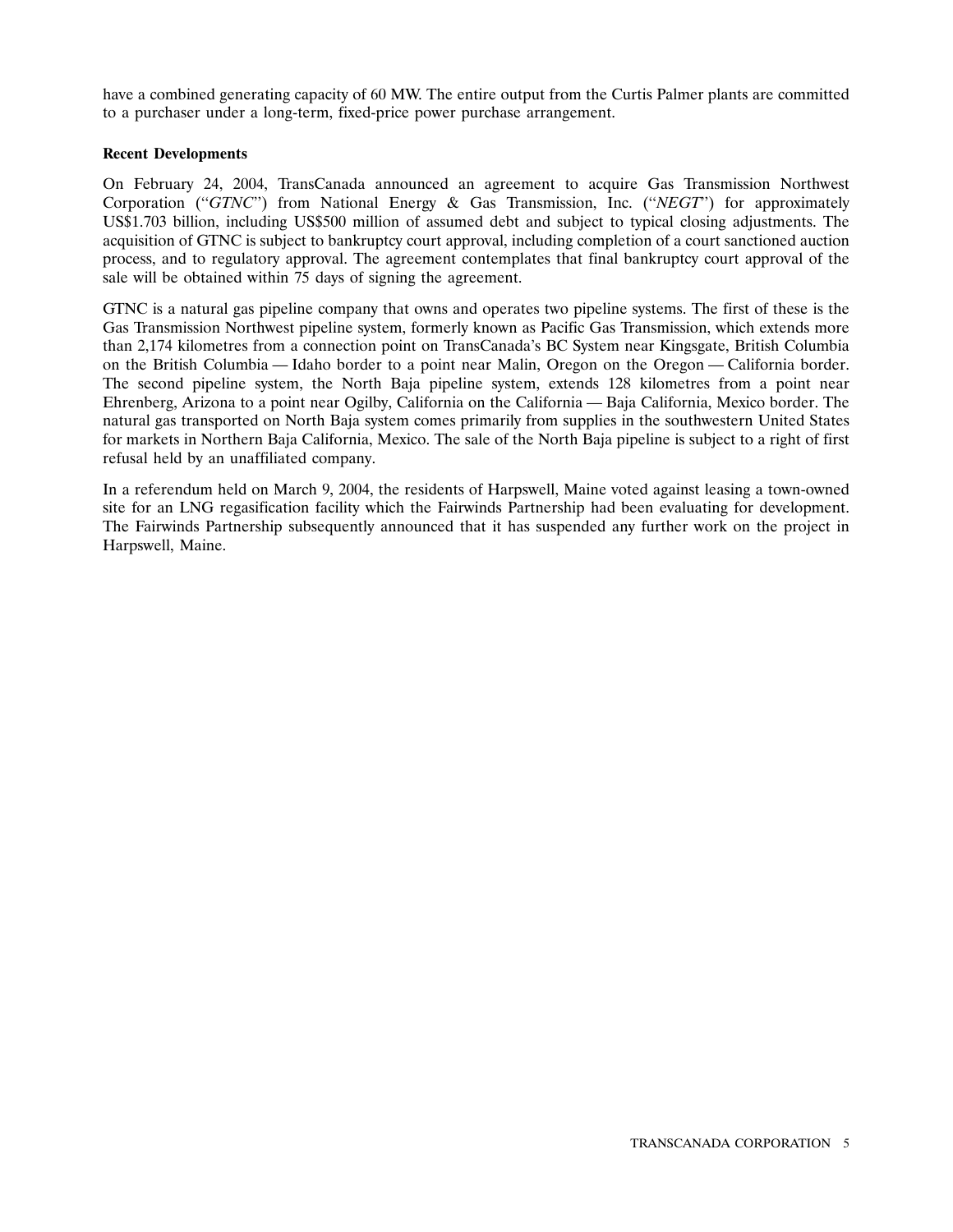#### **BUSINESS OF TRANSCANADA**

The following table shows TransCanada's revenues from operations by segment, classified geographically, for the years ended December 31, 2003 and 2002.

|                                                                                   | 2003                  | 2002                  |
|-----------------------------------------------------------------------------------|-----------------------|-----------------------|
|                                                                                   | (millions of dollars) | (millions of dollars) |
| <b>Gas Transmission</b>                                                           |                       |                       |
| Canada — Domestic Deliveries                                                      | 2.492                 | 2,076                 |
|                                                                                   | 1.291                 | 1.641                 |
|                                                                                   | 173                   | 204                   |
|                                                                                   | 3,956                 | 3,921                 |
| <b>Power</b>                                                                      |                       |                       |
| $Canada - Domestic \ Deliveries \ldots \ldots \ldots \ldots \ldots \ldots \ldots$ | 765                   | 655                   |
|                                                                                   |                       |                       |
|                                                                                   | 634                   | 638                   |
|                                                                                   | 1,401                 | 1,293                 |
| Total Revenues <sup><math>(2)</math></sup>                                        | 5,357                 | 5,214                 |

**Notes:**

(1) Export deliveries include gas transmission revenues attributable to deliveries to United States pipelines and power deliveries to United States markets.

(2) Revenues are attributed to countries based on country of origin of product or service.

#### **Gas Transmission**

TransCanada's transmission business principally includes the operation of the Canadian Mainline, the Alberta System, the Foothills System, the BC System and TransCanada's other investments in natural gas pipelines located primarily in Canada and the United States.

Canadian natural gas transmission services are provided under gas transportation tariffs that provide for cost recovery including return of and return on capital as approved by the applicable regulatory authorities. In some cases, such tariffs are determined under agreements with customers and other interested parties, subject to regulatory approval. The net income of the gas transmission business is generated based on such tariffs. Under the current regulatory model, net income is not affected by fluctuations in the commodity price of natural gas, but such fluctuations influence both production levels and the natural gas basins from which North American natural gas users elect to purchase natural gas supplies.

The volume of natural gas shipments on the Canadian Mainline, the Alberta System, the Foothills System and the BC System depends on the volume of natural gas produced and sold both in and outside of Alberta, and on the construction and availability of other pipeline capacity. The natural gas transported by TransCanada comes primarily from the Western Canada Sedimentary Basin ("*WCSB*"). The WCSB's estimated remaining established reserves of natural gas are approximately 57 trillion cubic feet (''*Tcf*'') with a remaining reserve-to-production ratio of approximately nine years at current levels of production. Incremental reserves are continually being discovered, and generally maintain the reserve-to-production ratio at close to nine years. Production of natural gas from the WCSB has not increased since 2001. With the expansion of capacity on TransCanada's wholly and partially owned pipelines over the past decade and the competition provided by other pipelines, combined with significant growth in natural gas demand in Alberta, TransCanada anticipates there will be excess pipeline capacity out of the WCSB for the foreseeable future.

In addition to the information concerning the gas transmission segment of TransCanada's business set out herein, further information can be found in the MD&A under the heading ''Gas Transmission — Wholly-Owned Pipelines — Business Risks''.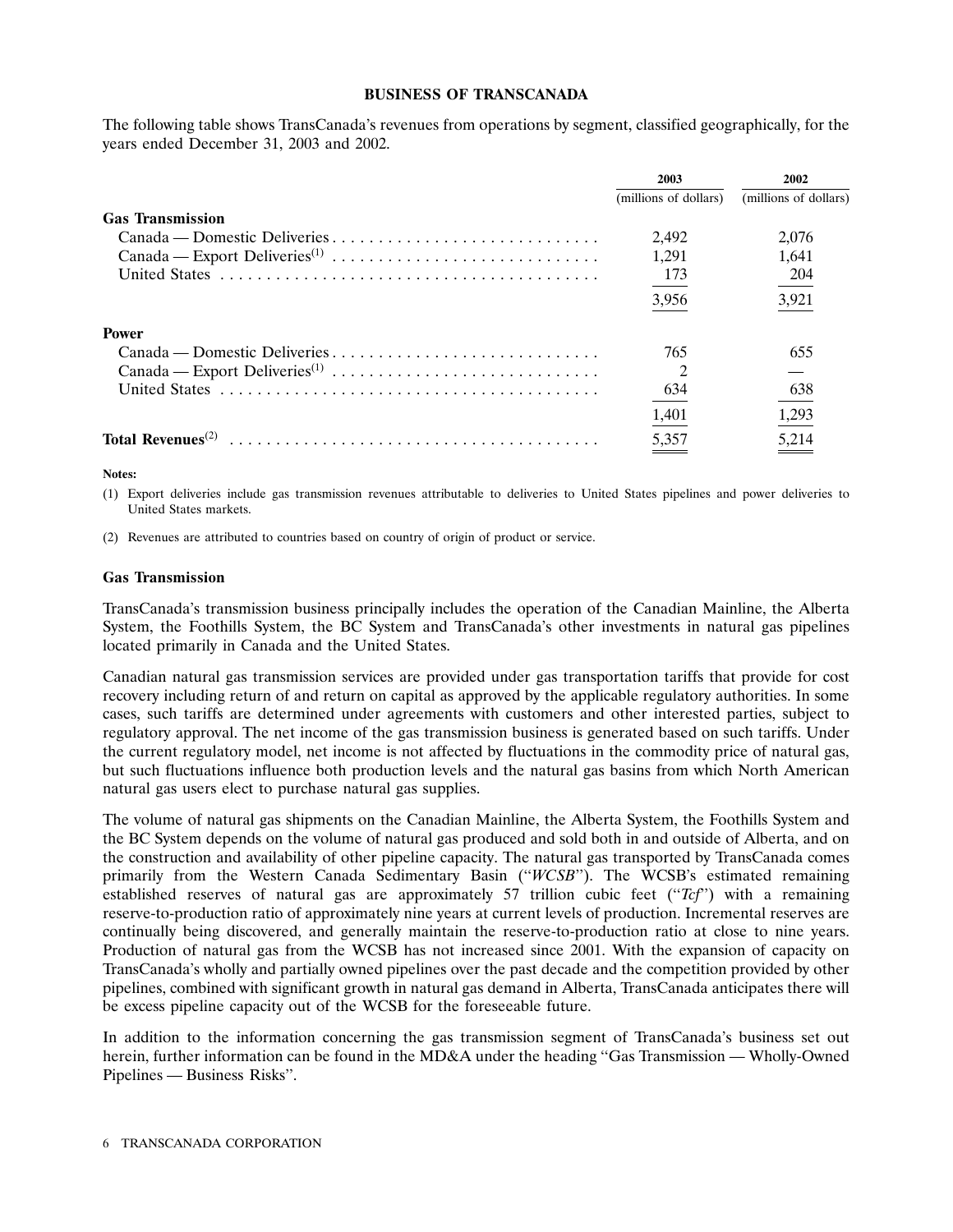# *Wholly-Owned Pipelines*

## *Alberta System*

The Alberta System, held by NOVA Gas Transmission Ltd. (''*NGTL*''), a subsidiary of TransCanada, is an Alberta-wide natural gas transmission system that collects and transports natural gas for use in Alberta and for delivery to connecting pipelines, such as the Canadian Mainline, the Foothills System and the BC System, as well as to other unaffiliated pipelines, at various points on the Alberta border for delivery to eastern Canada, British Columbia and the United States. The Alberta System includes approximately 22,700 kilometres of mainlines and laterals.

Capital expenditures, which are dependent in part upon requests for increased transportation service by customers, were \$53 million in 2003. TransCanada anticipates approximately \$90 million of capital spending on the Alberta System in 2004. These capital expenditures will be primarily related to capacity expansion.

The following table sets forth the annual volumes delivered off the Alberta System for the years ended December 31, 2003 and 2002.

|                        | 2003                  |          | 2002                  |            |
|------------------------|-----------------------|----------|-----------------------|------------|
| <b>Delivery Points</b> | Volume <sup>(1)</sup> | Per cent | Volume <sup>(2)</sup> | Per cent   |
|                        | (Bcf)                 |          | (Bcf)                 |            |
|                        | 539                   | 14       | 475                   |            |
|                        | 1.552                 | 40       | 1.738                 | 42         |
|                        | -665                  | 17       | 750                   | 18         |
|                        | 1.117                 | 29       | 1.155                 | 28         |
| British Columbia       | 10                    |          | 28                    |            |
|                        | $\frac{3,883}{2}$     | 100      | 4,146                 | <b>100</b> |

**Notes:**

(1) Of the total volumes transported in 2003, 1.89 Tcf of natural gas was delivered to the Canadian Mainline, 674 billion cubic feet (''*Bcf*'') of natural gas was delivered to the BC System (including the BC portion of the Foothills System) and 777 Bcf of natural gas was delivered to the Saskatchewan portion of the Foothills System.

(2) Of the total volumes transported in 2002, 2.09 Tcf of natural gas was delivered to the Canadian Mainline, 773 Bcf of natural gas was delivered to the BC System (including the BC portion of the Foothills System) and 779 Bcf of natural gas was delivered to the Saskatchewan portion of the Foothills System.

# *Alberta System Contracted Firm Transportation Services*

As of Year End, the Alberta System was providing transportation for 182 shippers pursuant to approximately 15,500 firm service transportation contracts.

As of Year End, the weighted average remaining term of firm transportation contracts was approximately 2.4 years, compared to a weighted average remaining term of 3.0 years as of December 31, 2002. Currently, these contracts are renewable by the customer providing notice to NGTL at least twelve months prior to the expiry of the current contract term. The Alberta System has seen a 30 per cent decrease in firm contracted capacity since the 1998-1999 contract year. Further information about the Alberta System can be found in the MD&A under the headings ''Gas Transmission — Wholly-Owned Pipelines — Financial Review'' and ''Gas Transmission — Wholly-Owned Pipelines — Business Risks''.

# *Regulation of the Alberta System*

The construction and operation of the Alberta System is regulated by the EUB primarily under the provisions of the *Gas Utilities Act* (Alberta) and the *Pipeline Act* (Alberta). NGTL also requires the EUB's approval for rates, tolls and charges, and the terms and conditions under which it provides its services. Under the provisions of the *Pipeline Act*, the EUB oversees various matters, including the economic, orderly and efficient development of the pipeline, the operation and abandonment of the pipeline, and certain related pollution and environmental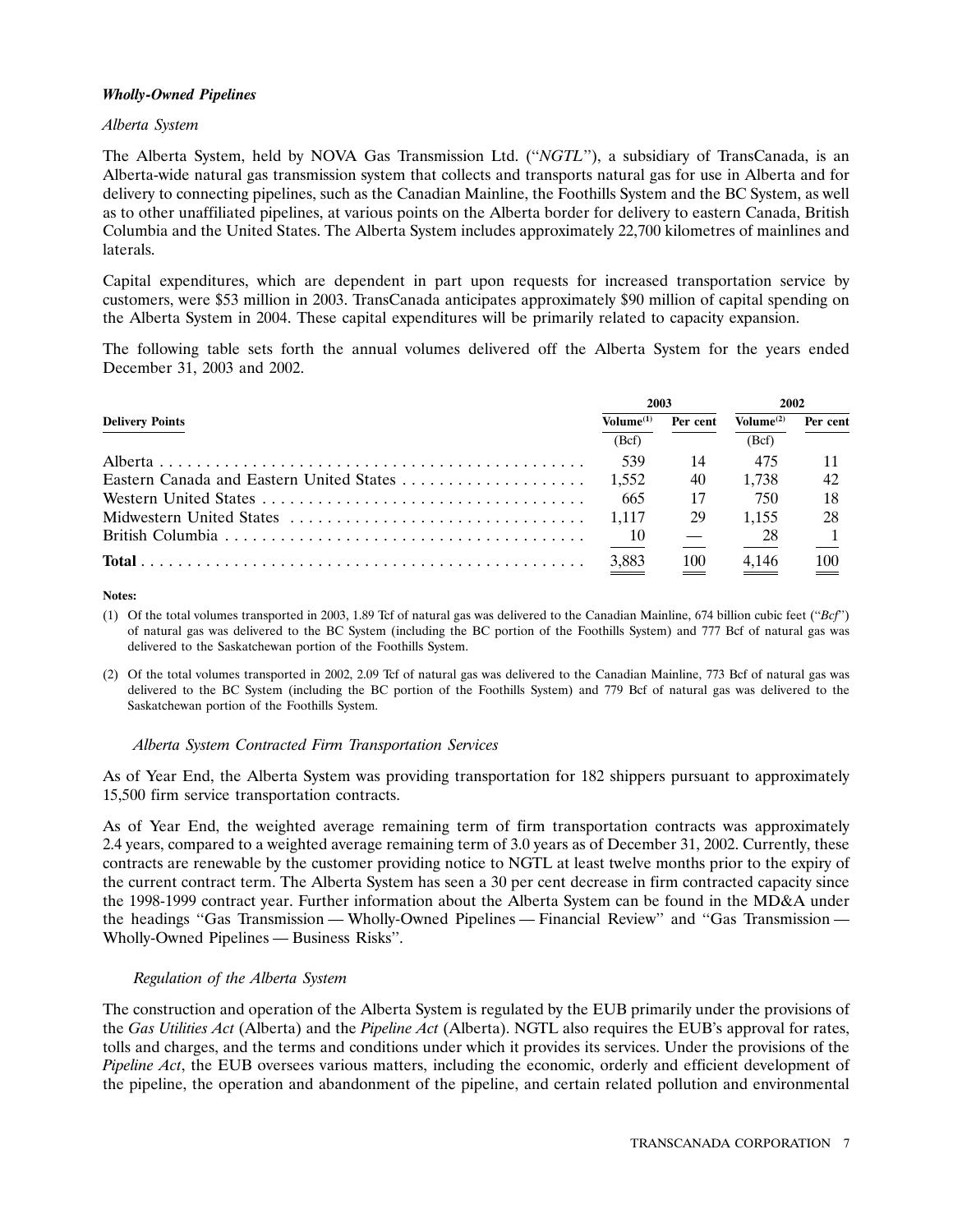conservation issues. In addition to requirements under the *Pipeline Act*, the construction and operation of natural gas pipelines in Alberta are subject to certain provisions of, and require certain approvals under, other provincial legislation such as the *Environmental Protection and Enhancement Act* (Alberta).

Alberta System tolls are designed to generate sufficient revenues for NGTL to recover operating expenses, depreciation, taxes and financing costs of the Alberta System, including interest on debt and payments on securities attributable to the Alberta System, together with a return on deemed common equity.

In February 2003, NGTL negotiated the Alberta System 2003 Revenue Requirement Settlement (''*2003 Settlement*'') with certain shippers and other interested parties. Under the Alberta System 2003 Settlement, approved by the EUB on June 24, 2003, NGTL's 2003 revenue requirement was fixed at \$1.277 billion, subject to certain adjustments, including variances from previous agreements,  $CO<sub>2</sub>$  management service costs, and annual foreign exchange amortization amounts.

In March 2003, NGTL negotiated the 2003 Tariff Settlement with certain shippers and interested parties. The 2003 Tariff Settlement, approved by the EUB on June 24, 2003, established NGTL's 2003 rates, tolls and charges for services, certain new services and new terms and conditions for certain existing services.

In July 2003, NGTL filed evidence in the EUB's generic cost of capital proceeding (''*GCOC*''). NGTL is seeking a return of 11 per cent on a deemed common equity of 40 per cent for the Alberta System. NGTL has been advised by the EUB that it expects to adopt a standardized approach to determining return and capital structure for utilities under its jurisdiction through the GCOC. NGTL expects the EUB to issue its decision in the third quarter of 2004.

In September 2003, NGTL filed Phase 1 of its Alberta System 2004 General Rate Application (''*GRA-Phase 1*'') with the EUB. As part of the GRA-Phase 1, NGTL applied to increase the composite depreciation rate from 4.00 per cent to 4.13 per cent. NGTL filed Phase 2 of the GRA, dealing with rate design and services, in November 2003 (''*GRA-Phase 2*''). The EUB will consider the GRA-Phase 1 and GRA-Phase 2 in hearings scheduled to commence on April 1, 2004 and June 1, 2004, respectively.

On December 16, 2003, the EUB approved interim rates effective January 1, 2004, which will remain in place until final 2004 rates are determined.

# *Tolling Methodology for the Alberta System*

The current tolling methodology and rate design for the Alberta System features differentiated pricing for each gas receipt point on the Alberta System. The receipt-point price is dependent on geographic location, the diameter of the pipe through which the customer's natural gas travels, and the term of the transportation contract.

# *Canadian Mainline*

The Canadian Mainline, held by TCPL, consists of approximately 14,900 kilometres of pipeline system transporting natural gas from the Alberta border east to various delivery points in Canada and at the United States border.

Capital expenditures on the Canadian Mainline in 2003 were approximately \$48 million. These expenditures were primarily for maintenance capital and plant retirement projects. TransCanada anticipates approximately \$120 million of capital spending on the Canadian Mainline in 2004. The expected 2004 capital expenditures primarily relate to capacity capital, maintenance capital and plant retirement projects.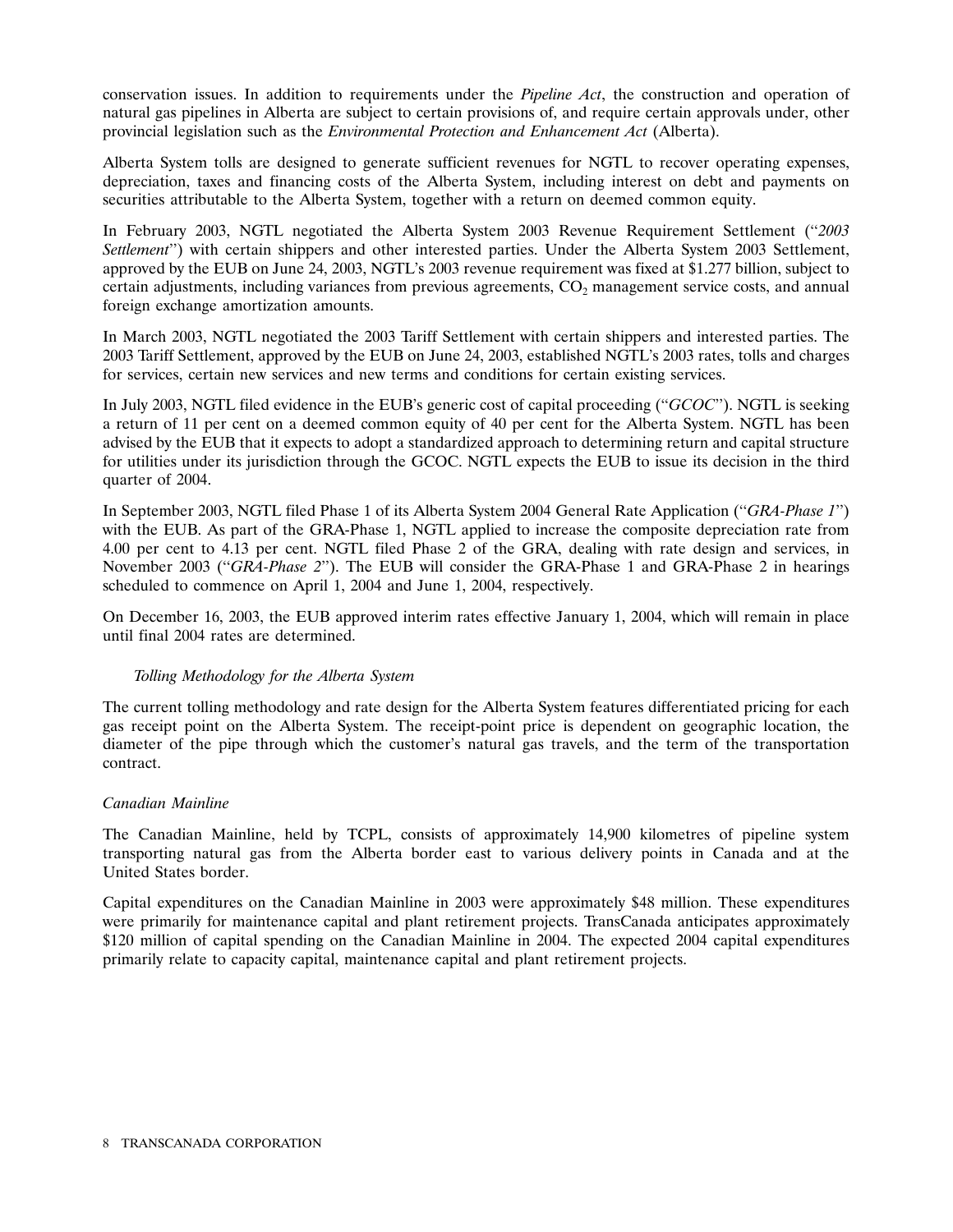The following table sets forth the revenues earned and volumes delivered for the years ended December 31, 2003 and 2002 for the Canadian Mainline.

|          | 2003                  |          | 2002                  |          |
|----------|-----------------------|----------|-----------------------|----------|
|          | <b>Revenues</b>       | Per cent | $Revenues^{(1)}$      | Per cent |
| Revenues | (millions of dollars) |          | (millions of dollars) |          |
| Domestic | 1,035                 |          | 610                   |          |
|          | 1,214                 |          | 1,568                 |          |
|          | 2,249                 | 100      | 2.178                 | 100      |

|                                                                                       | 2003   |          | 2002   |          |
|---------------------------------------------------------------------------------------|--------|----------|--------|----------|
|                                                                                       | Volume | Per cent | Volume | Per cent |
| Volumes Transported                                                                   | (Bcf)  |          | (Bcf)  |          |
| Domestic                                                                              | 1.295  |          | 1.223  |          |
|                                                                                       | 1,333  |          | 1.407  |          |
| $Total \dots \dots \dots \dots \dots \dots \dots \dots \dots \dots \dots \dots \dots$ | 2,628  | 100      | 2.630  | 100      |

**Note:**

(1) 2002 domestic revenues were reduced as a result of transportation service credits related to two new services offered in that year. Total credits of \$662 million were reported against 2002 domestic revenues. These services were discontinued in 2003.

# *Canadian Mainline Contracted Firm Transportation Services*

As of Year End, the Canadian Mainline was providing transportation for 127 shippers pursuant to 352 firm service transportation contracts. Approximately 51 per cent of the total daily transportation volume represented by these contracts relates to contracts for delivery of natural gas at United States border points.

As of Year End, the weighted average remaining term of firm transportation contracts on the Canadian Mainline was approximately 3.2 years compared to a weighted average remaining term of 3.7 years at December 31, 2002. These contracts are renewable by the customer providing notice to TransCanada at least six months prior to the expiry of the current contract term. The Canadian Mainline last operated at capacity with one year or longer firm service contracts during the 1998-1999 contract year. Since then, the Canadian Mainline has seen a 36 per cent decrease in firm contracted deliveries and a 15 per cent decrease in total deliveries originating at the Alberta border and in Saskatchewan. Further information can be found in the MD&A under the headings ''Gas Transmission — Wholly-Owned Pipelines — Financial Review'' and ''Gas Transmission — Wholly-Owned Pipelines — Business Risks''.

# *Regulation of the Canadian Mainline*

Under the terms of the *National Energy Board Act* (Canada), the NEB regulates the construction, operation, tolls and tariffs of the Canadian Mainline. The NEB is the authority under the *Canadian Environmental Assessment Act* responsible for considering the environmental and social impacts of proposed pipeline projects. The Canadian Mainline tolls are designed to generate sufficient revenues for TCPL to recover operating expenses, depreciation, taxes and financing costs of the Canadian Mainline, including interest on debt and payments on preferred securities attributable to the Canadian Mainline, together with a return on deemed common equity.

The tolls are composed of a demand charge component and a commodity charge component. The demand charge is independent of the volumes shipped and is designed to recover fixed costs, such as fixed operating expenses, financing costs (including a return on deemed common equity), taxes and depreciation. The commodity charge is designed to recover variable operating costs. These charges are paid by shippers under transportation contracts with TCPL.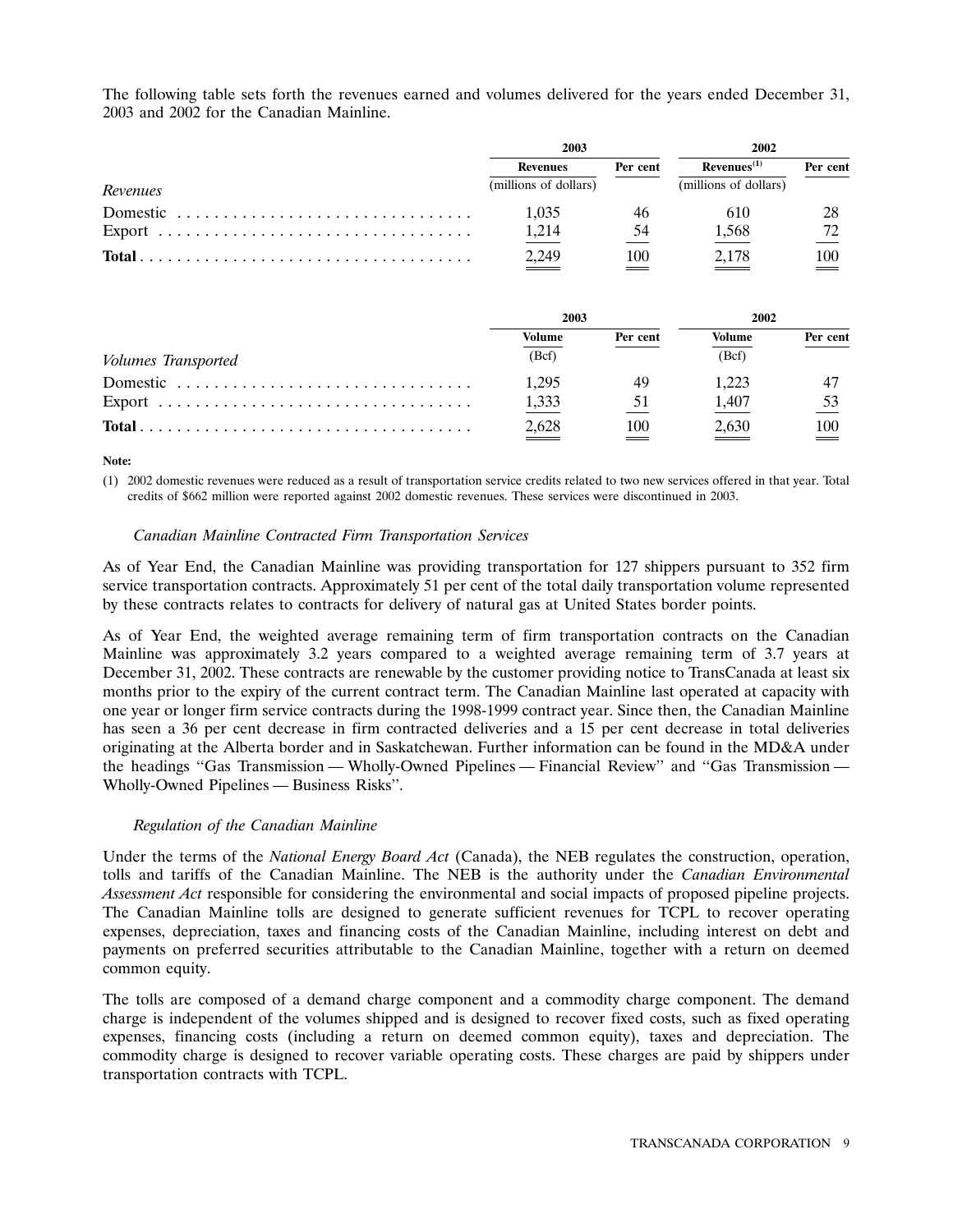In June 2002, the NEB denied TCPL's request to adopt an after-tax weighted average cost of capital methodology for establishing investment return and an after-tax weighted average cost of capital of 7.5 per cent, equivalent to a 12.5 per cent rate of return on deemed common equity of 40 per cent (''*Fair Return Decision*''). The NEB instead affirmed a formula established in 1995 for setting return on common equity. Under this formula, the rate of return on common equity for the Canadian Mainline was 9.61 per cent in 2001, 9.53 per cent in 2002 and 9.79 per cent in 2003. The NEB increased deemed common equity to 33 per cent from the previously approved level of 30 per cent. In September 2002, TCPL filed a request for a review and variance of the Fair Return Decision which was denied by the NEB in February 2003. TCPL maintains that the Fair Return Decision issued in June 2002 does not recognize the long-term business risks of the Canadian Mainline and therefore, initiated an appeal of the NEB's decision not to review and vary the Fair Return Decision, to the Federal Court of Appeal. In May 2003, TCPL was granted leave to appeal. The appeal hearing was heard the week of February 16, 2004 and the Federal Court of Appeal's decision is expected to be rendered later in 2004.

In September 2002, TCPL filed an application with the NEB to approve new tolls on the Canadian Mainline to be effective January 1, 2003 and the related public hearings began in February 2003. In July 2003, the NEB issued its decision on this matter which approved all key components of the application including an increase in the composite depreciation rate from 2.89 per cent to 3.42 per cent, introduction of a new tolling zone in southwestern Ontario, an increase to the Interruptible Transportation bid floor price and continuation of the Fuel Gas Incentive Program. The rates approved in this decision are still considered interim pending the disposition of TCPL's appeal to the Federal Court of Appeal regarding the Fair Return Decision.

On December 18, 2003, the NEB approved interim rates effective January 1, 2004, which should remain in place until final 2004 tolls are determined.

On January 26, 2004, TCPL filed an application with the NEB to determine tolls applicable to the Canadian Mainline, effective January 1, 2004. In this application, TCPL has requested an 11 per cent return on deemed common equity of 40 per cent.

# *Foothills System*

The Foothills System, which is regulated by the NEB and the Northern Pipeline Agency of Canada, is a 1,040 kilometre natural gas pipeline that transports western Canadian natural gas from central Alberta to connecting pipelines for transportation to markets in the U.S. Midwest, Pacific Northwest, California and Nevada and is owned by TransCanada. TransCanada merged Foothills' operations with its own in February 2004. TransCanada previously held a 50 per cent interest in Foothills and in August 2003, acquired the remaining interest.

The Alaska Highway Pipeline Project, which would bring Prudhoe Bay natural gas from Alaska to markets in Canada and the United States, involves pipeline construction in Canada and Alaska. Foothills holds the certificates to build the Canadian portion of the Alaska highway pipeline project and subsidiaries of Foothills and TransCanada hold certificates to build the Alaskan part of this project.

TransCanada anticipates that it will spend approximately \$7 million on the Foothills System in 2004, which expenditures will primarily be for maintenance capital.

#### *BC System*

The BC System consists of approximately 200 kilometres of pipeline that carries natural gas from a connecting point with the Alberta System through the southeastern corner of British Columbia to connect with the GTNC pipeline system at the Canada-United States border near Kingsgate, British Columbia. The GTNC pipeline system connects to California and the northwestern United States. Further information can be found about the GTNC pipeline system under the heading ''General Development of the Business — Recent Developments'', above.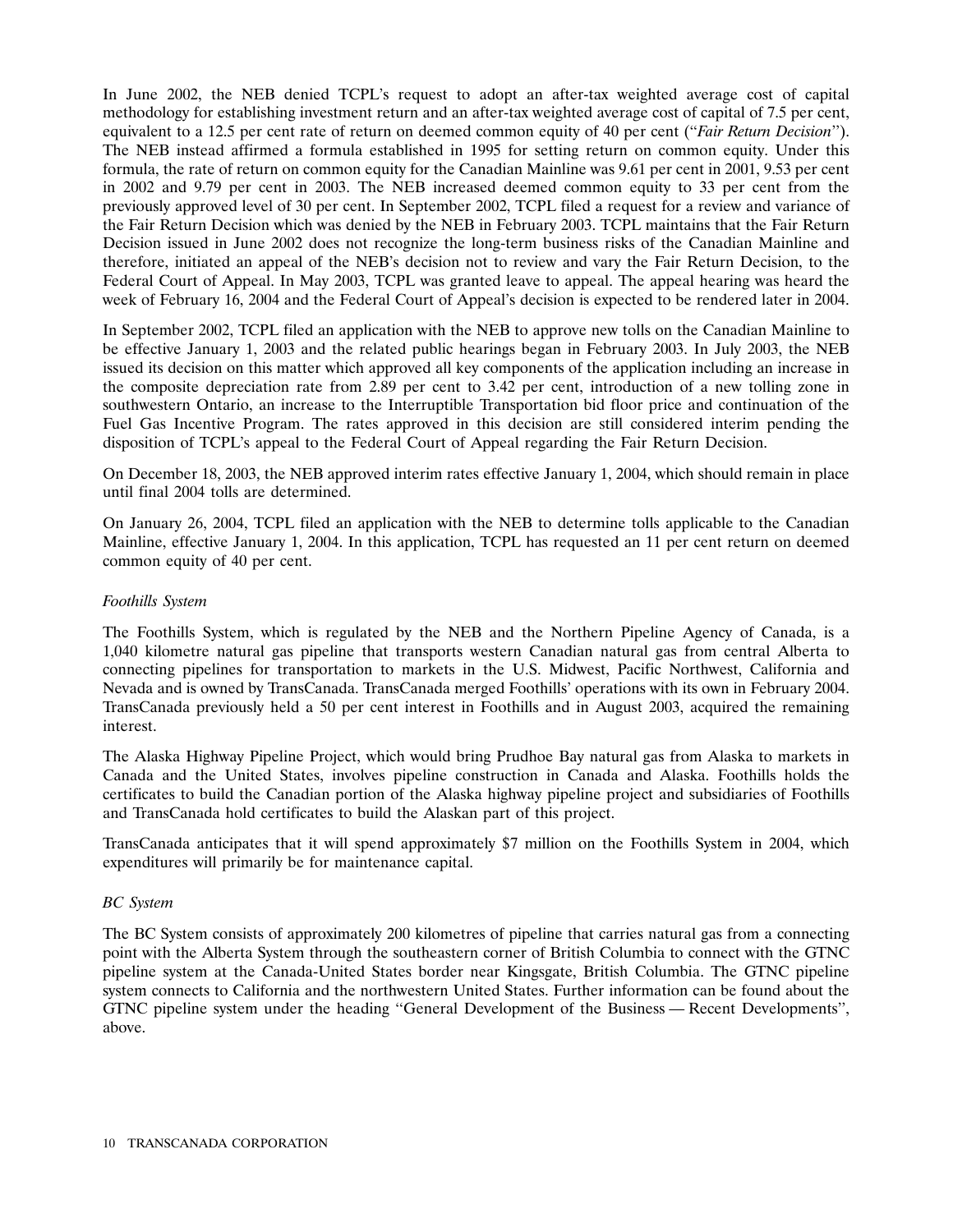In 2003, capital expenditures on the BC System were approximately \$2 million, primarily for maintenance capital. TransCanada anticipates approximately \$2 million of capital spending on the BC System in 2004, primarily for maintenance capital.

The BC System is regulated by the NEB on a complaint basis and the tolls are based on a cost-of-service methodology. In December 2003, the NEB adopted interim rates and charges for 2004 pending the resolution of certain issues with shippers on the BC System.

# *Other Gas Transmission*

TransCanada actively pursues natural gas pipeline and pipeline-related development, acquisition and operation opportunities in Canada and the United States, where these opportunities are driven by strong customer demand.

# *Great Lakes*

TransCanada holds a 50 per cent interest in Great Lakes which operates a 3,387 kilometre pipeline system. This system transports Canadian natural gas from its interconnection with the Canadian Mainline at Emerson, Manitoba to markets in central Canada at St. Clair, Ontario and serves markets in the eastern and midwestern United States. Great Lakes' rates are based on a five year settlement agreement which was approved by the U.S. Federal Energy Regulatory Commission (''*FERC*'') in 2001 and is effective until October 31, 2005.

# *TC PipeLines, L.P.*

TC PipeLines, L.P., a U.S. publicly-held limited partnership, was formed to acquire, own and participate in the management of U.S. based pipeline assets. In May 1999, TransCanada's 30 per cent general partner interest in Northern Border was conveyed to TC PipeLines, L.P. in exchange for cash and a 33.4 per cent interest in TC PipeLines, L.P., 31.4 per cent of which is comprised of common units and subordinated units, and two per cent of which is a general partnership interest. TC PipeLines, L.P. also issued common units to the public. Northern Border operates a 2,010 kilometre natural gas pipeline system which connects with the Foothills System in Saskatchewan and serves the midwestern United States, terminating at North Hayden, Indiana. In October 2001, Northern Border completed a 55 kilometre pipeline extension and installed additional compression that provides 545 MMcf/d of incremental transportation capacity to North Hayden, Indiana and expanded Northern Border's delivery capability into the Chicago area by approximately 30 per cent.

On September 1, 2000, TC PipeLines, L.P. acquired a 49 per cent general partner interest in Tuscarora from TransCanada, and TransCanada, through a subsidiary, retains a one per cent general partner interest in Tuscarora. Tuscarora is a 386 kilometre natural gas pipeline system which has been in operation since December 1995. This system transports natural gas from Malin, Oregon to Wadsworth, Nevada and delivers to points in northeastern California. The Hungry Valley lateral extension, Tuscarora's second city-gate connection into Reno, Nevada, was completed in January 2001. On December 1, 2002, Tuscarora completed construction and placed into service an expansion of its pipeline system, consisting of two compressor stations and a 17 kilometre pipeline extension from the previous terminus near Reno, Nevada to Wadsworth, Nevada. The expansion serves growing power generation and residential requirements in northern Nevada. Tuscarora's current contracted capacity is approximately 180 MMcf/d. In December 2003, Tuscarora received management approval for an expansion project which will provide for approximately 57 MMcf/d of incremental capacity on its system. The capital cost for this expansion project is estimated to be US\$16.6 million and the expansion is scheduled to commence service in November 2005.

A subsidiary of TransCanada acts as the general partner of TC PipeLines, L.P.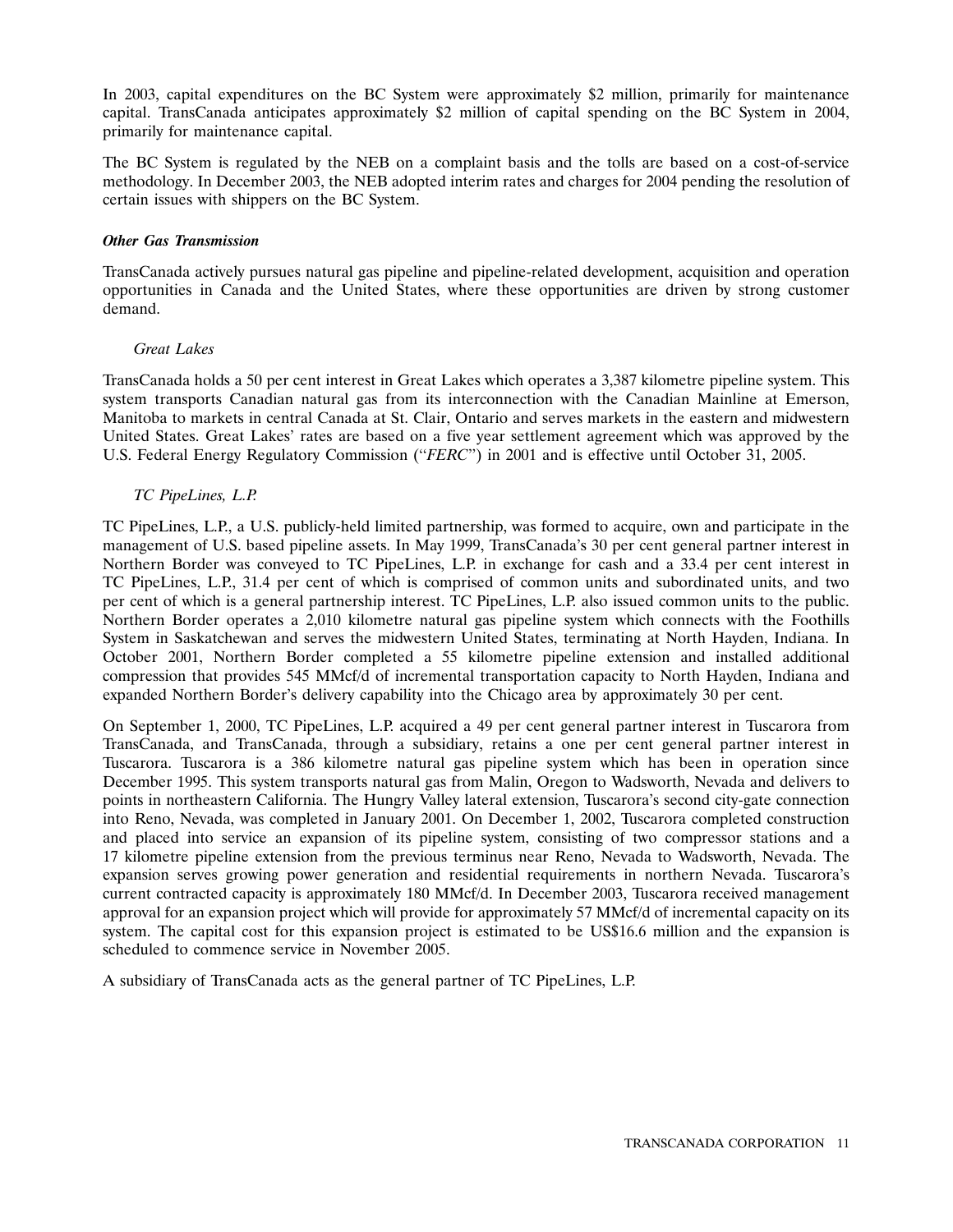# *Iroquois*

Iroquois connects with the Canadian Mainline near Waddington, New York and delivers natural gas to customers in the northeastern United States (''*Iroquois System*''). TransCanada's aggregate interest in the Iroquois System, through two subsidiaries, is 41 per cent.

Iroquois' Eastchester extension and expansion was completed and the facilities were put into service in February 2004. This expansion extends the Iroquois System from Long Island into New York City, adding 59 kilometres to the Iroquois System and will provide an additional 230 MMcf/d of new service into this market. The Iroquois System is now 663 kilometres in length.

In October 2003, FERC approved Iroquois' rate settlement (''*Iroquois Settlement*''), which was filed in August 2003. The Iroquois Settlement is effective from January 1, 2004 until December 31, 2007, during which period Iroquois will reduce rates by approximately 13 per cent. Iroquois filed a separate rate application with FERC in January 2004 to establish rates for the Eastchester expansion. FERC has issued an order accepting Iroquois' application and the approved rates will become effective July 1, 2004, subject to refund and conditions.

# *Trans Qu´ebec & Maritimes*

TransCanada holds a 50 per cent interest in the 572 kilometre TQM System which connects with the Canadian Mainline. TOM serves markets in Ouébec and connects with the Portland system. In January 2003, TransCanada began performing the majority of operating and administrative functions of TQM pursuant to a services agreement. The TQM System is regulated by the NEB.

# *Portland*

In September 2003, TransCanada purchased an additional 10.1 per cent ownership interest in Portland for approximately US\$19 million. In December 2003, TransCanada purchased a further 18.3 per cent interest for approximately US\$32 million. As a result of these two transactions, TransCanada currently holds a 61.7 per cent controlling interest in Portland.

Portland is a 471 kilometre interstate pipeline that interconnects with the pipeline system of TQM at the United States-Canada border near East Hereford, Québec, and with the Tennessee Gas Pipeline in Haverhill and Dracut, Massachusetts. The southern sections of Portland's system, consisting of 163 kilometres of pipeline, are part of the joint facilities shared with the Maritimes and Northeast Pipeline. Portland holds a one-third ownership interest in the joint facilities.

Portland and customer representatives reached an agreement on new tolls and Portland submitted an uncontested agreement to FERC in October 2002, which was approved in its entirety in January 2003. The settlement agreement is effective from April 1, 2002 until April 1, 2008.

# *Northern Development*

In 2003, TransCanada continued to pursue pipeline opportunities to move both Mackenzie Delta and Alaska North Slope natural gas to markets throughout North America. TransCanada worked with key stakeholders in the interest of participating in any potential pipeline project.

TransCanada, the Mackenzie Producers and the APG reached funding and participation agreements in June 2003 that enable the APG to become a full participant in the largest component of the proposed Mackenzie Gas Pipeline Project which involves a natural gas pipeline system in the Mackenzie Valley that would move Mackenzie Delta natural gas through a natural gas pipeline being constructed from Inuvik, Northwest Territories to the northern border of Alberta, where it would then connect with the Alberta System. TransCanada has agreed to finance the APG for its one-third share of project definition costs. This share is currently estimated to be \$90 million over three years. This loan will be repaid from the APG's share of future pipeline revenues if the project proceeds. In 2003, TransCanada funded \$34 million of this loan. Under the terms of the agreement, TransCanada gains an immediate opportunity to acquire up to five per cent equity ownership of the pipeline at the time of construction. In addition, TransCanada also gains certain rights of first refusal if any of the Mackenzie Producers choose to sell their equity. TransCanada would be entitled to acquire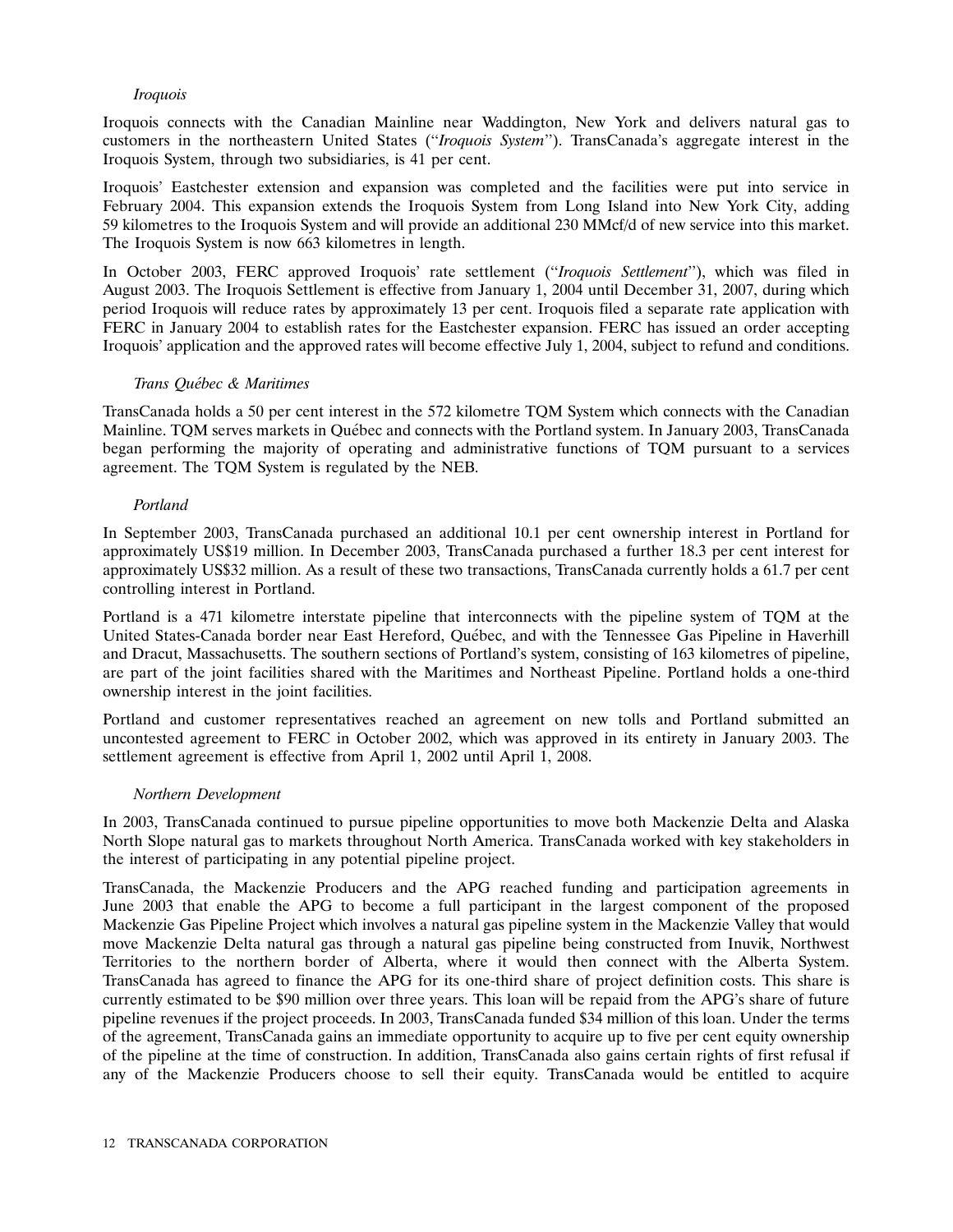50 per cent of any divestitures of existing partners and to obtain a one-third interest in all expansion opportunities once the APG reaches a one-third share, with the Mackenzie Producers and the APG sharing the balance.

TransCanada continued to work with other Alaska Highway pipeline stakeholders in 2003 to advance the project. Resolution of Foothills' Special Charge was reached with Foothills shippers and the Canadian Association of Petroleum Producers, and subsequently approved by the NEB in March 2003. The resolution waives Foothills' obligation to repay all past and future Special Charge collections when the Alaskan gas starts flowing on the Foothills System. In October 2003, the Government of Canada, reaffirmed its preference to utilize the framework provided in the *Northern Pipeline Act* (Canada) which granted Foothills the certificates to transport Alaskan gas across Canada.

In January 2004, Foothills and the Kaska First Nation signed an Agreement in Principle that provides the framework for a future participation agreement. The Agreement in Principle marks the completion of the second stage of negotiations that is expected to lead to a participation agreement for the Alaska Highway Pipeline Project.

# *Liquefied Natural Gas*

In September 2003, TransCanada and ConocoPhillips announced the Fairwinds Partnership to jointly evaluate a site in Harpswell, Maine for the development of an LNG regasification facility. Approval must first be obtained for the Fairwinds Partnership to lease a town-owned site for the LNG regasification facility and the residents of the Town of Harpswell are expected to vote on this matter at a referendum which is to be held in March 2004.

# *Ventures LP*

TransCanada Pipeline Ventures Limited Partnership (''*Ventures LP*''), which is a subsidiary of TransCanada, owns a 121 kilometre pipeline and related facilities, which supply natural gas to the oil sands region of northern Alberta, and a 27 kilometre pipeline which supplies natural gas to a petrochemical complex at Joffre, Alberta.

# *CrossAlta*

TransCanada holds a 60 per cent interest in Crossfield Storage Joint Venture which controls an underground gas storage facility near Crossfield, Alberta. The facility is commercially operated on behalf of the joint venture by CrossAlta Gas Storage & Services Ltd., in which TransCanada also holds a 60 per cent interest.

# *TransGas*

TransCanada holds a 46.5 per cent interest in TransGas de Occidente S.A., a Colombian joint venture project which operates a 344 kilometre natural gas pipeline between the cities of Mariquita and Cali, Colombia.

# *Regulation of North American Pipelines*

Under the *National Energy Board Act* (Canada), the NEB regulates the construction and operation of interprovincial pipelines and the Canadian portion of international pipelines as well as the traffic, tolls and tariffs applicable to those pipelines. The NEB also approves the import and export of natural gas.

Pipelines located within provincial boundaries are regulated by the applicable provincial regulatory body.

The construction and operations of the Alberta System, Ventures LP's northern Alberta oil sands pipeline and Joffre pipeline are regulated by the EUB.

With respect to TransCanada's United States pipeline investments, the *Natural Gas Act of 1938* (''*NGA*'') establishes the framework for regulation of interstate natural gas transportation, facilities construction and terms and conditions of service. FERC is charged with implementing the NGA's requirements. The terms and conditions of service under which TransCanada transports natural gas on the Great Lakes' system are subject to NGA authorizations issued by FERC. Interconnected natural gas pipelines and other United States interstate pipeline projects in which TransCanada has investments are subject to FERC and NGA regulation, as well as certain state regulatory requirements.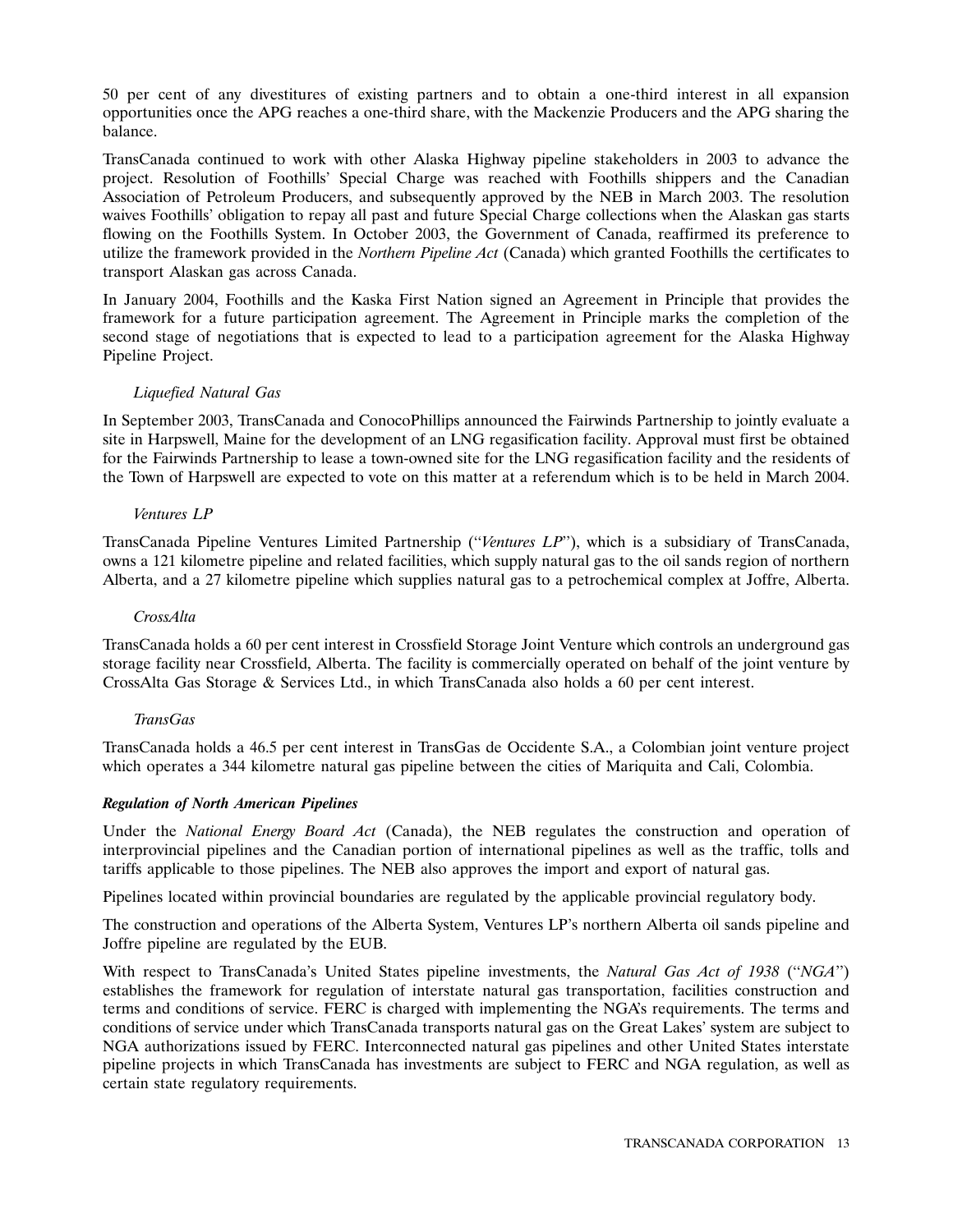Further information about the regulation of the Canadian Mainline, Alberta System and other pipeline systems, can be found under the headings ''Gas Transmission — Wholly-Owned Pipelines'' and ''Gas Transmission — Other Gas Transmission'' above and in the MD&A under the heading ''Gas Transmission — Canadian Regulatory Environment''.

# *Competition in Gas Transmission*

TransCanada's wholly-owned pipelines are connected to and supplied by one of North America's largest natural gas basins, the WCSB. However, the WCSB is maturing and it will be a challenge for producers to increase production in this basin. Other pipeline systems connected to the WCSB, including some of TransCanada's interconnected pipelines, have expanded in the last few years. These expansions have provided shippers with additional flexibility and competitive choices when moving WCSB supplies to market. The WCSB gas supply is not expected to increase.

The Alberta System is the primary transporter of natural gas within the province of Alberta and to provincial boundary points. However, there are a number of alternative pipelines which offer price advantages and which compete with the Alberta System. In anticipation of and in response to these developments, the Alberta System's current tolling methodology was designed to enhance NGTL's ability to provide competitive pricing and service flexibility and to provide TransCanada with the ability to respond to potential future bypass pipelines.

The Canadian Mainline is now one of five natural gas pipelines providing transportation service from the WCSB. Increased competition has led to the non-renewal of some of the firm service contracts on the Alberta System and the Canadian Mainline, and has led to decreased utilization on certain pipeline segments.

Further information about business risks in Gas Transmission can be found under the heading "Risk Factors — Gas Transmission'' below and in the MD&A under the headings ''Gas Transmission — Wholly-Owned Pipelines — Business Risks'' and ''Gas Transmission — Other Gas Transmission — Business Risks''.

# *Research and Development*

In 2003, TransCanada spent approximately \$9.3 million on research and development activities of which approximately \$3.5 million related to research on pipeline integrity management, approximately \$2.8 million on other regulated pipeline activities and approximately \$3.0 million on non-regulated pipeline ventures.

#### **Power**

The power segment of TransCanada's business includes the construction, ownership, operation and management of power plants and the marketing of electricity, and provides electricity account services to energy and industrial customers. This segment operates in Canada and the United States.

TransCanada owns and operates:

- cogeneration plants in Alberta at Carseland (80 MW), Redwater (40 MW), Bear Creek (80 MW) and MacKay River (165 MW);
- a waste-heat fuelled power plant at the Cancarb facility in Medicine Hat, Alberta (27 MW);
- the Curtis Palmer hydroelectric power facility near Corinth, New York (60 MW); and
- the gas-fired, combined-cycle Ocean State Power plant in Burrillville, Rhode Island (560 MW).

TransCanada has long-term power purchase arrangements in place for:

• 100 per cent of the production of the Sundance A (560 MW) and 50 per cent interest, through a partnership, of the production of Sundance B (353 MW of 706 MW) power facilities near Wabamun, Alberta.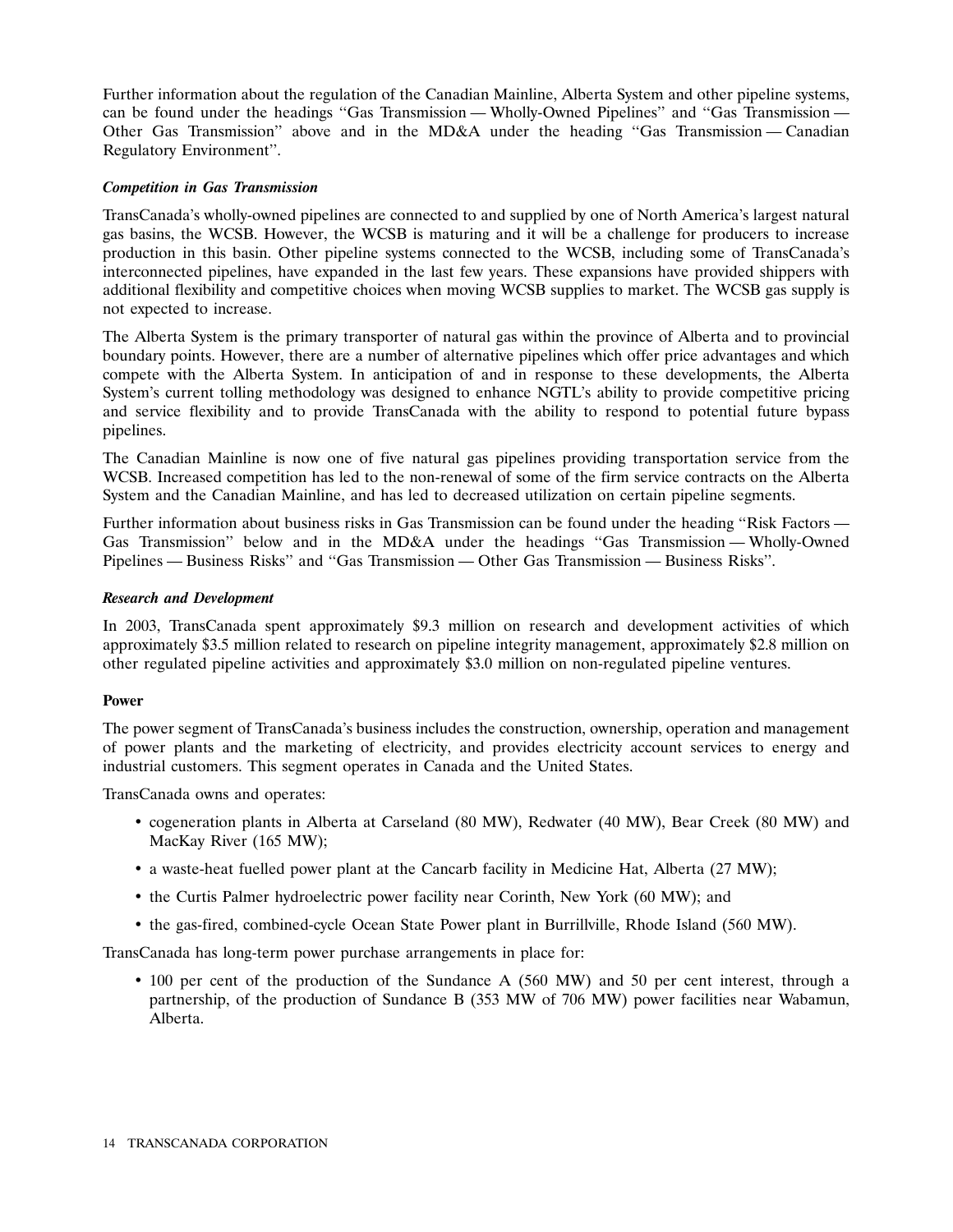TransCanada operates the following facilities owned by Power LP:

- five cogeneration power plants in Ontario and one wood-fired power plant in British Columbia (264 MW); and
- one cogeneration power plant in the United States (64 MW).

TransCanada owns, but does not operate:

- the simple-cycle ManChief power plant near Brush, Colorado (300 MW);
- a 31.6 per cent interest in the nuclear power generation facilities of Bruce Power in Ontario (1,472 MW of 4,660 MW total that is in operation and under commissioning); and
- a 17 per cent interest in Huron Wind L.P. (2 MW of a total of 9 MW).

TransCanada owns the following facilities which are under construction:

- the 550 MW cogeneration Bécancour plant, which is expected to be complete in late 2006; and
- the 90 MW cogeneration Grandview plant, which is expected to be complete by the end of 2004.

While a significant portion of TransCanada's western plant generation is sold under long-term contract, in order to mitigate price risk, some power positions are held for short-term transactions. The western power marketing group's primary function is to manage those open positions in order to maximize the value of TransCanada's power assets.

TransCanada has a power marketing office in Westborough, Massachusetts to manage the Ocean State Power purchase agreements and market supply obligations, and to take advantage of additional marketing opportunities in the New England and New York markets. The office also markets the output of Power LP's Castleton power plant.

Output from the Curtis Palmer facilities is sold under a fixed-price, long-term power purchase agreement to Niagara Mohawk Power Corporation for a term of more than 25 years. In 2000, the Curtis Palmer facility was re-licensed by FERC to operate for a period of 40 years.

The entire capacity of the ManChief power plant is sold under long-term tolling contracts that expire in 2012. Operations and maintenance services for the ManChief power plant will continue to be supplied by the current contracted unaffiliated service provider.

Operations and maintenance services for the Bruce Power plants continue to be supplied by the pre-acquisition management and staff of Bruce Power. Bruce Power sells the output from the Bruce Power plants through a combination of fixed-price contracts and spot market sales.

TransCanada and OPG, through their limited partnership, Portlands Energy Centre L.P., continue to study the feasibility of developing a 550 MW combined-cycle natural gas-fuelled cogeneration power plant on a former power generation site in the Portlands area of the Toronto, Ontario downtown waterfront.

TransCanada continues to investigate potential power investment opportunities throughout North America.

#### *TransCanada Power, L.P.*

TransCanada manages, operates and is the largest unit holder of Power LP, a publicly-held limited partnership that owns seven power plants. TransCanada holds 35.6 per cent of the units of Power LP.

Power LP owns combined-cycle power plants, fuelled by a combination of natural gas and waste heat from adjacent TransCanada compression facilities, in Nipigon, Kapuskasing, North Bay and Tunis, Ontario. It also owns a natural gas cogeneration plant at Castleton-on-Hudson, New York and wood-waste fuelled power plants near Hearst, Ontario and at Williams Lake, British Columbia. TransCanada supplies the natural gas fuel for certain of Power LP's plants.

Power LP's seven plants have a total generating output of 328 MW. It is the largest publicly traded power limited partnership in Canada with a market capitalization of approximately \$1.4 billion.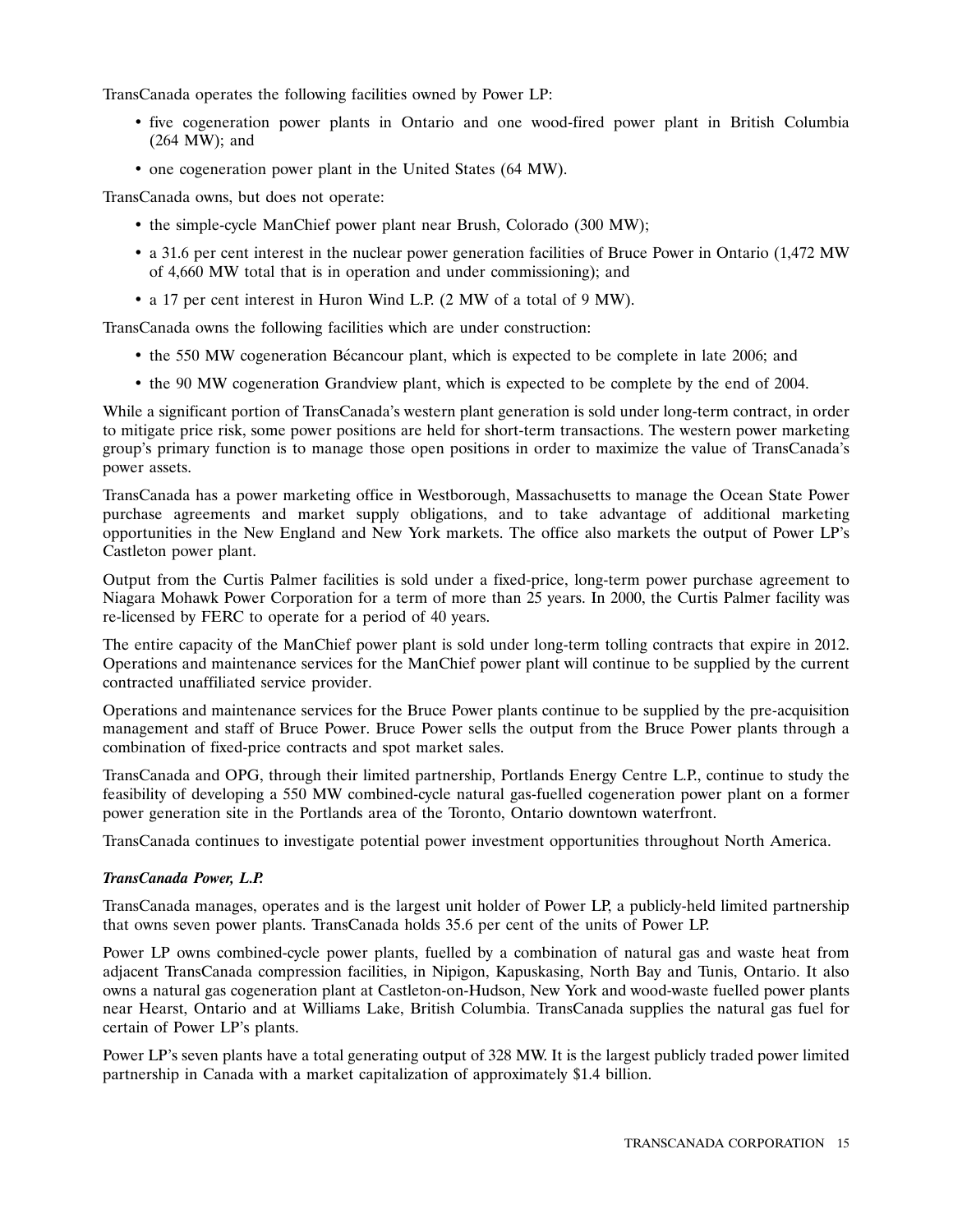## *Power Performance*

The following tables set forth the revenues earned, power volumes marketed and generation capacity in Canada and the United States for the years ended December 31, 2003 and 2002 from TransCanada's power operations.

|                                                                         | 2003                  |          | 2002                  |          |
|-------------------------------------------------------------------------|-----------------------|----------|-----------------------|----------|
|                                                                         | <b>Revenues</b>       | Per cent | <b>Revenues</b>       | Per cent |
| Revenues                                                                | (millions of dollars) |          | (millions of dollars) |          |
| $Canada - Domestic \dots \dots \dots \dots \dots \dots \dots \dots$     | 765                   | 55       | 655                   | 51       |
| $Canada - Expert \dots \dots \dots \dots \dots \dots \dots \dots \dots$ | 2                     |          |                       |          |
|                                                                         | 634                   | 45       | 638                   | 49       |
|                                                                         | 1,401                 | 100      | 1,293                 | 100      |
|                                                                         | 2003                  |          | 2002                  |          |
|                                                                         | <b>Volume</b>         | Per cent | <b>Volume</b>         | Per cent |
| Volumes $Sold^{(1)(2)(3)}$                                              | (gigawatt hours)      |          | (gigawatt hours)      |          |
| $Canada - Domestic \dots \dots \dots \dots \dots \dots \dots \dots$     | 20,575                | 74       | 12,560                | 62       |
|                                                                         | 38                    |          | 10                    |          |
|                                                                         | 7,397                 | 26       | 7,541                 | 38       |
|                                                                         | 28,010                | 100      | 20,111                | 100      |
|                                                                         | 2003                  |          | 2002                  |          |
|                                                                         | Generation            | Per cent | Generation            | Per cent |
| Generation Capacity <sup>(1)(2)(3)(4)</sup>                             | (MW)                  |          | (MW)                  |          |
|                                                                         | 2,641                 | 73       | 1,404                 | 59       |

(4) Excludes MacKay River (165 MW), Becancour (550 MW), Grandview (90 MW) and Bruce A, Unit 3 (237 MW) which were not in ´ commercial service at Year End.

United States . . . . . . . . . . . . . . . . . . . . . . . . . . . . . 984 27 984 41 **Total** ................................... 3,625 100 2,388 100

(1) Includes 100 per cent of volumes sold by, and the generation capacity of, Power LP (after eliminating intercompany transactions with

(2) TransCanada, directly or indirectly, acquires 560 MW from Sundance A and 353 MW from Sundance B through long-term power purchase arrangements, which represent 100 per cent of the Sundance A and 50 per cent of the Sundance B power plant output,

#### *Regulation of Power*

TransCanada).

respectively.

(3) Includes 31.6 per cent of Bruce Power.

**Notes:**

TransCanada's investments in Ocean State Power, Curtis Palmer, ManChief, and TransCanada's United States electric power marketing activities are subject to the jurisdiction of FERC under the U.S. *Federal Power Act*, as well as the jurisdiction of certain state regulatory authorities.

Deregulation of the power industry is proceeding at different stages throughout most of the markets in which TransCanada currently operates, which are primarily Alberta, Ontario and the northeastern United States. In 2001, Alberta deregulated its generation assets and opened the market for retailers and wholesalers. In May 2002, the government of Ontario began the operation of a competitive, bid-based wholesale market for electricity in Ontario, a process that began with legislation first enacted under the *Electricity Act* in 1998. Later in 2002, after considerable volatility and rising prices under this bid-based wholesale market, the government of Ontario put in place price caps at the retail level, effectively shielding eligible customers from the wholesale price volatility. In late 2003, after a change in government in Ontario, these retail caps were adjusted upwards to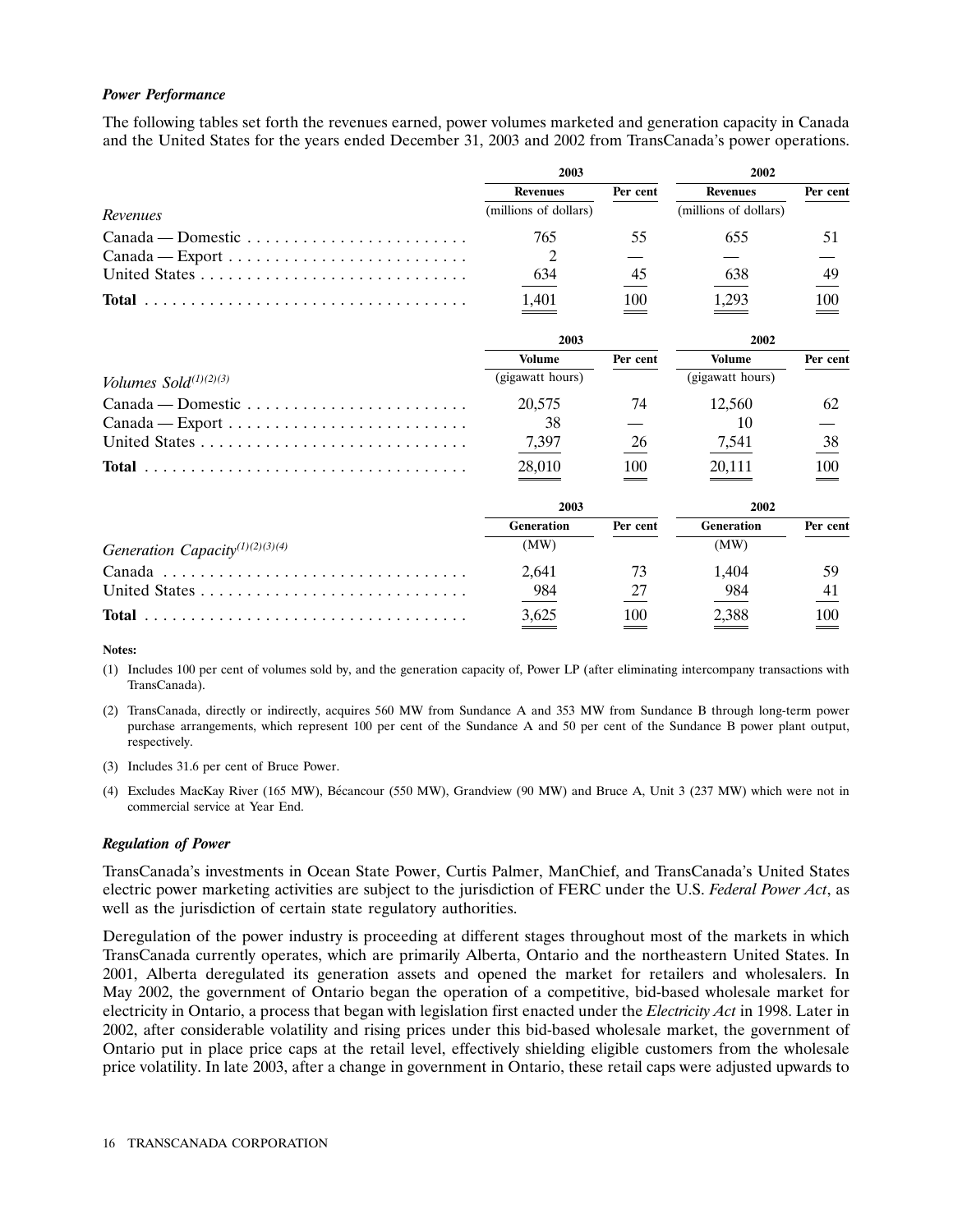be effective on April 1, 2004, to better reflect the real cost of electricity. These caps do not directly affect the wholesale market in which TransCanada is primarily focused through its interests in Ontario power generation assets. More recently, however, the government of Ontario has suggested it is considering further changes to the structure and operations of the Ontario electricity market and the legislation that governs it. It is possible that future legislative changes may have an impact on TransCanada's Ontario operations. In 1998 and 1999, respectively, the FERC began operations of competitive, bid-based wholesale power markets in New England and New York. In 2003, New England adopted a reformed wholesale market, in line with the FERC's long-term vision for a Standard Market Design.

## *Competition in Power*

TransCanada's power business has operated and continues to operate in highly competitive markets that are driven mainly by price. However, the majority of TransCanada's power generation business, excluding Bruce Power, is underpinned by long-term or medium-term, fixed-price contracts that are unaffected by short-term price changes in the marketplace.

Further information about business risks in TransCanada's Power business can be found in the MD&A under the headings ''Risk Factors — Power'' and ''Power — Business Risks''.

#### **Other Interests**

# *Cancarb Limited*

TransCanada owns Cancarb Limited, a thermal carbon black manufacturing facility located in Medicine Hat, Alberta.

#### *TransCanada Turbines*

TransCanada owns a 50 per cent interest in TransCanada Turbines Ltd., a repair and overhaul business for aero-derivative industrial gas turbines. This business operates primarily out of facilities in Calgary, Alberta, with offices in Bakersfield, California; East Windsor, Connecticut; and Liverpool, England.

#### *TransCanada Calibrations*

TransCanada owns an 80 per cent interest in TransCanada Calibrations Ltd., a gas meter calibration business certified by Measurement Canada, located at Ile des Chênes, Manitoba.

## **Discontinued Operations**

Between 1999 and 2002, TransCanada continued to focus on natural gas transmission and power generation. During that time, TransCanada sold substantially all of its assets in international, midstream, and oil and gas marketing businesses that were identified for disposition. For further information about Discontinued Operations please refer to Note 17 of TransCanada's 2003 Audited Consolidated Financial Statements.

#### *Gas Marketing and Trading*

TransCanada's Board of Directors (''*Board*'') approved a plan in July 2001 to dispose of TransCanada's gas marketing business and TransCanada's exit from gas marketing was substantially completed by December 31, 2001. TCPL remains contingently liable for certain residual obligations.

#### *International*

In December 1999, TransCanada announced its intention to exit from all of its international operations and during 2000 and 2001, sold the majority of its international businesses and assets. TransCanada's remaining material international investments are described in the following section and will be accounted for as part of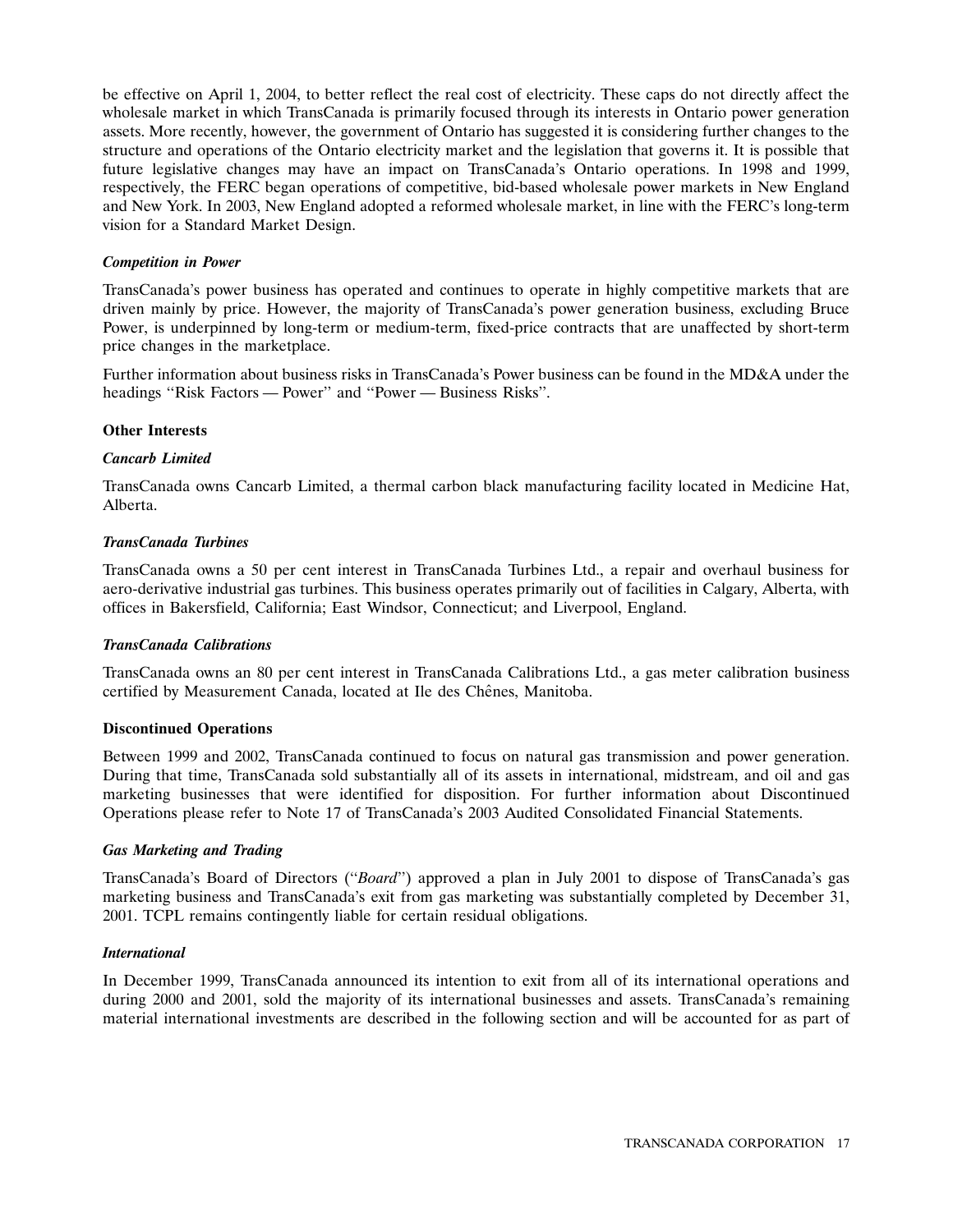continuing operations as of Year End due to the length of time it has taken TransCanada to dispose of these assets:

TransCanada holds:

- a 30 per cent interest in Gasoducto del Pacifico (''*Gas Pacifico*''), a 540 kilometre natural gas pipeline from Argentina to Concepción, Chile;
- a 30 per cent interest in INNERGY Holdings S.A., an industrial natural gas transportation and marketing company operating in the area of Concepcion, Chile, which transports gas on the Gas Pacifico system; ´ and
- an indirect ten per cent net interest in PT Paiton Energy Company, which owns a power project consisting of two 615-megawatt coal-fired power units located in Indonesia.

# *Regulation in International*

The majority of countries in which TransCanada continues to have business interests have various government entities in charge of drafting and implementing the policies and regulations with respect to exploration, production, transportation, refining, processing and distribution of hydrocarbons, as well as all other activities related to the energy sector.

# *Competition in International*

TransCanada's international businesses are conducted in a highly competitive environment, comprised of major energy companies and consortia with years of international experience and established relationships. Projects were generally awarded by way of international tender.

TransCanada's international investments are subject to a number of risks unique to international business. Such risks are mitigated by insurance policies, participation of local and foreign partners, prudent commercial structuring and other measures.

For additional information about international business risks, please see ''Risk Factors — International'', below.

#### *Midstream*

In 2000 and 2001, TransCanada sold substantially all of its portfolio of natural gas gathering, processing, straddle plant and extraction assets in western Canada.

In January of 2003, TransCanada sold its last remaining midstream asset, the Harmattan gas plant located near Didsbury, Alberta, thus concluding TransCanada's involvement in midstream activities.

#### **HEALTH, SAFETY AND ENVIRONMENT**

TransCanada is committed to providing a safe and healthy environment for its employees and the public, and to the protection of the environment. Health, safety and environment (''*HS&E*'') is a priority in all of TransCanada's operations. The HS&E Committee of the Board monitors compliance with the TransCanada HS&E corporate policy through regular reporting by TransCanada's department of Community, Safety & Environment. TransCanada's senior executives are also committed to ensuring TransCanada is in compliance with its policies and is an industry leader. Senior executives are regularly advised of all important operational issues and initiatives relating to HS&E.

TransCanada has an HS&E management system modeled after ISO 14001 elements to facilitate the focus of resources on the areas of greatest risk to the organization's business activities relating to HS&E. It highlights opportunities for improvement, enables TransCanada to work towards defined HS&E expectations and objectives, and provides a competitive business advantage. HS&E audits, management system assessments and planned inspections are used to assess both the effectiveness of implementation of HS&E programs, processes and procedures, and TransCanada's compliance with regulatory requirements.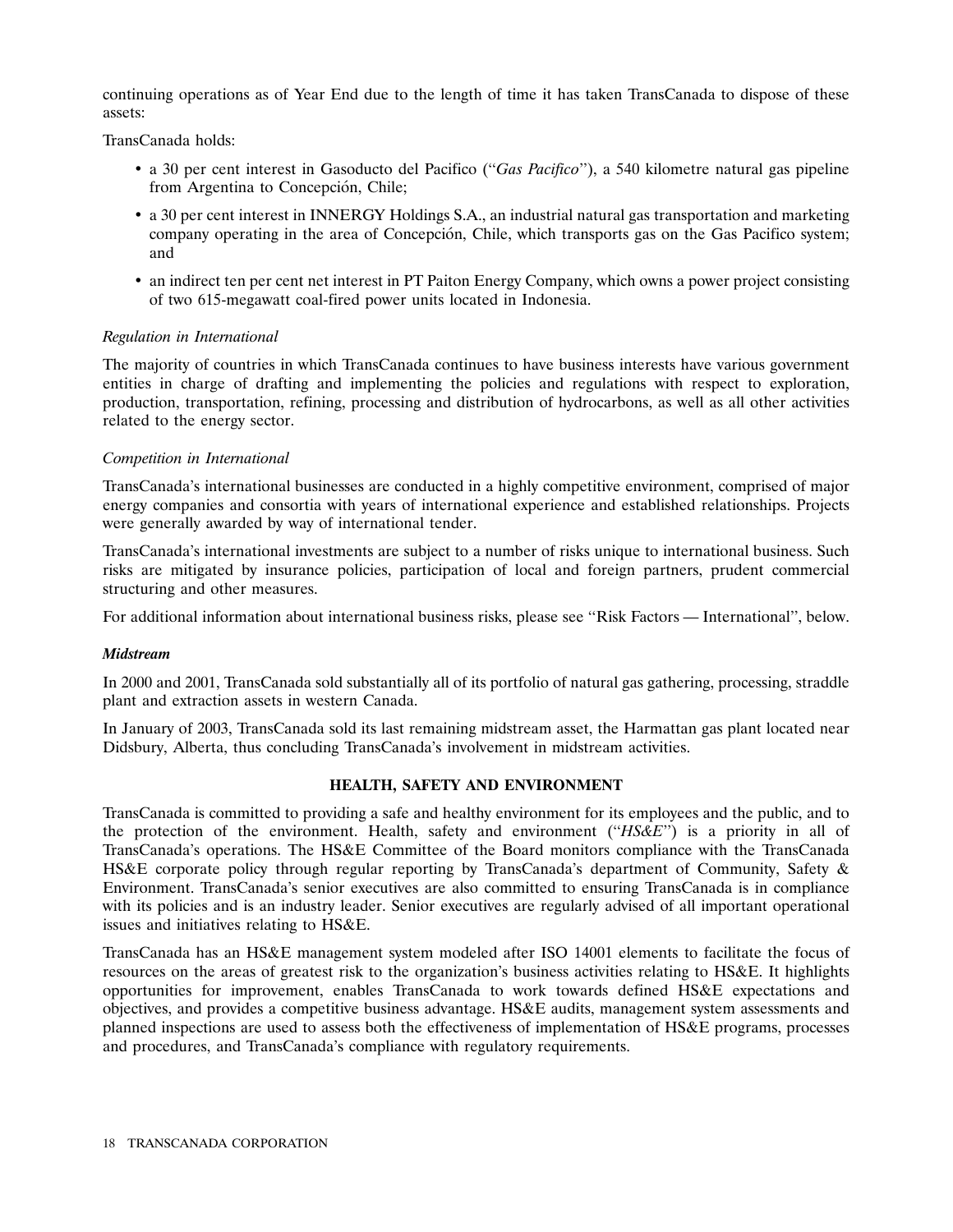TransCanada employs full-time staff dedicated to HS&E matters, and incorporates HS&E policies and principles into the planning, development, construction and operation of all its projects. Environmental protection requirements have not had a material impact on the capital expenditures of TransCanada to date; however there can be no assurance that such requirements will not have a material impact on TransCanada's financial or operating results in future years. Such requirements can be dependent on a variety of factors including the regulatory environment in which TransCanada operates.

# **Climate Change**

Climate change is a strategic issue for TransCanada, particularly in light of the Canadian government's ratification of the Kyoto Protocol in December 2002. TransCanada has had a comprehensive climate change strategy in place since 1999, which includes five key areas of activity:

- Participation in policy forums;
- Direct emissions reduction programs;
- Long-term technology development;
- Emissions offset analysis; and
- Pursuit of business opportunities.

Activities in each of these areas occurred in 2003 and will continue in 2004.

TransCanada received a fifth consecutive gold level reporting status for its 2003 Voluntary Challenge and Registry (''*VCR*'') report. To achieve gold level status, VCR reports are rated in several categories. Only 12 per cent of the submissions to the registry have received gold level reporting recognition.

The Kyoto Protocol, ratified by the Canadian Federal Government in December 2002, requires Canada to reduce its greenhouse gas emissions significantly. The Canadian government is currently developing the policies relating to how it intends to meet these reduction targets, and until it is completed, TransCanada cannot predict the degree to which it will be affected.

# **PATENTS, LICENCES AND TRADEMARKS**

TransCanada is the beneficial owner and, in some cases, the licensee of a number of trademarks, patents and licenses. While these trademarks, patents and licenses constitute valuable assets, TransCanada does not regard any single trademark, patent or license as being material to its operations as a whole.

# **LEGAL PROCEEDINGS**

TransCanada is subject to various legal proceedings and actions arising in the normal course of business. For further information, refer to Note 16 of TransCanada's 2003 Audited Consolidated Financial Statements.

# **RISK FACTORS**

A number of factors, including but not limited to those discussed in this section, could cause actual results or events to differ materially from current expectations.

TransCanada's businesses are highly complex and are dispersed over tens of thousands of square kilometres, often in remote locations. Pipeline and power facilities are subject to operational risks, including mechanical failure, physical degradation, operator error, manufacturer defects, labour disputes, terrorism, failure of supply, catastrophic events and natural disasters. The occurrence or continuation of such events could increase TransCanada's costs and reduce its ability to transport natural gas or generate power.

# *Gas Transmission*

The Canadian Mainline, the Alberta System, the BC System and the Foothills System transport natural gas from the WCSB. Continuing use of these systems is dependent on a number of factors including the level of exploration and development within the basin, the price of and demand for natural gas, the ability of natural gas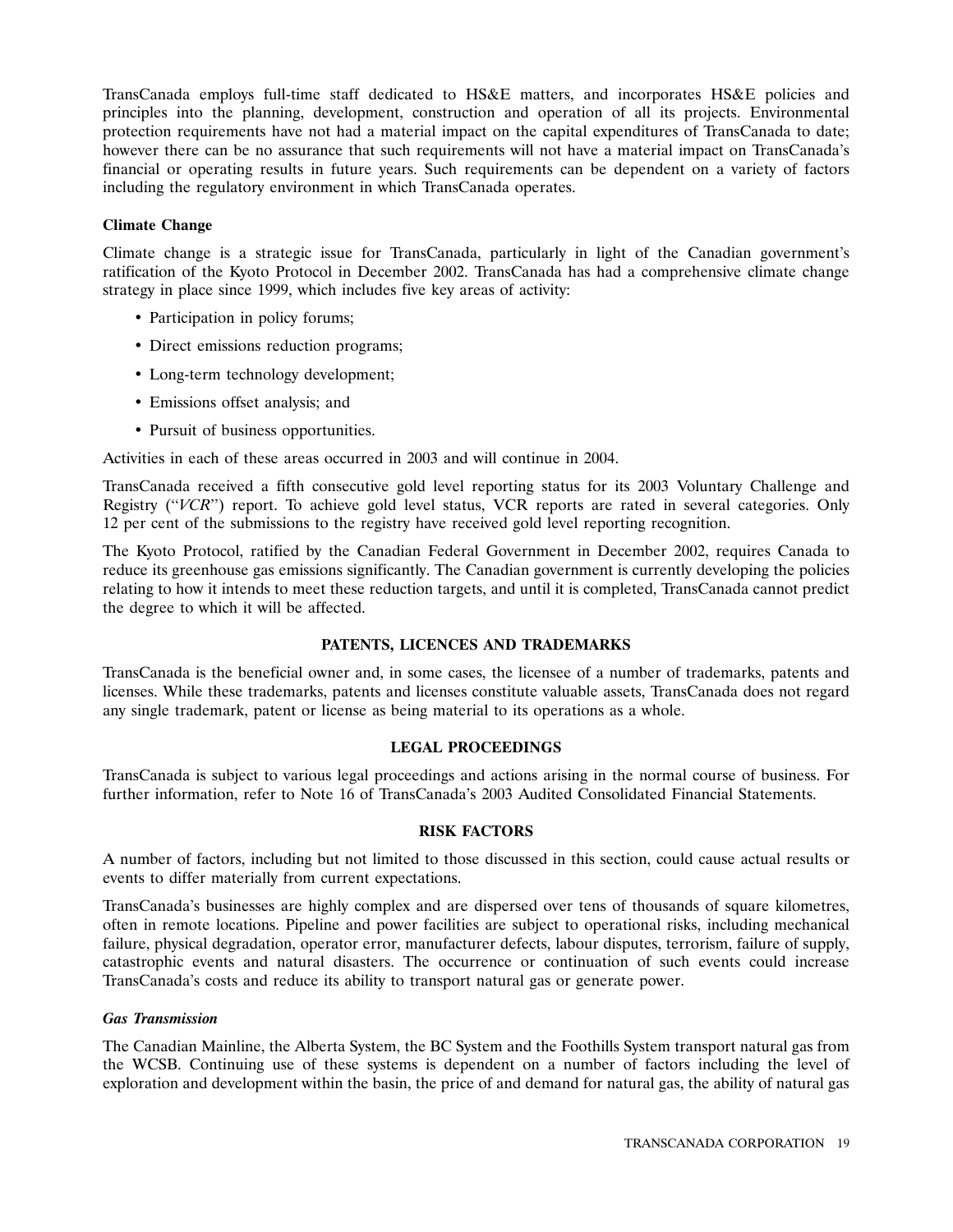producers to deliver natural gas to the various pipeline systems, the development of northern natural gas reserves, and the regulatory environment for producers, transporters and consumers of natural gas.

Further information about competition risks in TransCanada's natural gas transmission business can be found under the heading ''Business of TransCanada — Gas Transmission — Competition in Transmission'' above and in the MD&A under the headings ''Gas Transmission — Wholly-Owned Pipelines — Business Risks'' and ''Other Gas Transmission — Business Risks''.

# *Power*

TransCanada's power business and investments rely on feed stocks of natural gas, biomass, water, coal and uranium. Failure to obtain adequate supplies of feed stocks could affect TransCanada's ability to generate electricity and fulfill its supply obligations, and changes in prices of feed stocks could affect TransCanada's financial results. Although TransCanada takes appropriate actions to mitigate most of these risks, there can be no assurance that such actions will be adequate in all circumstances.

TransCanada does not operate the Bruce Power facility, the ManChief Power Plant or the assets underlying the Sundance A or Sundance B power purchase arrangements. Failure by the operators of these facilities to operate at the cost or in the manner projected by TransCanada could negatively affect TransCanada's financial position.

TransCanada does not own any of the power transmission lines over which its electricity is transmitted and delivered. Any disruption in transmission could affect TransCanada's ability to supply electricity and could have an adverse impact on TransCanada's financial results.

Further information about competition risks in TransCanada's power business can be found under the headings ''Business of TransCanada — Power — Competition in Power'' above and in the MD&A under the heading ''Power — Business Risks''.

# *International*

TransCanada's international investments are subject to a number of risks unique to international business. These risks include exchange controls and fluctuation of the local currency, political risk, community actions, changes in laws, price control, the availability and quality of local labour skills, and labour unrest, among others. Such risks are mitigated by insurance policies, participation of local and foreign partners, prudent commercial structuring and other measures.

# *Corporate*

TransCanada carries on its businesses with numerous counterparties with a wide range of creditworthiness. While processes are followed to address the creditworthiness of certain of these counterparties, the failure of any counterparty to meet its financial obligations could have an impact on TransCanada's financial position. Such failure could result from a number of factors beyond TransCanada's control, including (but not limited to) fluctuating commodity energy prices and interest rates, changes in regulatory and economic environments, political instability and legally reviewable activities.

TransCanada operates in Canada and the United States and as a result, its financial performance can be impacted by interest rates and foreign exchange rates. TransCanada has an active hedging program in place to address interest and foreign exchange rate risks, but there can be no assurance that such hedging will be adequate to address the risks.

TransCanada's growth strategy is dependent upon acquiring or constructing facilities and businesses that align with its current businesses. TransCanada may incur costs in the pursuit of acquisitions or development of power or natural gas transmission assets that may not be completed. Failure by TransCanada to consummate negotiated acquisitions or new developments may result in contractual liabilities, liquidated damages, additional costs and expenses which could affect financial performance.

TransCanada's growth is also dependent on access to capital markets in the United States and Canada. Although significant credit facilities are currently available, changing market conditions could result in a materially increased cost of capital which would reduce TransCanada's ability to pursue this growth.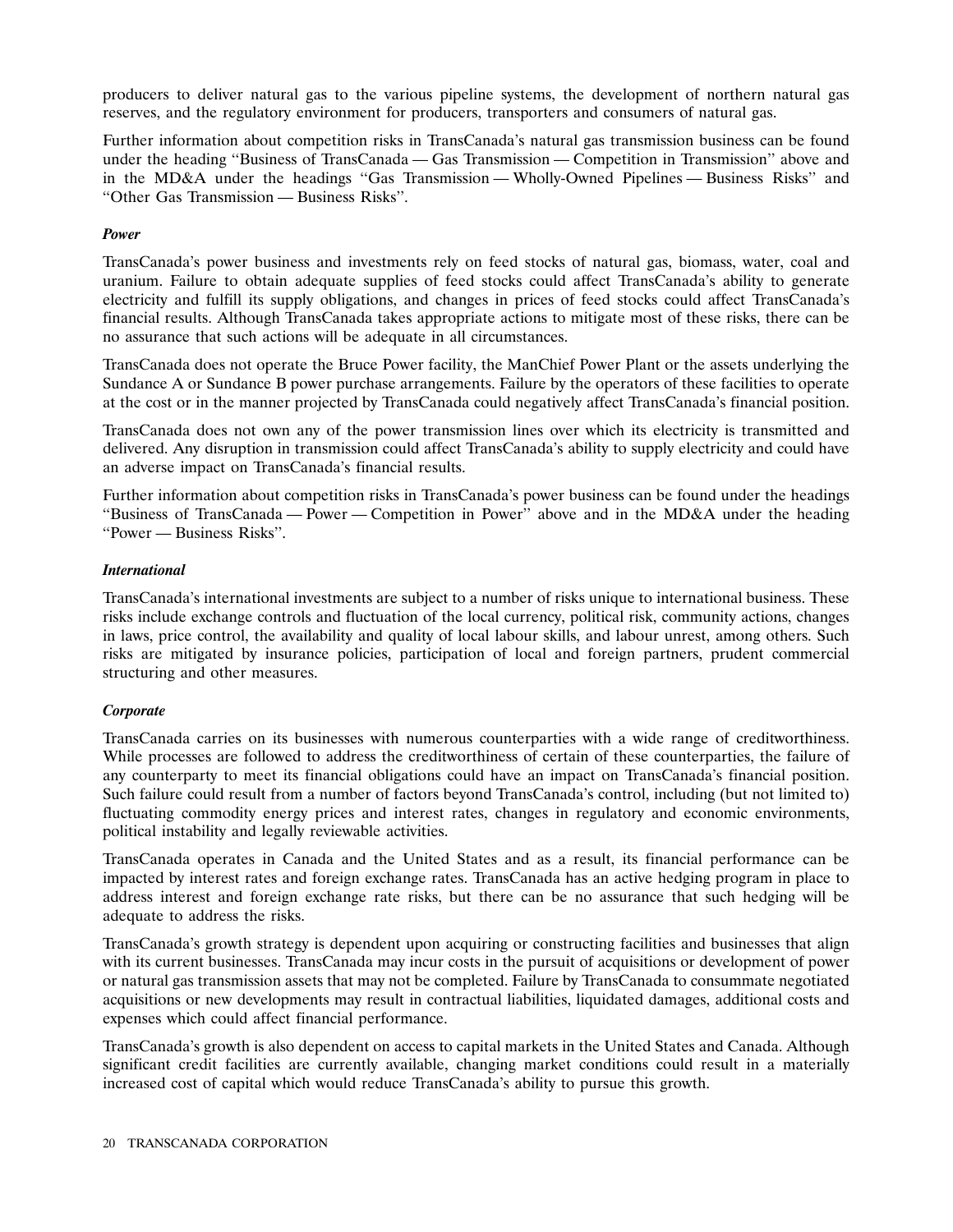Further information about TransCanada's risk factors and risk management can be found in the MD&A under the headings ''Gas Transmission — Wholly-Owned Pipelines — Business Risks'', ''Gas Transmission — Other Gas Transmission — Business Risks'', ''Power — Power-Business Risks'' and ''Liquidity and Capital Resources — Risk Management''.

# **FINANCIAL INFORMATION**

## **Three Year Selected Consolidated Financial Information**

Selected consolidated financial information for the years ended December 31, 2003, 2002 and 2001 is found in the MD&A under the heading ''Selected Three Year Consolidated Financial Data''.

For a discussion on the factors affecting the comparability of the financial data, including discontinued operations, refer to Notes 1 and 17 of TransCanada's 2003 Audited Consolidated Financial Statements.

# **Dividends**

TransCanada has no formal dividend policy. The Board annually reviews the financial performance of TransCanada and makes a determination of the appropriate level of dividend to be declared in the following year. Currently, TransCanada's ability to declare and pay dividends on its common shares is dependent on TCPL's ability to declare dividends on its common shares which are all held by TransCanada. Provisions of various trust indentures and credit arrangements to which TCPL is a party, restrict TCPL's ability to declare and pay dividends on its common shares under certain circumstances and if such restrictions arise, they may have an impact on TransCanada's ability to declare and pay dividends. At Year End, such provisions did not restrict or alter TransCanada's ability to declare or pay dividends.

# **MARKET FOR SECURITIES**

TransCanada's common shares are listed on the Toronto Stock Exchange and the New York Stock Exchange.

TCPL's Cumulative Redeemable First Preferred Shares, Series U and Series Y are listed on the Toronto Stock Exchange.

TCPL's 8.25% preferred securities due 2047, are listed on the New York Stock Exchange.

TCPL's 16.50% First Mortgage Pipe Line Bonds due 2007, are listed on the London Stock Exchange.

NGTL's 7.875% debentures due April 1, 2023, are listed on the New York Stock Exchange.

# **DIRECTORS AND OFFICERS**

As of February 24, 2004, the directors and officers of TransCanada as a group beneficially owned, directly or indirectly, or exercised control or direction over, 611,057 common shares of TransCanada (and none of TCPL as all the common shares of TCPL were exchanged by common shareholders for common shares in TransCanada) and 29,340 units of Power LP, which constitutes less than one per cent of TransCanada's common shares and less than one per cent of the voting securities of any of its subsidiaries or affiliates. TransCanada collects this information from its directors and officers but otherwise has no direct knowledge of individual holdings of its securities. Further information as to securities beneficially owned, or over which control or direction is exercised, is provided in TransCanada's Management Proxy Circular dated February 24, 2004 (''*Proxy Circular*'') under the heading ''Business To Be Transacted at the Meeting — Election of Directors''. See also ''Additional Information'' in this AIF.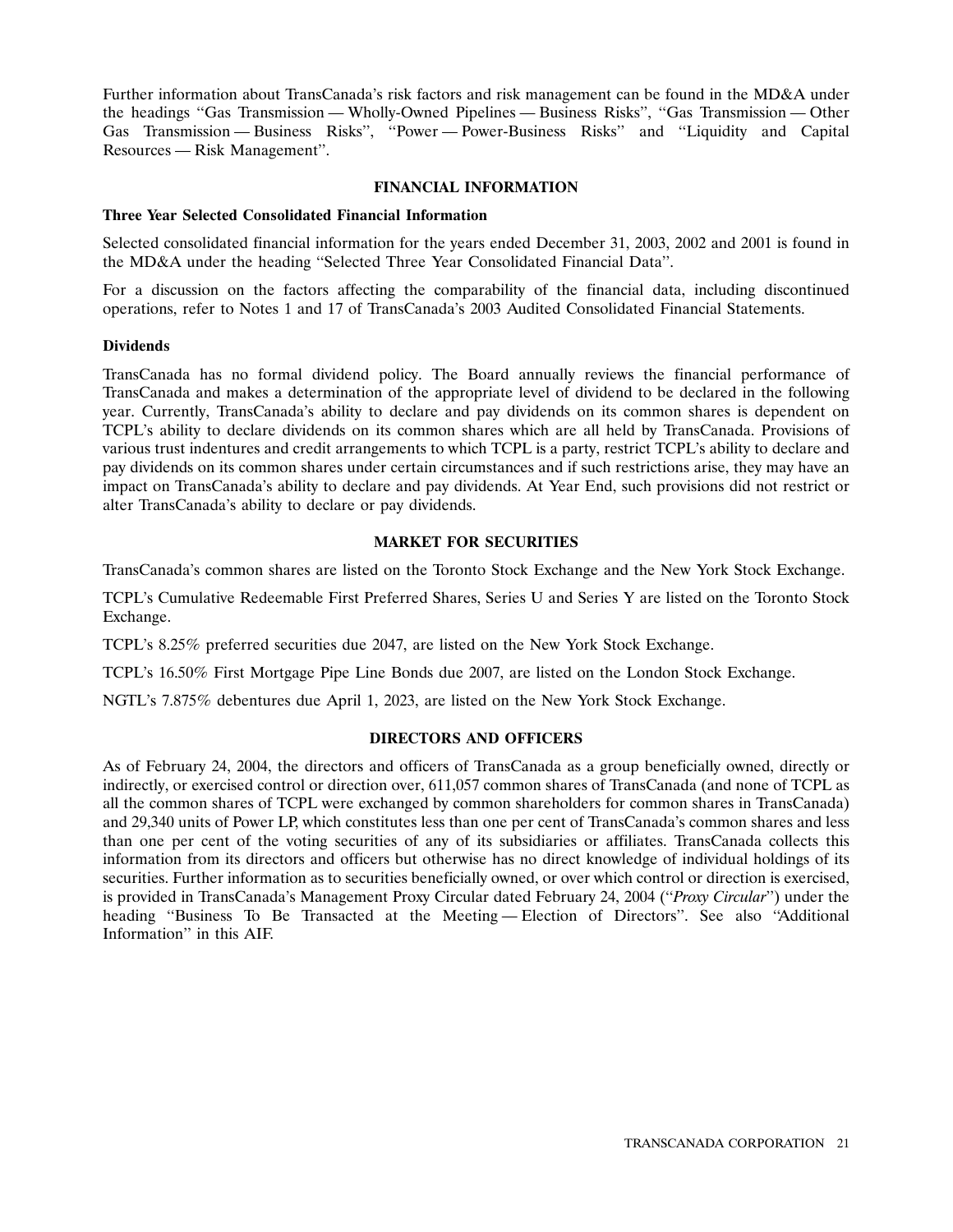## *Directors*

Set forth below are the names of the twelve directors who served on TransCanada's Board at Year End, together with their municipalities of residence, all positions and offices held by them with TransCanada and its significant affiliates, their principal occupations or employment during the past five years and the year from which each director has continually served as a director of TCPL and since the arrangement with both TransCanada and TCPL. Current positions and offices held with TransCanada are also held by such person at TCPL.

| <b>Name</b>                                                          | <b>Principal Occupation During The Five Preceding Years</b>                                                                                                                                                                                                                                                                                                                                            | <b>Director Since</b>        |
|----------------------------------------------------------------------|--------------------------------------------------------------------------------------------------------------------------------------------------------------------------------------------------------------------------------------------------------------------------------------------------------------------------------------------------------------------------------------------------------|------------------------------|
| Douglas D. Baldwin, P. Eng.<br>Calgary, Alberta                      | Chairman, Talisman Energy Inc., (oil and gas) since<br>May 2003. President and Chief Executive Officer, TCPL<br>from August 1999 to April 2001. Director, Calgary<br>Airport Authority, Citadel Group of Funds, Resolute<br>Energy Inc. and UTS Energy Corporation. Member,<br>Board of Governors, University of Calgary.                                                                              | 1999                         |
| Wendy K. Dobson<br>Uxbridge, Ontario                                 | Professor, Rotman School of Management and Director,<br>Institute for International Business, University of<br>Toronto (education). Director, MDS Inc., The Toronto-<br>Dominion Bank and Vice Chair, Canadian Public<br>Accountability Board.                                                                                                                                                         | 1992                         |
| The Hon. Paule Gauthier,<br>P.C., O.C., O.Q., Q.C.<br>Québec, Québec | Senior Partner, Desjardins Ducharme Stein Monast (law<br>firm). Director, Royal Bank of Canada, The Royal Trust<br>Corporation of Canada, The Royal Trust Company,<br>Rothmans Inc. and Metro Inc. Chair, Security<br>Intelligence Review Committee. President, Fondation de<br>la Maison Michel Sarrazin and President, Institut<br>Québecois des Hautes Études Internationales, Laval<br>University. | 2002                         |
| Richard F. Haskayne,<br>O.C., F.C.A.<br>Calgary, Alberta             | Chairman of the Board, TransCanada and TCPL. Prior<br>to February 19, 2003, Chairman, Fording Inc. (coal and<br>wolastonite). Director, EnCana Corporation and<br>Weyerhaeuser Company.                                                                                                                                                                                                                | 1998<br>$(NOVA, 1991)^{(1)}$ |
| Kerry L. Hawkins<br>Winnipeg, Manitoba                               | President, Cargill Limited (grain handlers, merchants,<br>transporters, processors of agricultural products and gas<br>marketers). Director, NOVA Chemicals Corporation,<br>Shell Canada Limited and Hudson's Bay Company.                                                                                                                                                                             | 1996                         |
| S. Barry Jackson<br>Calgary, Alberta                                 | Chairman, Resolute Energy Inc. (oil and gas) since 2002<br>and Chairman, Deer Creek Energy Limited (oil and gas)<br>since 2001. President and Chief Executive Officer,<br>Crestar Energy Inc. (oil and gas) from 1993 to 2000.<br>Director, Nexen Inc.                                                                                                                                                 | 2002                         |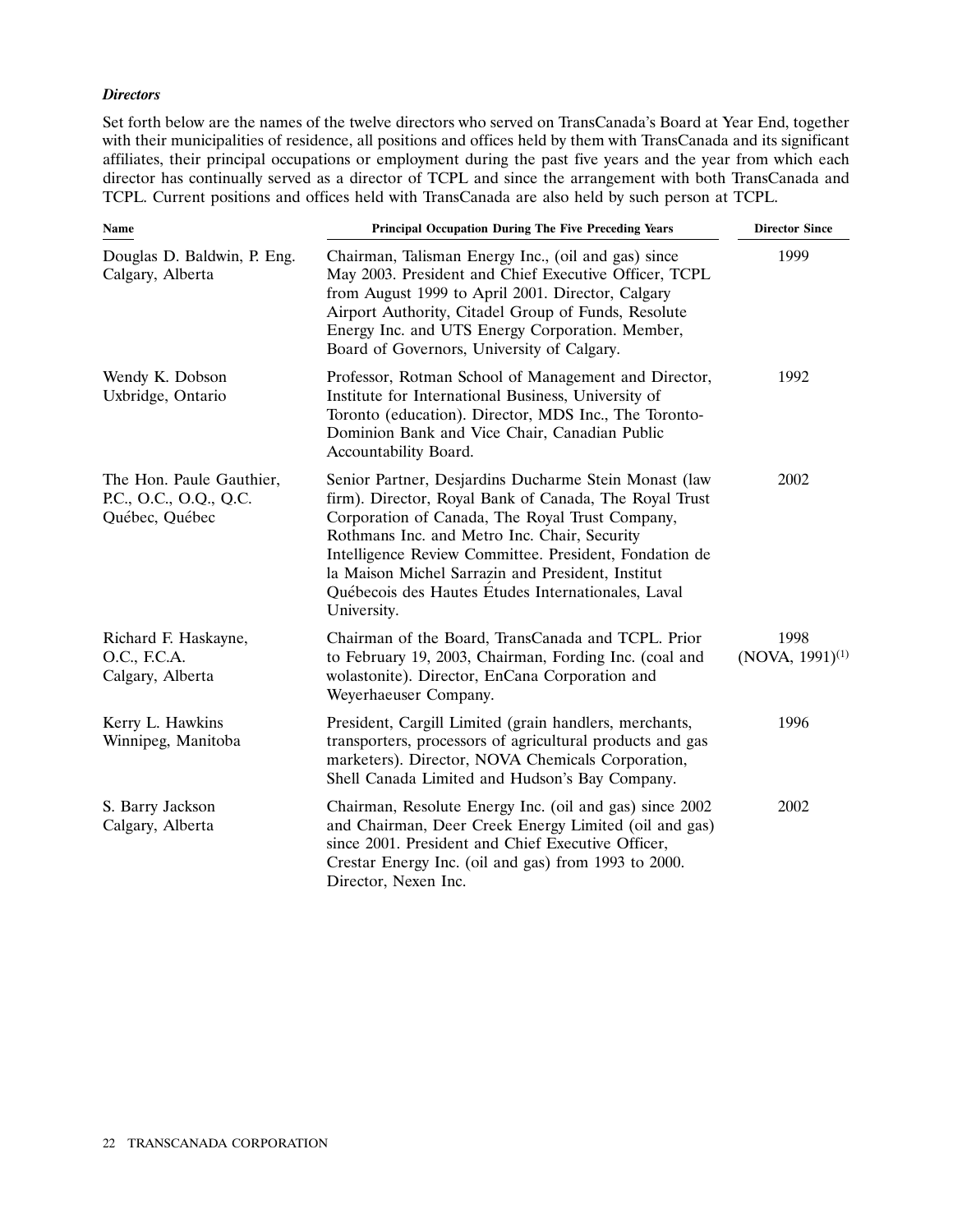| Name                                                | <b>Principal Occupation During The Five Preceding Years</b>                                                                                                                                                                                                                                                                                                                                                                                                                                                                                                                                                                                                                                      | <b>Director Since</b> |
|-----------------------------------------------------|--------------------------------------------------------------------------------------------------------------------------------------------------------------------------------------------------------------------------------------------------------------------------------------------------------------------------------------------------------------------------------------------------------------------------------------------------------------------------------------------------------------------------------------------------------------------------------------------------------------------------------------------------------------------------------------------------|-----------------------|
| Harold N. Kvisle, P. Eng.<br>Calgary, Alberta       | President and Chief Executive Officer, TransCanada<br>since May 2003 and TCPL since May 2001. Executive<br>Vice-President, Trading and Business Development,<br>TCPL from June 2000 to April 2001. Senior<br>Vice-President, Trading and Business Development,<br>TCPL from April 2000 to June 2000. Senior<br>Vice-President and President, Energy Operations, TCPL,<br>from September 1999 to April 2000. Prior to<br>September 1999, President, Fletcher Challenge Energy<br>Canada Inc. (oil and gas). Director, Norske Skog Canada<br>Limited, PrimeWest Energy Inc. and TransCanada<br>Power, L.P Chair, Interstate National Gas Association<br>of America and Chair, Mount Royal College. | 2001                  |
| David P. O'Brien <sup>(2)</sup><br>Calgary, Alberta | Chairman, EnCana Corporation (oil and gas) since<br>April 2002. Chairman and Chief Executive Officer,<br>PanCanadian Energy Corporation (oil and gas) from<br>October 2001 to April 2002. Chairman, President and<br>Chief Executive Officer, Canadian Pacific Limited<br>(transportation, energy and hotels) from May 1996 to<br>October 2001. Director, Royal Bank of Canada,<br>Fairmont Hotels & Resorts Inc., Inco Limited,<br>Molson Inc., Profico Energy Management Ltd. and The<br>E & P Limited Partnership.                                                                                                                                                                            | 2001                  |
| James R. Paul<br>Kingwood, Texas                    | Chairman, James and Associates (private investment<br>firm). Member of the Advisory Board, AMEC PLC.                                                                                                                                                                                                                                                                                                                                                                                                                                                                                                                                                                                             | 1996                  |
| Harry G. Schaefer, F.C.A.<br>Calgary, Alberta       | President, Schaefer & Associates (business advisory<br>services). Vice-Chairman of the Board, TransCanada and<br>TCPL. Chairman, Crestar Energy Inc. (oil and gas) from<br>May 1996 to November 2000. Director, Agrium Inc. and<br>Fording Canadian Coal Trust. Chairman, Alberta<br>Chapter, Institute of Corporate Directors and Chair, The<br>Mount Royal College Foundation.                                                                                                                                                                                                                                                                                                                 | 1987                  |
| W. Thomas Stephens<br>Greenwood Village, Colorado   | Corporate Director. Chief Executive Officer, MacMillan<br>Bloedel Limited (forest products) from October 1997 to<br>October 1999. Director, Xcel Energy Inc., Norske Skog<br>Canada Limited, Qwest Communications<br>International Inc. and The Putnam Funds.                                                                                                                                                                                                                                                                                                                                                                                                                                    | 1999                  |
| Joseph D. Thompson,<br>P. Eng.<br>Edmonton, Alberta | Chairman, PCL Construction Group Inc. (general<br>construction contractors). Director, NOVA Chemicals<br>Corporation.                                                                                                                                                                                                                                                                                                                                                                                                                                                                                                                                                                            | 1995                  |
| Notes:                                              |                                                                                                                                                                                                                                                                                                                                                                                                                                                                                                                                                                                                                                                                                                  |                       |

(1) NOVA Corporation merged with TCPL on July 2, 1998.

(2) Mr. O'Brien was a director with Air Canada on April 1, 2003 when Air Canada filed for protection under the *Companies' Creditors Arrangement Act* (Canada). Mr. O'Brien resigned as a director from Air Canada in November 2003.

Each director holds office until the next annual meeting or until his or her successor is earlier elected or appointed.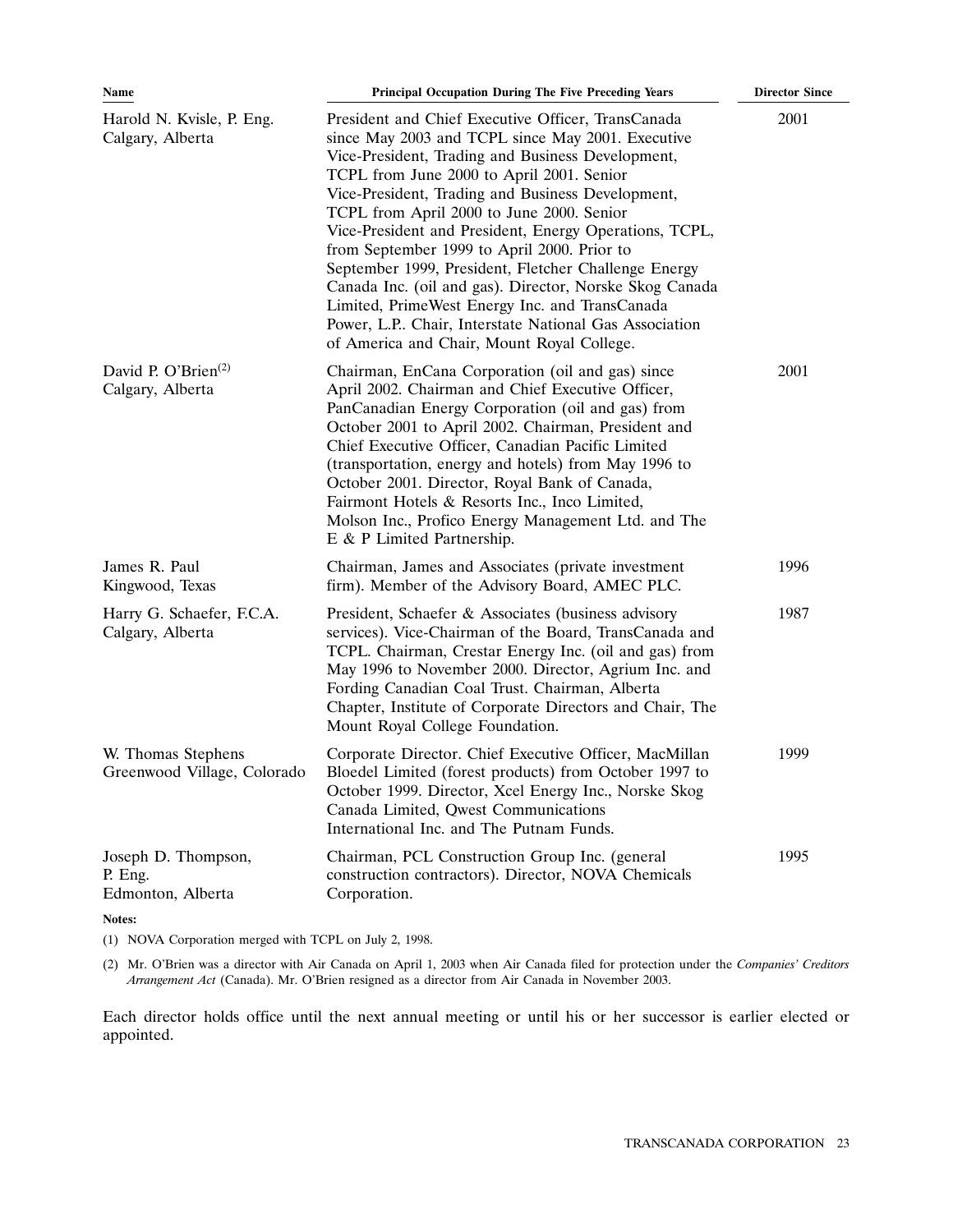TransCanada has four Board committees: the Audit Committee, the Governance Committee, the Health, Safety and Environment Committee and the Human Resources Committee. The members of each of these committees are identified below:

| <b>Audit Committee</b> |                                                   |        | <b>Governance Committee</b>      |
|------------------------|---------------------------------------------------|--------|----------------------------------|
| Chair:                 | H.G. Schaefer                                     | Chair: | W.K. Dobson                      |
|                        | Members: P. Gauthier                              |        | Members: D.D. Baldwin            |
|                        | K.L. Hawkins                                      |        | D.P. O'Brien                     |
|                        | S.B. Jackson                                      |        | J.R. Paul                        |
|                        | J.R. Paul                                         |        | H.G. Schaefer                    |
|                        |                                                   |        |                                  |
|                        | <b>Health, Safety &amp; Environment Committee</b> |        | <b>Human Resources Committee</b> |
| Chair:                 | D.D. Baldwin                                      | Chair: | K.L. Hawkins                     |
|                        | Members: P. Gauthier                              |        | Members: W.K. Dobson             |
|                        | S.B. Jackson                                      |        | D.P. O'Brien                     |
|                        | W.T. Stephens                                     |        | W.T. Stephens                    |
|                        | J.D. Thompson                                     |        | J.D. Thompson                    |

Further information about TransCanada's Board committees and corporate governance can be found in the Proxy Circular under the heading ''Compensation and Other Information — Corporate Governance''.

#### *Officers*

All of the executive officers and corporate officers of TransCanada reside in Calgary, Alberta. References to positions and offices with TransCanada prior to May 15, 2003 are references to the positions and offices held with TCPL. Current positions and offices held with TransCanada are also held by such person at TCPL. As of February 24, 2004, the officers of TransCanada, their present positions within TransCanada and their principal occupations during the five preceding years are as follows:

## *Executive Officers*

| Name                                            | <b>Present Position Held</b>                         | <b>Principal Occupation During the Five Preceding Years</b>                                                                                                                                                                                                                                                                                                                      |  |  |
|-------------------------------------------------|------------------------------------------------------|----------------------------------------------------------------------------------------------------------------------------------------------------------------------------------------------------------------------------------------------------------------------------------------------------------------------------------------------------------------------------------|--|--|
| Harold N. Kvisle                                | President and Chief Executive<br>Officer             | Executive Vice-President, Trading and<br>Business Development, June 2000 to<br>April 2001. Senior Vice-President, Trading<br>and Business Development, April 2000 to<br>June 2000. Senior Vice-President and<br>President, Energy Operations,<br>September 1999 to April 2000. Prior to<br>September 1999, President, Fletcher<br>Challenge Energy Canada Inc. (oil<br>and gas). |  |  |
| Albrecht W.A. Bellstedt,<br>O.C. <sup>(1)</sup> | Executive Vice-President,<br>Law and General Counsel | Senior Vice-President, Law and General<br>Counsel, April 2000 to June 2000. Senior<br>Vice-President, Law and Administration,<br>September 1999 to April 2000. Prior to<br>September 1999, Senior Vice-President,<br>Law and Chief Compliance Officer.                                                                                                                           |  |  |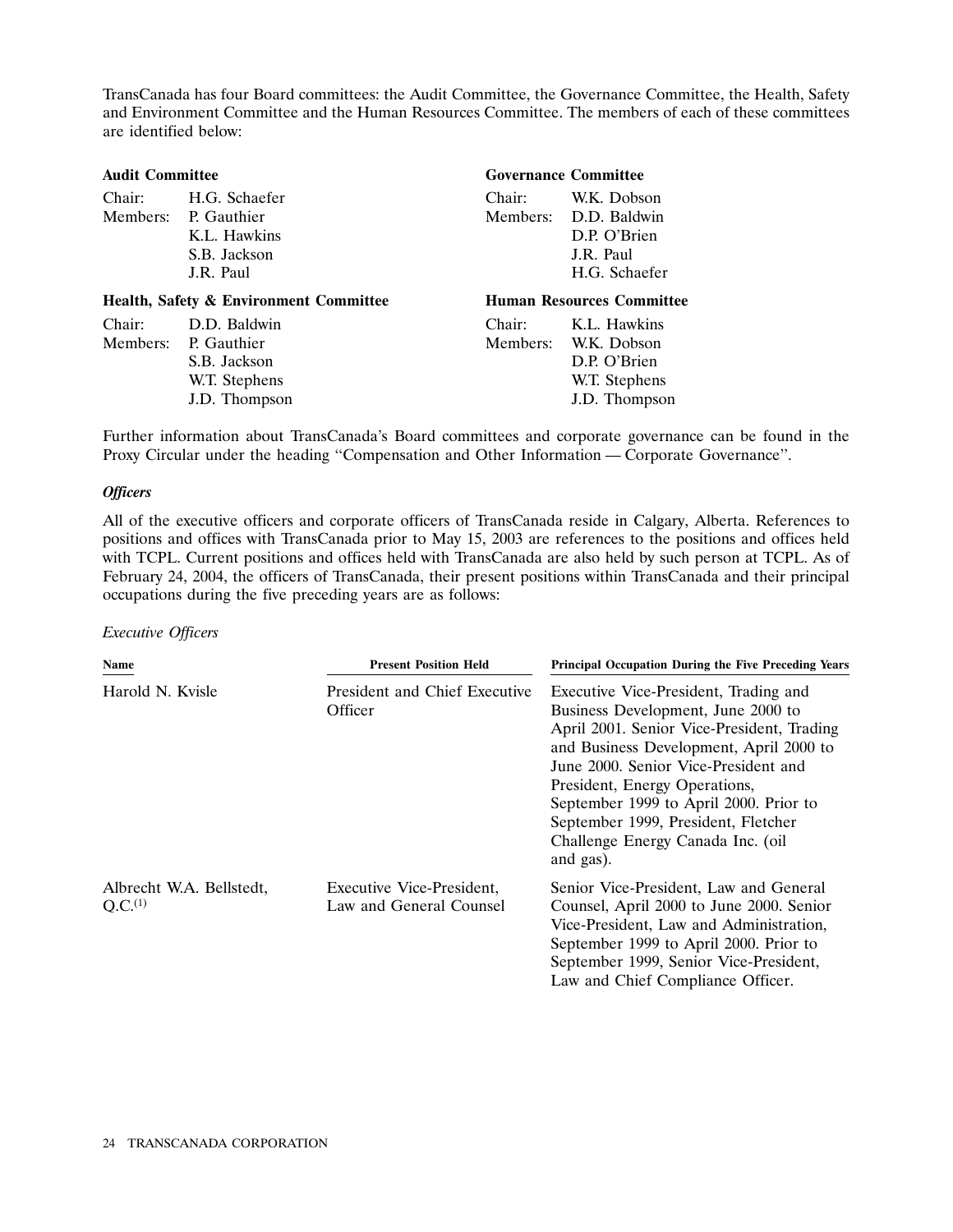| Name                  | <b>Present Position Held</b>                                                             | Principal Occupation During the Five Preceding Years                                                                                                                                                                                                                                                                                                                                   |
|-----------------------|------------------------------------------------------------------------------------------|----------------------------------------------------------------------------------------------------------------------------------------------------------------------------------------------------------------------------------------------------------------------------------------------------------------------------------------------------------------------------------------|
| Russell K. Girling    | Executive Vice-President,<br>Corporate Development and<br><b>Chief Financial Officer</b> | Executive Vice-President and Chief<br>Financial Officer, June 2000 to<br>March 2003. Senior Vice-President and<br>Chief Financial Officer, August 1999 to<br>June 2000. Prior to August 1999,<br>Vice-President, Finance.                                                                                                                                                              |
| Dennis J. McConaghy   | Executive Vice-President, Gas<br>Development                                             | Senior Vice-President, Business<br>Development, October 2000 to May 2001.<br>Senior Vice-President,<br>Midstream/Divestments, June 2000 to<br>October 2000. Prior to June 2000<br>Vice-President, Corporate Strategy and<br>Planning.                                                                                                                                                  |
| Alexander J. Pourbaix | Executive Vice-President,<br>Power                                                       | Executive Vice-President, Power<br>Development, May 2001 to March 2003.<br>Senior Vice-President, Power Ventures,<br>June 2000 to May 2001. Prior to June 2000,<br>Vice-President, Corporate Development,<br>Power Services.                                                                                                                                                           |
| Sarah E. Raiss        | Executive Vice-President,<br>Corporate Services                                          | Executive Vice-President, Human<br>Resources and Public Sector Relations,<br>June 2000 to January 2002. Senior<br>Vice-President, Human Resources and<br>Public Sector Relations, February 2000 to<br>June 2000. Senior Vice-President, Human<br>Resources, March 1999 to February 2000.<br>President of S.E. Raiss Group, Inc.<br>(organizational consulting) prior to<br>March 1999. |
| Ronald J. Turner      | Executive Vice-President, Gas<br>Transmission                                            | Executive Vice-President, Operations and<br>Engineering, December 2000 to<br>March 2003. Executive Vice-President,<br>International, June 2000 to December<br>2000. Senior Vice-President, International,<br>April 2000 to June 2000. President,<br>International, August 1999 to April 2000<br>and Senior Vice-President, July 1998 to<br>April 2000.                                 |
| Donald M. Wishart     | Executive Vice-President,<br>Operations and Engineering                                  | Senior Vice-President, Field Operations,<br>June 2000 to March 2003. August 1999 to<br>June 2000, Senior Vice-President,<br>Operations, Transmission Division. Prior to<br>August 1999, Senior Vice-President, Project<br>Development, TransCanada<br>International Ltd.                                                                                                               |

# **Note:**

(1) Mr. Bellstedt, who serves as a trustee of Atlas Cold Storage Income Trust, is subject to an Ontario Securities Commission cease trade order issued in respect of all insiders of Atlas Cold Storage Income Trust.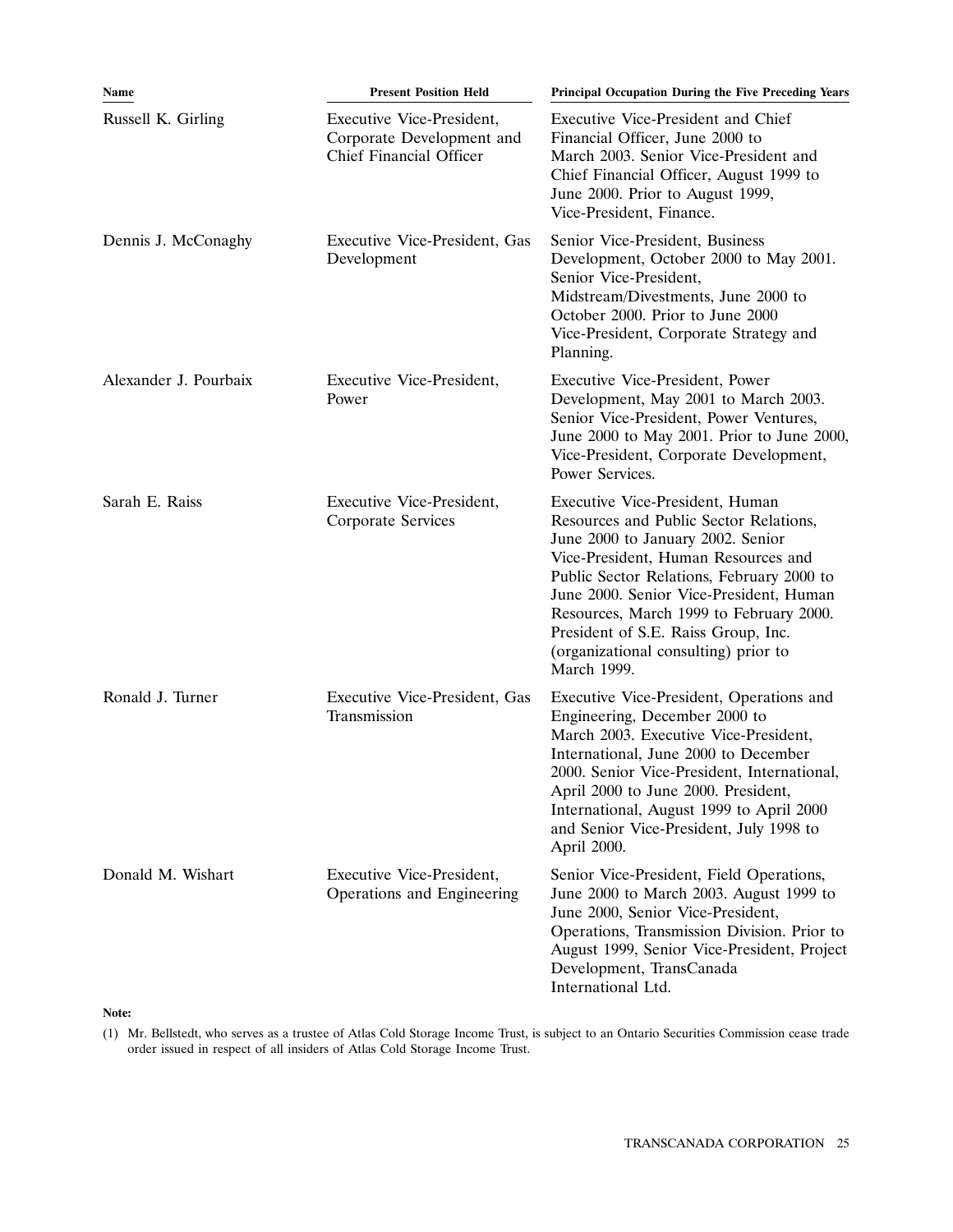## *Corporate Officers*

| Name               | <b>Present Position Held</b>              | <b>Principal Occupation During the Five Preceding Years</b>                                                                                                                                                                                                                                                   |
|--------------------|-------------------------------------------|---------------------------------------------------------------------------------------------------------------------------------------------------------------------------------------------------------------------------------------------------------------------------------------------------------------|
| Ronald L. Cook     | Vice-President, Taxation                  | Prior to April 2002, Director, Taxation.                                                                                                                                                                                                                                                                      |
| Rhondda E.S. Grant | Vice-President and Corporate<br>Secretary | Prior to September 1999, Corporate<br>Secretary and Associate General Counsel,<br>Corporate.                                                                                                                                                                                                                  |
| Lee G. Hobbs       | Vice-President and Controller             | Director, Accounting, May 1999 to<br>July 2001. Prior to May 1999, Chief<br>Financial Officer, Snow Leopard<br>Resources Inc. (oil and gas).                                                                                                                                                                  |
| Garry E. Lamb      | Vice-President, Risk<br>Management        | Vice-President, Audit and Risk<br>Management, June 2000 to October 2001.<br>Vice-President, Risk Management,<br>February 2000 to June 2000.<br>Vice-President, Risk Identification and<br>Quantification, September 1999 to<br>February 2000. Prior to September 1999,<br>General Manager, Counterparty Risk. |
| Donald R. Marchand | Vice-President, Finance and<br>Treasurer  | Prior to September 1999, Director,<br>Finance.                                                                                                                                                                                                                                                                |

#### **CORPORATE GOVERNANCE**

The Board and members of TransCanada's management are committed to the highest standards of corporate governance. TransCanada is subject to a variety of corporate governance guidelines and requirements enacted by the Toronto Stock Exchange (''*TSX*''), the Canadian Securities Administrators (''*CSA*''), the New York Stock Exchange ("*NYSE*"), and by the U.S. Securities and Exchange Commission ("*SEC*") under the United States *Sarbanes-Oxley Act* of 2002. TransCanada's corporate governance practices comply with the TSX Company Corporate Governance Guidelines, governance rules of the NYSE applicable to foreign issuers and applicable requirements of the CSA and SEC. TransCanada is also in substantial early compliance with the CSA Multilateral Instrument 52-110 pertaining to audit committees that comes into force on March 30, 2004 and becomes applicable to TransCanada in 2005, and with proposed corporate governance guidelines released for comment by the CSA on January 16, 2004 which are expected to be in force in 2005. Full disclosure of TransCanada's corporate governance practices are set out in the Proxy Circular. The following corporate governance disclosure documents are attached to this AIF for reference:

- Schedule ''B'' Corporate Governance Guidelines
- Schedule "C" Code of Business Ethics for Employees
- Schedule ''D'' Code of Business Ethics for Directors
- Schedule "E" Code of Business Ethics for the President & Chief Executive Officer, Chief Financial Officer and Controller
- Schedule "F" Charter of the Audit Committee
- Schedule "G" Charter of the Governance Committee
- Schedule "H" Charter of the Health, Safety & Environment Committee
- Schedule "I" Charter of the Human Resources Committee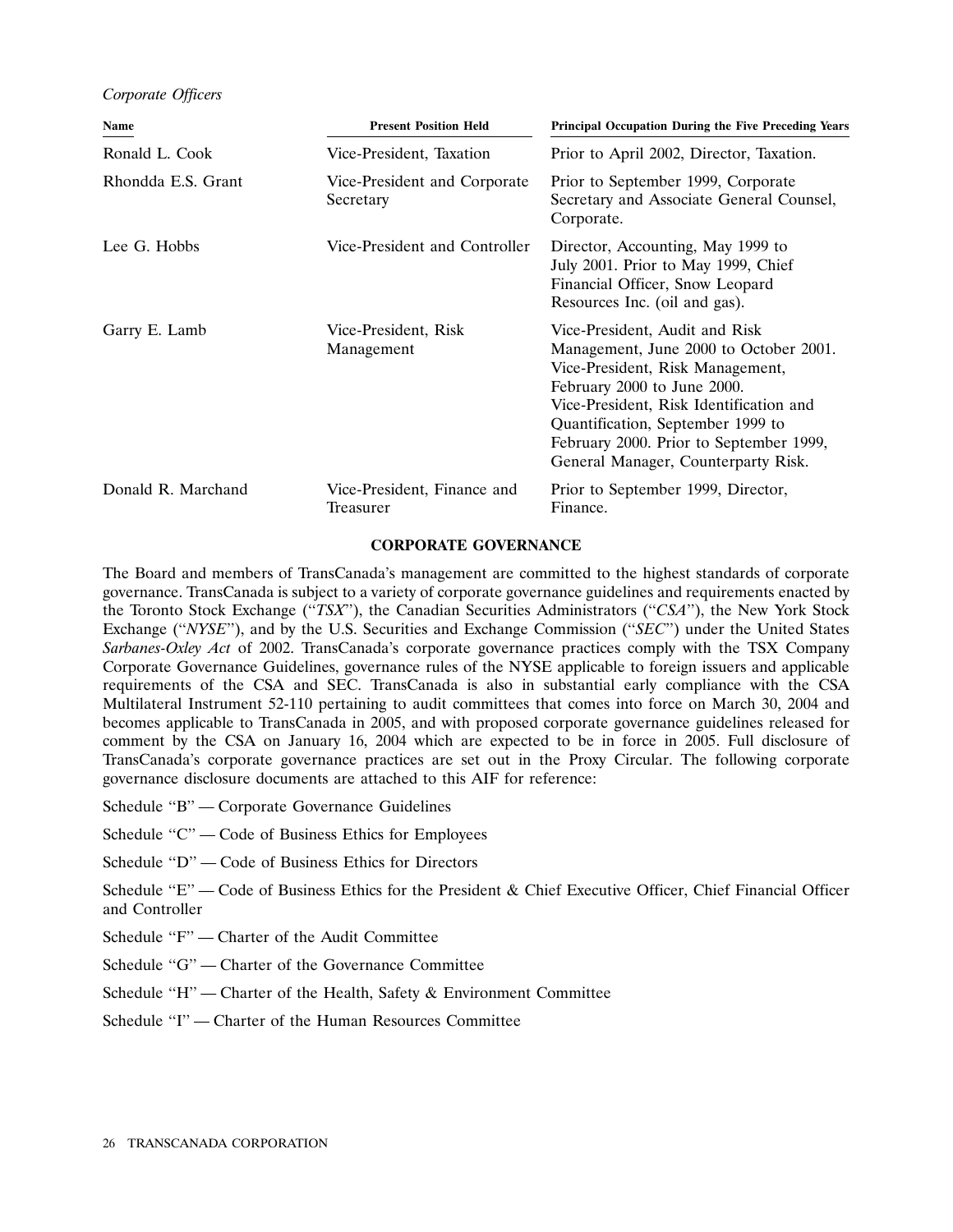# **ADDITIONAL INFORMATION**

- 1. Additional information including compensation of directors and officers, indebtedness of directors and officers, principal holders of TransCanada's securities, options to purchase securities and interests of insiders in material transactions (all where applicable), is contained in the Proxy Circular, which can be obtained upon request from the Corporate Secretary of TransCanada.
- 2. Additional financial information is provided in TransCanada's 2003 Audited Consolidated Financial Statements, contained in the Annual Report.
- 3. TransCanada will provide to any person or company upon request to the Corporate Secretary of TransCanada:
	- (a) when the securities of TransCanada are in the course of a distribution under a preliminary short form prospectus or a short form prospectus:
		- (i) one copy of TransCanada's latest Annual Information Form, together with one copy of any document, or the pertinent pages of any document, incorporated by reference in the Annual Information Form;
		- (ii) one copy of the comparative financial statements of TransCanada for TransCanada's most recently completed financial year for which financial statements have been filed, together with the accompanying report of the auditor and one copy of the most recent interim financial statements of TransCanada that have been filed, if any, for any period after the end of its most recently completed financial year;
		- (iii) one copy of the information circular of TransCanada in respect of its most recent annual meeting of shareholders of TransCanada that involved the election of directors or one copy of any annual filing prepared instead of that information circular, as appropriate; and
		- (iv) one copy of any other documents incorporated by reference into the preliminary short form prospectus or the short form prospectus and are not required to be provided under (i), (ii) or (iii) above; or
	- (b) at any other time, one copy of any other document referred to in paragraphs  $(3)(a)(i)$ , (ii) and (iii) above, provided that TransCanada may require the payment of a reasonable charge from if the request is made by a person or company who is not a security holder of TransCanada.
- 4. Additional information, including director's and officer's remuneration and indebtedness, principal holders of TransCanada's securities, options to purchase securities and interests of insiders in material transactions, if applicable, is contained in TransCanada's management proxy circular for its most recent annual meeting of shareholders that involved the election of directors, and additional information is provided in TransCanada's comparative financial statements for its most recently completed financial year.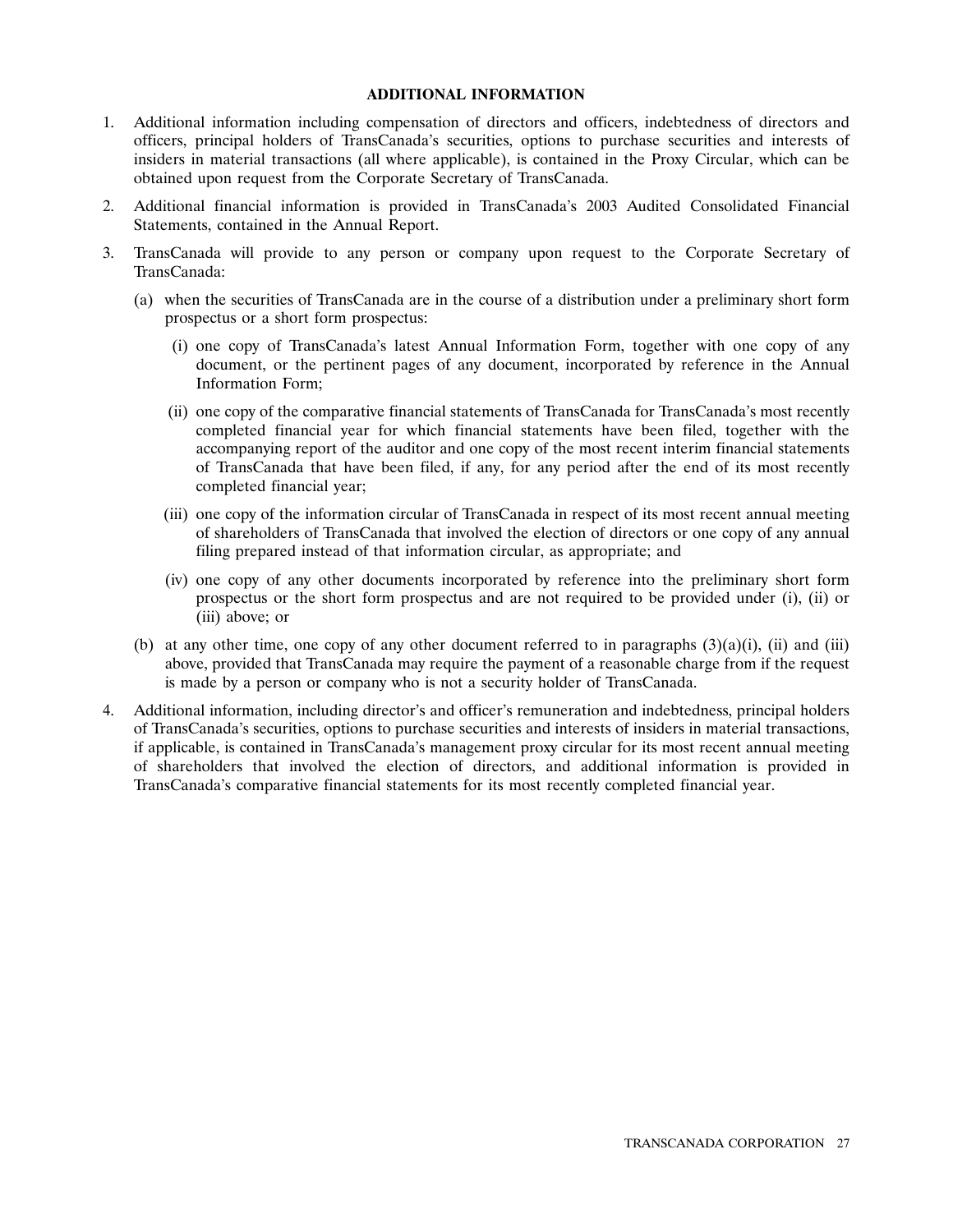# **SCHEDULE ''A''**

#### **Exchange Rate of the Canadian Dollar**

All dollar amounts are in Canadian dollars, except where otherwise indicated. The following table shows the high and low spot rates, the 90 day average noon rates and the year-end noon spot rates for the United States dollar for the past five years, each expressed in Canadian dollars, as reported by the Bank of Canada.

| As at December 31 |      |      |       |      |
|-------------------|------|------|-------|------|
| 2003              | 2002 | 2001 | 2000* | 1999 |
|                   |      |      |       |      |
|                   |      |      |       |      |
|                   |      |      |       |      |
|                   |      |      |       |      |

\* Exchange rates for 2000 are as at December 29, 2000.

On February 24, 2004, the noon rate for the United States dollar as reported by the Bank of Canada was US  $$1.00 = \text{Cdn. } $1.3280.$ 

# **Metric Conversion Table**

The conversion factors set out below are approximate factors. To convert from Metric to Imperial multiply by the factor indicated. To convert from Imperial to Metric divide by the factor indicated.

| Metric          | Imperial                                         | <b>Factor</b>                        |
|-----------------|--------------------------------------------------|--------------------------------------|
| Kilometres      | Miles                                            | 0.62                                 |
| Millimetres     | Inches                                           | 0.04                                 |
| Gigajoules      | Million British thermal units (" <i>MMBtu</i> ") | 0.95                                 |
| Cubic metres*   | Cubic feet                                       | 35.3                                 |
| Kilopascals     | Pounds per square inch (" <i>psi</i> ")          | 0.15                                 |
| Degrees Celsius | Degrees Fahrenheit                               | to convert to Fahrenheit multiply by |
|                 |                                                  | 1.8, then add 32 degrees;            |
|                 |                                                  | to convert to Celsius subtract       |
|                 |                                                  | 32 degrees, then divide by 1.8       |

\* The conversion is based on natural gas at a base pressure of 101.325 kilopascals and at a base temperature of 15° Celsius.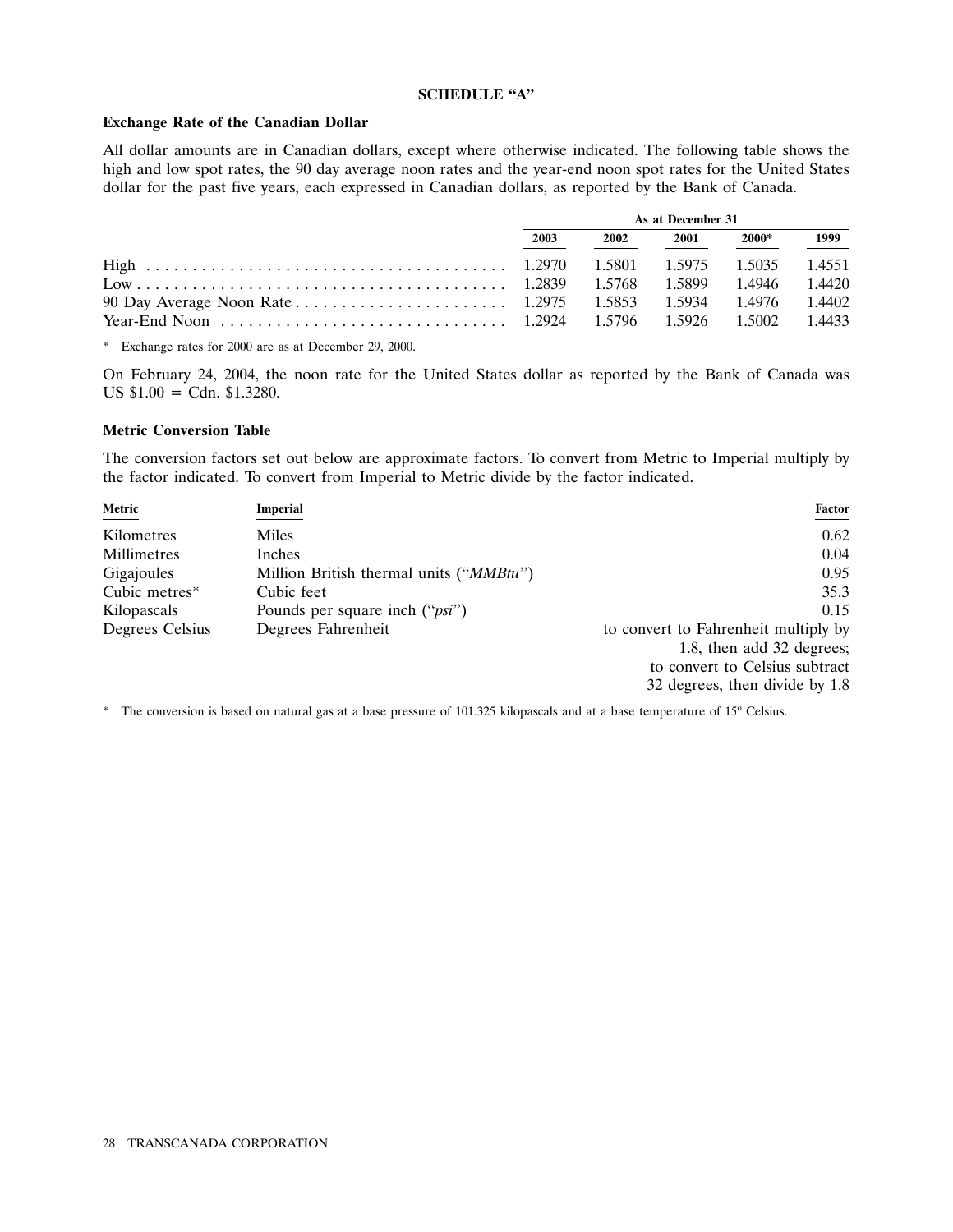**SCHEDULE ''B''**

*TransCanada Corporation*

# *CORPORATE GOVERNANCE GUIDELINES*

*February 2004*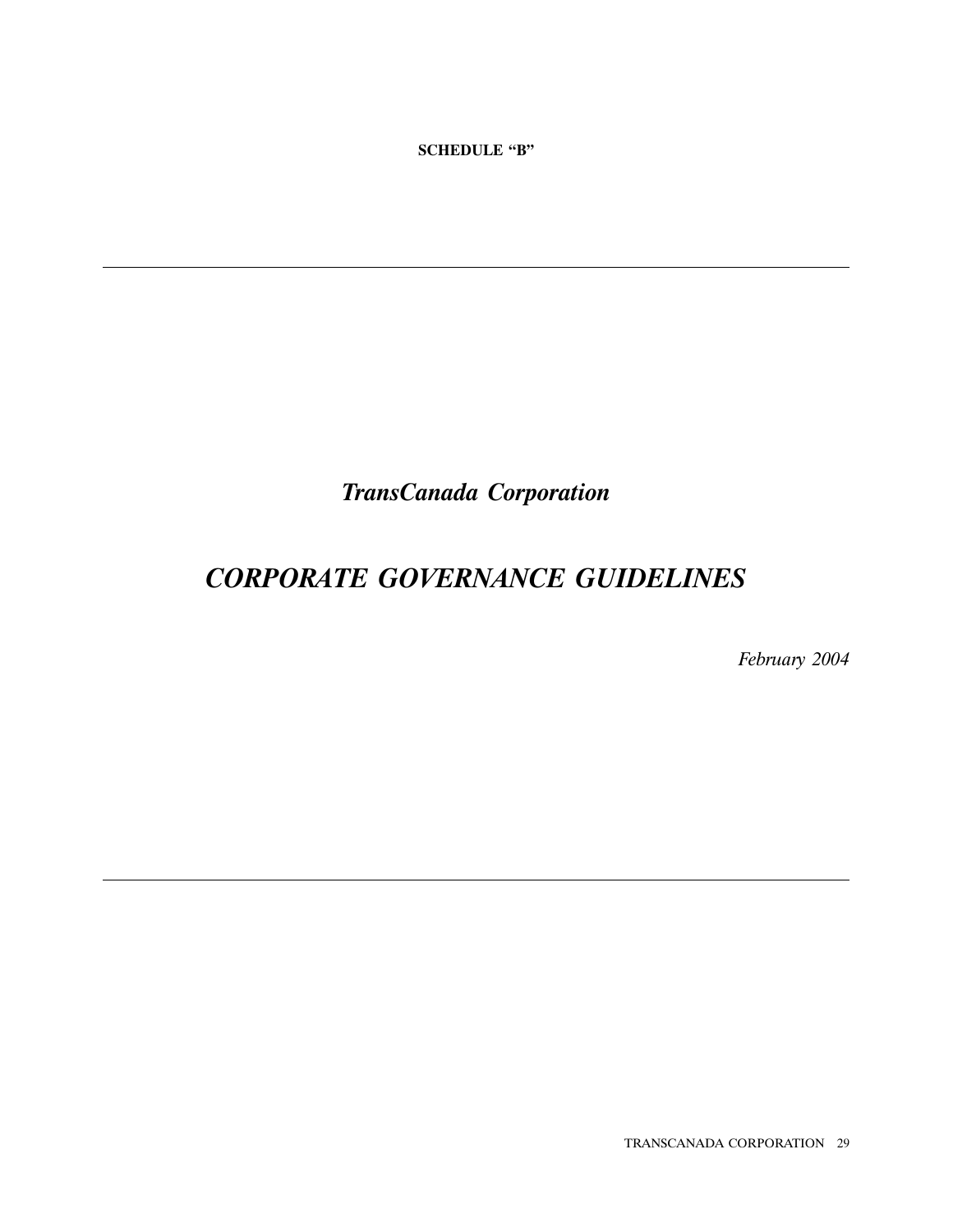|    |                                                                                                                                                                                                                                                        | Page                                                           |
|----|--------------------------------------------------------------------------------------------------------------------------------------------------------------------------------------------------------------------------------------------------------|----------------------------------------------------------------|
|    |                                                                                                                                                                                                                                                        | 31                                                             |
| В. | 2.<br>3.<br>4.<br>5.<br>6.<br>7.<br>8.<br>9.<br>10.<br>11.<br>12.<br>13.<br>14.                                                                                                                                                                        | 31<br>31<br>31<br>31<br>32<br>32<br>32<br>33<br>33<br>33<br>33 |
|    | 2.<br>3.<br>4.<br>5.                                                                                                                                                                                                                                   | 33<br>33<br>33<br>34<br>34                                     |
| D. | 2.<br>3.<br>4.<br>5.                                                                                                                                                                                                                                   | 34<br>34<br>34<br>34<br>34<br>34                               |
| Е. | 3.<br>Formal Evaluation of the President and Chief Executive Officer<br>4.<br>5.<br>6.<br>Internal Controls and Management Information Systems<br>7.<br>8.<br>9.<br>Assessing the Performance of the Board, Committees and Individual Directors<br>10. | 35<br>35<br>35<br>35<br>35<br>35<br>36<br>36<br>36             |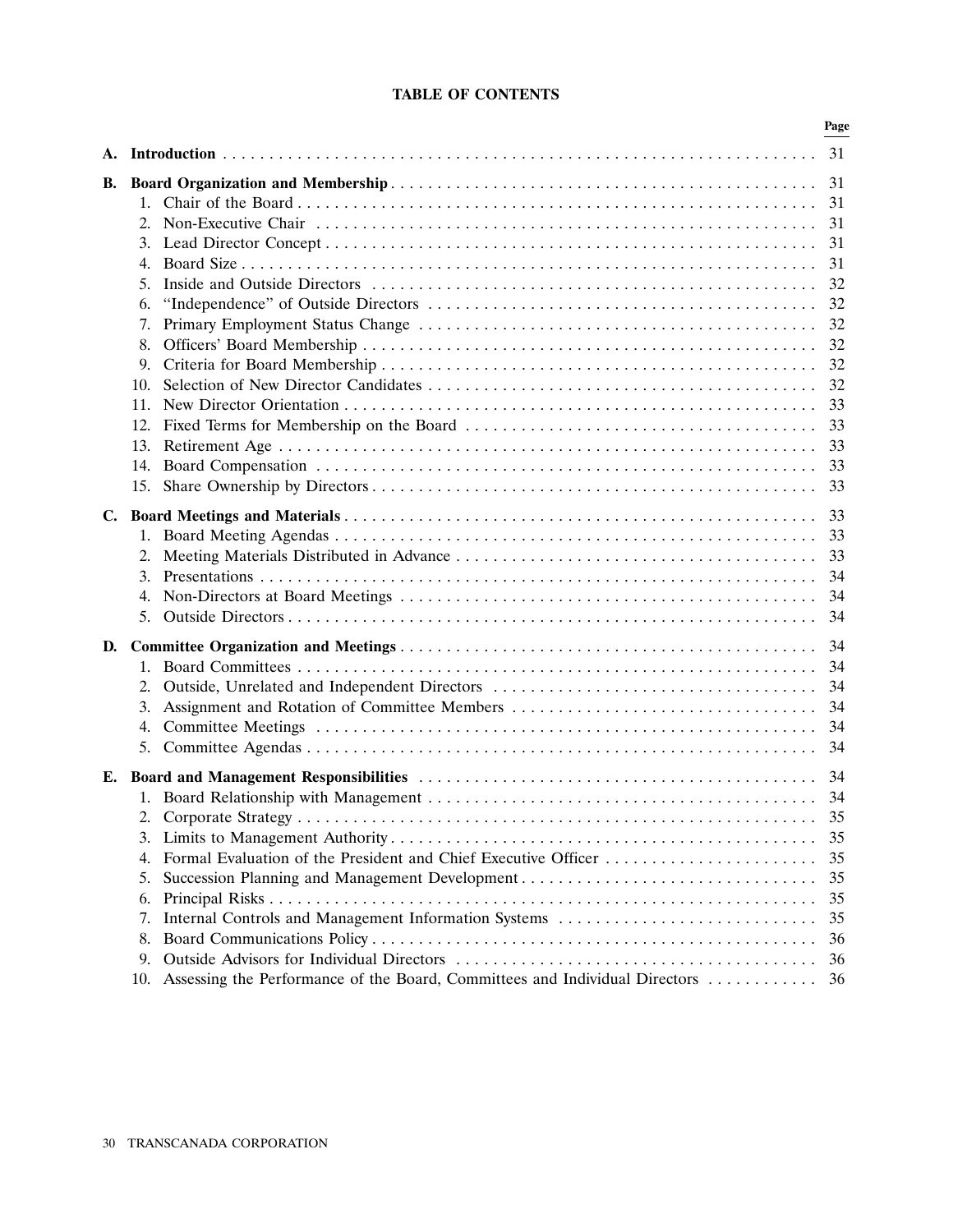# **TRANSCANADA CORPORATION (the ''Company'')**

# **CORPORATE GOVERNANCE GUIDELINES**

## **A. Introduction**

The board of directors of the Company and its management are committed to maintaining a high standard of corporate governance. This commitment includes adherence to the definition of corporate governance included in the 1994 Toronto Stock Exchange Committee Report on Corporate Governance in Canada. The report defined corporate governance as meaning ''the process and structure used to direct and manage the business and affairs of a company with the objective of enhancing shareholder value, which includes ensuring the financial viability of the business. The process and structure define the division of power and establish mechanisms for achieving accountability among shareholders, the board of directors and management. The direction and management of the business should take into account the impact on other stakeholders such as employees, customers, suppliers and communities''.

The Company is subject to a variety of corporate governance guidelines and requirements enacted by the Toronto Stock Exchange (''TSX''), the Canadian Securities Administrators (''CSA''), the New York Stock Exchange ("NYSE") and by the U.S. Securities and Exchange Commission ("SEC") under its rules and those mandated by the United States Sarbanes-Oxley Act of 2002 (''SOX''). The Company's corporate governance practices comply with the TSX Company Manual Corporate Governance Guidelines, governance rules of the NYSE applicable to foreign issuers and applicable requirements of the CSA and the SEC. The Company is also in substantial compliance with the CSA's Multilateral Instrument pertaining to audit committees that comes into force on March 30, 2004 and is applicable in 2005, and with the proposed corporate governance guidelines released for comment by the CSA on January 16, 2004 and which are expected to be in force in 2005.

The board has the responsibility for the overall stewardship of the Company, establishing the overall policies and standards for the Company in the operation of its businesses, and reviewing and approving the strategic plans. In addition, the board monitors and assesses overall performance and progress in meeting the Company's goals. Day to day management is the responsibility of the president and chief executive officer and senior management. To this end, the board has adopted the following guidelines to assist it in its corporate governance responsibilities.

# **B. Board Organization and Membership**

#### 1. *Chair of the Board*

The board has currently determined to separate the positions of chairman of the board (''chair'') and president and chief executive officer.

# 2. *Non-Executive Chair*

The board has determined the chair of the Company shall serve in a non-executive capacity and shall be appointed by the board based on the recommendations of the Governance Committee, the committee of the board that has been delegated the responsibility to assess candidates for the position.

#### 3. *Lead Director Concept*

The board has adopted a policy that it have an independent director assume the responsibility of chairing scheduled meetings of outside directors or other responsibilities which the outside directors as a whole might designate from time to time. This will be the Chairman, if an outside director, or the chair of the Governance Committee, if not.

#### 4. *Board Size*

Although the maximum number of directors permitted by TransCanada's Articles is 20, the board has determined that it is in the best interests of the Company to maintain a smaller board, in the range of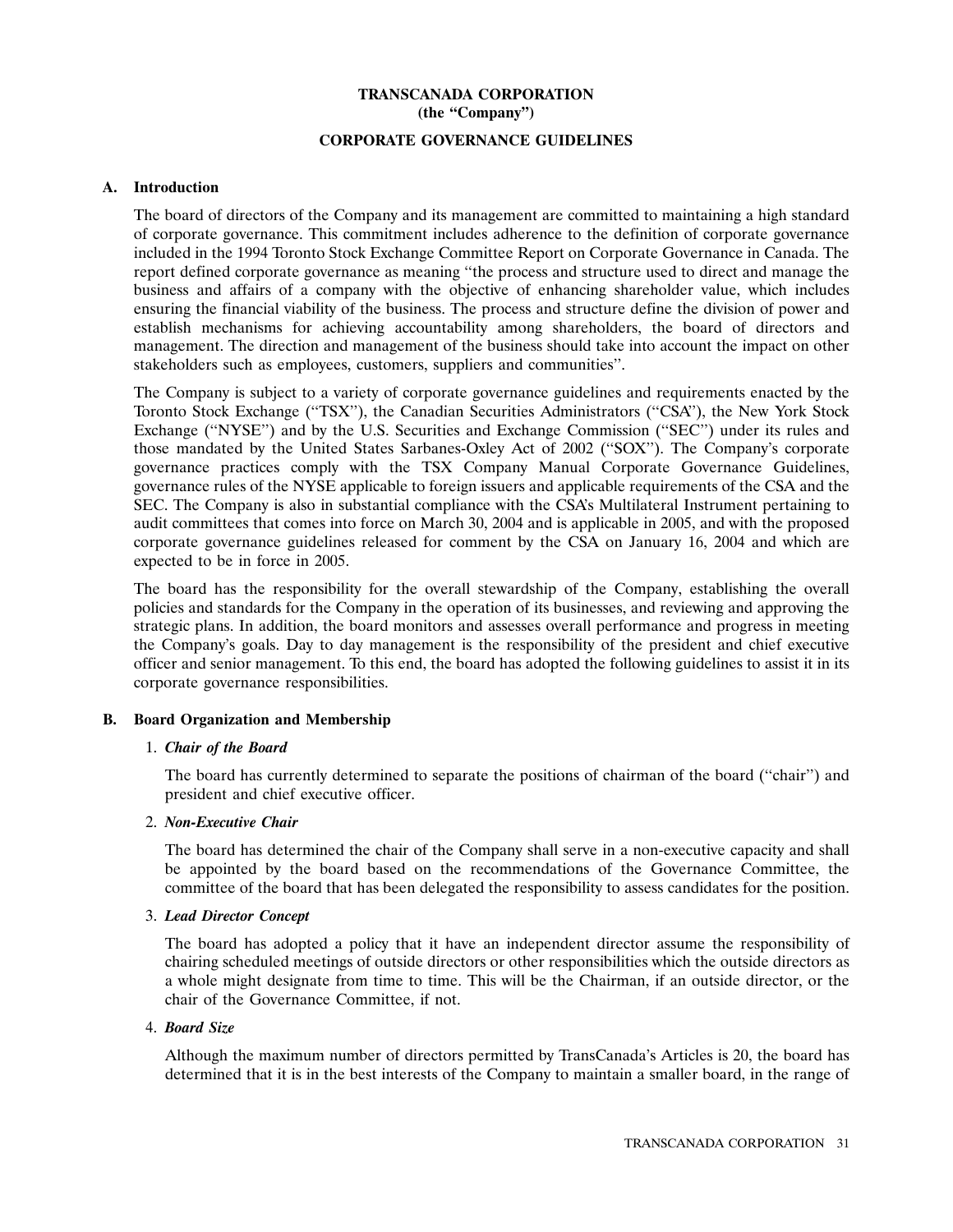12 to 14. It is the board's belief that this range is currently sufficient to provide a diversity of expertise and opinions and allow effective committee organization, yet small enough for efficient meetings and decision-making.

The Governance Committee is mandated to review the size of the board from time to time and recommend changes in size to the board when appropriate. The board has the ability to increase or decrease its size within limits defined by Articles of the Company.

#### 5. *Inside and Outside Directors*

The board believes that, as a matter of policy, there should be a majority of outside, unrelated and independent directors on the Company's board. To this end, the board has determined the number of officers or senior managers of the Company or its subsidiaries who may serve as directors at any one time shall be limited to a maximum of three.

On matters of corporate governance, decisions will be made by the unrelated directors.

#### 6. *''Independence'' of Outside Directors*

The Governance Committee undertakes an annual review to determine the existence of any relationships with the Company and to ensure the majority of directors are independent and unrelated to the Company, that all Committee members are independent and, where any relationships exist, the director is acting appropriately. The board annually determines the independent and unrelated status of each director, based on the Governance Committee's recommendations.

#### 7. *Primary Employment Status Change*

The board has adopted a policy that requires any director whose primary employment status changes to notify the chair of the Governance Committee. A director in such circumstances is also deemed to have submitted his or her resignation from the Board. The Governance Committee shall in turn advise the board and provide recommendations on the member's continued service to the Company as a director. It is not intended that directors who retire or whose professional positions change should necessarily leave the board. The Governance Committee has the responsibility to assess the continued appropriateness of board membership under such circumstances.

#### 8. *Officers' Board Membership*

The board has determined that management members of the board shall not automatically stand for re-election after retirement or resignation from the Company. Any former officer of the Company serving on the board will be considered to be an inside director for purposes of corporate governance until such time as the applicable regulatory cooling off periods have been met and the outside directors determine that sufficient distance has been established from the officer's former executive duties to make the officer independent and unrelated to the Company.

#### 9. *Criteria for Board Membership*

The Governance Committee reviews each year the general and specific criteria applicable to candidates to be considered for nomination to the board. The objective of this review is to maintain the composition of the board in a way that provides the best mix of skills and experience to guide the long-term strategy and ongoing business operations of the Company. This review takes into account the desirability of maintaining a reasonable diversity of backgrounds, skills and experience and personal characteristics such as age, gender, geographic residence, etc. among the directors along with the key common qualities required for effective board participation.

#### 10. *Selection of New Director Candidates*

The board is responsible for identifying suitable candidates to be recommended for election to the board by the shareholders. The Governance Committee has the responsibility for assessing potential nominees, screening their qualifications against the current skill and experience requirements of the board and making recommendations in this regard to the board. Directors are encouraged to identify potential candidates. The chair and president and chief executive officer are consulted and have input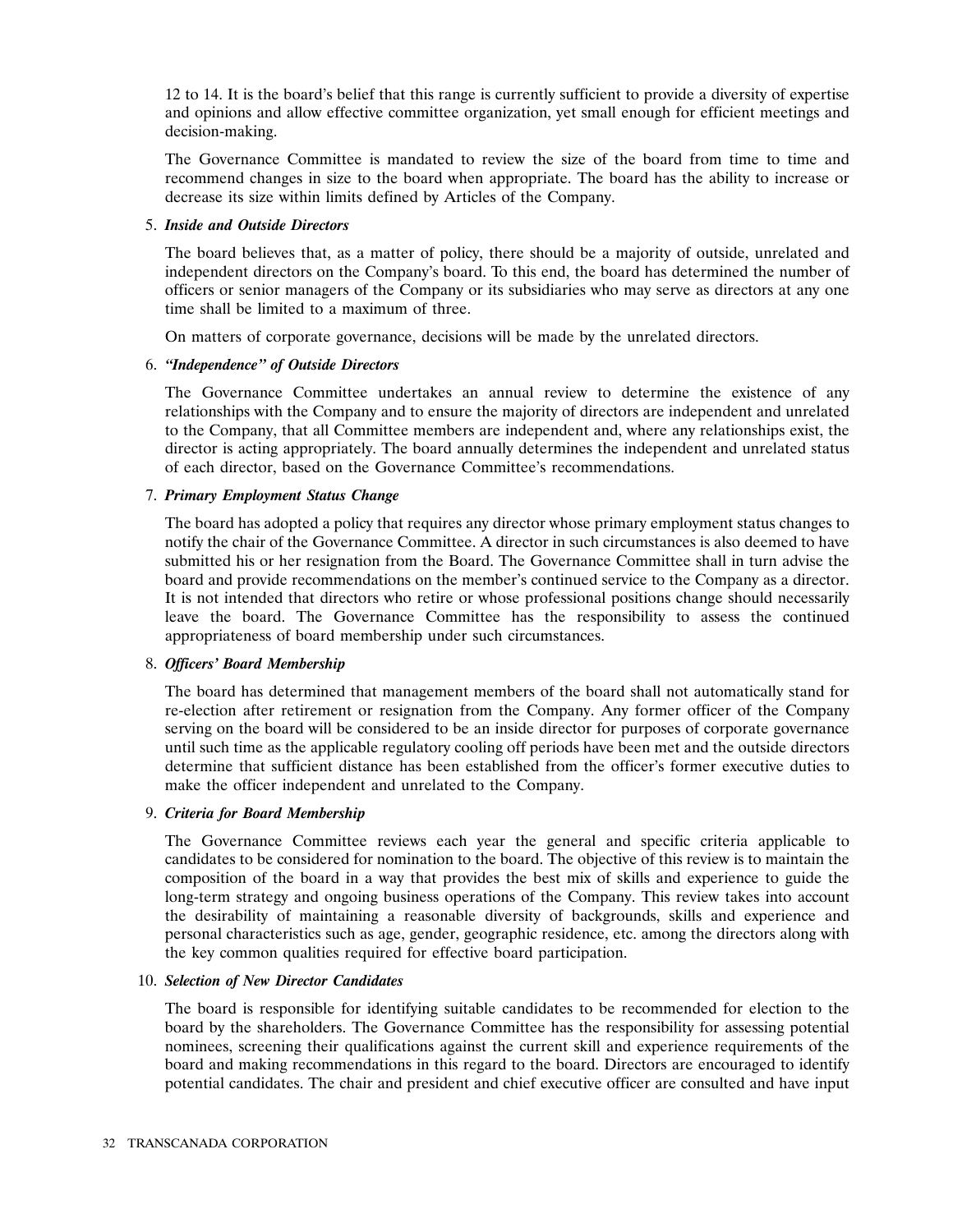into the process. An invitation to stand as a nominee for election to the board will normally be made to a candidate by the board through the chair or the chair's delegate.

# 11. *New Director Orientation*

New directors are provided with an orientation and education program that includes written information about the duties and obligations of directors, the business and operations of the Company, documents from recent board meetings, and opportunities for meetings and discussion with senior management and other directors. The details of the orientation of each new director are tailored to that director's individual needs and areas of interest.

# 12. *Fixed Terms for Membership on the Board*

The board does not believe it should establish a fixed term for membership on the board. While fixed terms could help ensure that there are fresh ideas and views available to the board, they have the disadvantage of losing the contribution of directors who have developed, over a period of time, increased insight into the Company and its operations and who, therefore, can be expected to provide an increasing contribution to the board as a whole.

# 13. *Retirement Age*

The board reviews the mandatory retirement age for directors from time to time. The board has currently determined that no person shall stand for election or re-election to the board if he or she attains the age of 70 years on or before the date of the annual meeting called in relation to the election of directors.

# 14. *Board Compensation*

The Governance Committee reviews the compensation of directors on an annual basis, taking into account such matters as time commitment, responsibility and compensation provided by comparative companies. The Committee makes recommendations to the board for consideration when it believes changes in compensation are warranted.

#### 15. *Share Ownership by Directors*

The board has determined that ownership of the Company's shares by directors is a positive step in helping directors align their interests with those of the shareholders. The board has adopted a policy guideline requiring directors to hold at least five times the value of their annual board retainer in common shares of the Company. Such holdings can be acquired over a period of five years and can take the form of actual share ownership or by holding the equivalent number of units in the Directors' Deferred Share Unit Plan.

# **C. Board Meetings and Materials**

# 1. *Board Meeting Agendas*

The chair and the president and chief executive officer establish the agenda for each board meeting.

Any board member may suggest the inclusion of items on the agenda in advance of the meeting.

# 2. *Meeting Materials Distributed in Advance*

The board has determined that information and data that are important to the board's understanding of business issues be distributed to the board before each board meeting in sufficient time to ensure adequate opportunity exists for members' review. Management makes every attempt to make this material as concise as possible while still providing the desired information and focusing attention on critical issues to be considered by the board.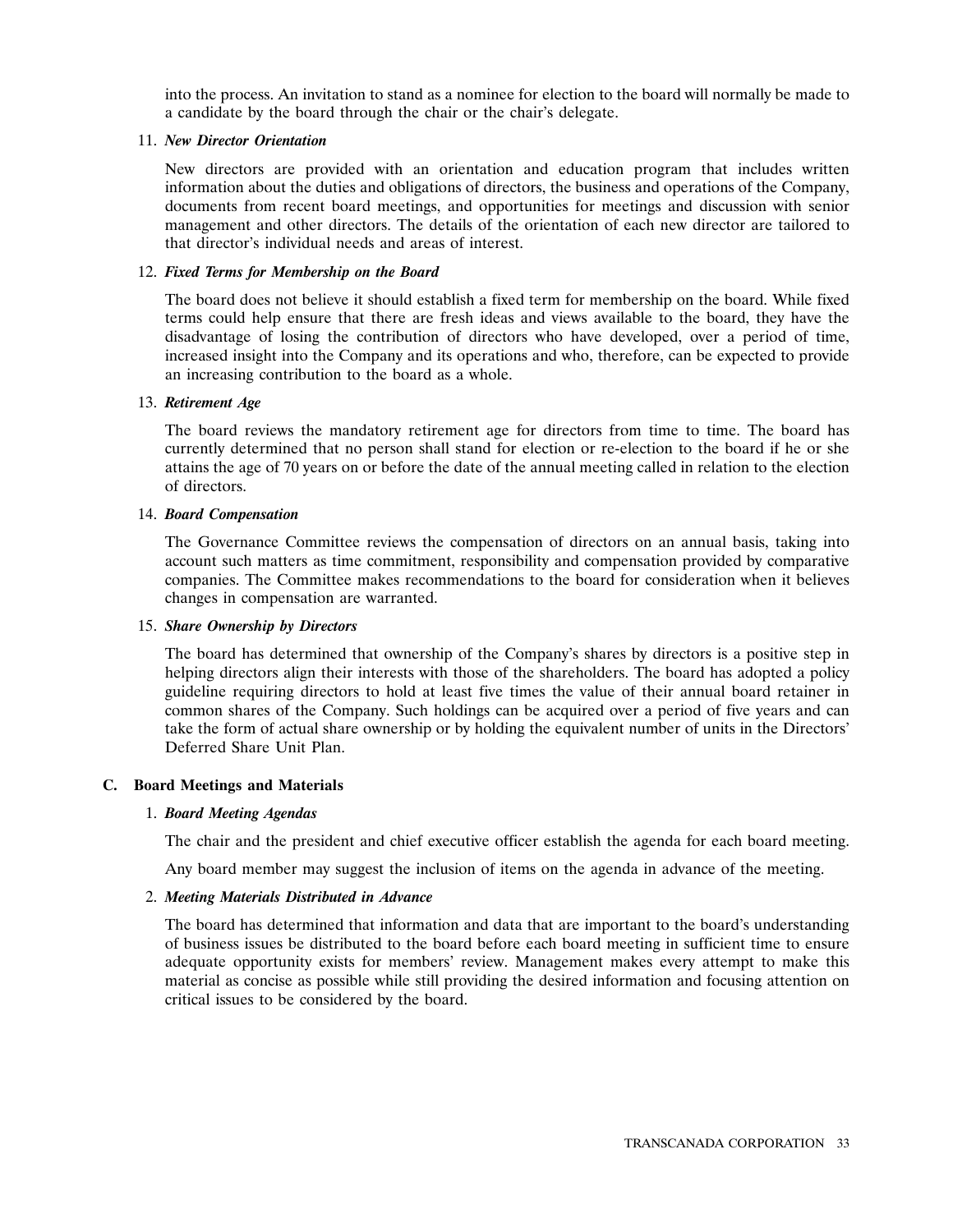## 3. *Presentations*

As a general rule and when appropriate, presentation materials are sent to the board members in advance. Time is allocated at all board meetings to ensure that members' questions about the material can be answered.

# 4. *Non-Directors at Board Meetings*

The board appreciates the value of the regular attendance at each board meeting of non-board members who are members of the Company's senior management.

Attendance by senior management is determined by the president and chief executive officer with the concurrence of the chair.

Management attendees are excused for any agenda items that are reserved for discussion among directors only.

# 5. *Outside Directors*

Directors who are not members of management meet at the end of each board meeting *in-camera* to discuss matters of interest independent of management.

# **D. Committee Organization and Meetings**

# 1. *Board Committees*

Each committee operates according to board-approved terms of reference. The committees are: (1) the Audit Committee; (2) the Governance Committee; (3) the Health, Safety and Environmental Committee; and (4) the Human Resources Committee.

# 2. *Outside, Unrelated and Independent Directors*

The board believes that, as a matter of policy, each of the Committees should be composed entirely of independent and unrelated directors. The applicable requirements are addressed in the charters of each Committee.

## 3. *Assignment and Rotation of Committee Members*

The Governance Committee is responsible for recommending to the board the assignment of board members to various committees in consultation with the chair, the president and chief executive officer, and taking into account the wishes of individual board members.

The board favours the periodic rotation of committee members and committee chairs. Such rotation, when recommended, will be made in a way that recognizes and balances the need for renewal of ideas, continuity, and the utilization of each director's particular expertise.

#### 4. *Committee Meetings*

Committee chairs, in consultation with committee members, determine the frequency (consistent with the committee's terms of reference) and length of the meetings of the committees. Each committee reports to the board on the results of each meeting.

# 5. *Committee Agendas*

The chair of each committee, in consultation with the appropriate members of management, develops the committee's agendas. The chair of each committee ensures that the committee meets sufficiently often to discharge its delegated responsibilities.

# **E. Board and Management Responsibilities**

#### 1. *Board Relationship with Management*

The board supports and encourages the members of the Company's management in the performance of their duties and individual outside directors are encouraged to provide their counsel as needed.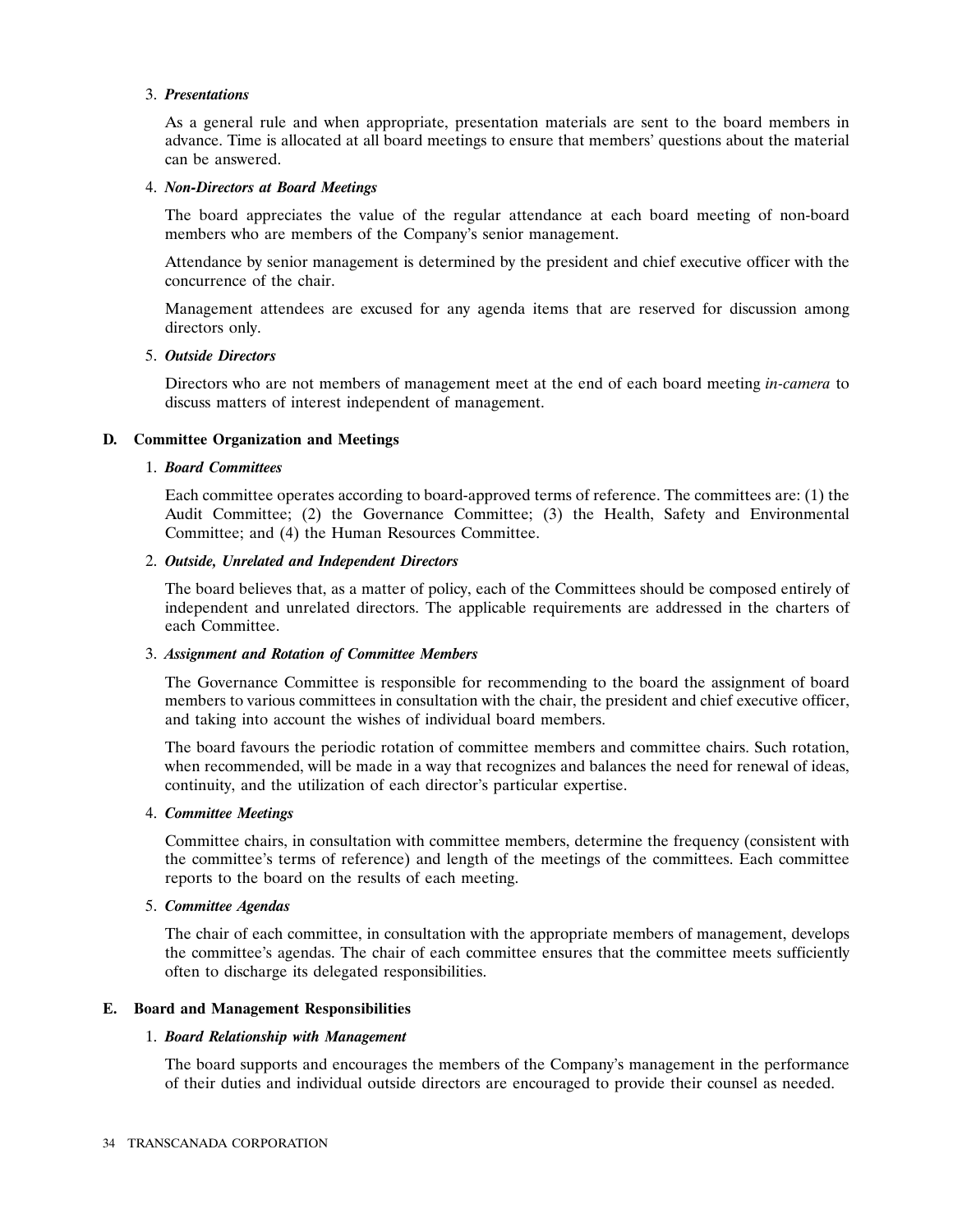Management makes appropriate use of the board's skills before decisions are brought forward on key issues.

Board members have complete access to management for relevant information. It is understood that board members will be prudent and be sure that this contact is not distracting to the business operation of the Company and that such contact, if in writing, be copied to the president and chief executive officer and the chair.

The board encourages senior management to bring managers into board meetings from time to time to provide additional insight into the items being discussed. Such managers are expected to be those with growth potential who would benefit from their exposure to the board.

#### 2. *Corporate Strategy*

The board believes that management is responsible for development of corporate strategy. It is the role of the board to review, question, validate and approve material changes in the strategies of the Company.

# 3. *Limits to Management Authority*

The board establishes general authority guidelines that places limits on management's approval authority depending on the nature and size of the proposed transaction. These limits anticipate that some flexibility exists within approved budgets but otherwise must not be exceeded without prior board or appropriate committee approval.

# 4. *Formal Evaluation of the President and Chief Executive Officer*

The Human Resources Committee conducts an annual review of the performance of the president and chief executive officer as measured against objectives established mutually in the prior year by the Human Resources Committee and the president and chief executive officer. The results of this annual review is communicated to the board's unrelated directors who then make an evaluation of the overall performance of the president and chief executive officer. This performance evaluation is communicated to the president and chief executive officer by the chair and the chair of the Human Resources Committee. The evaluation is used by the Human Resources Committee in its deliberations concerning the president and chief executive officer's annual compensation.

#### 5. *Succession Planning and Management Development*

The board believes that succession planning and management development are key to the ongoing process that contributes substantially to the success of the Company. The president and chief executive officer provides a detailed annual report to the Human Resources Committee and a summary presentation to the board. The president and chief executive officer makes available to the Human Resources Committee his recommendation as to a successor in the event of the unexpected incapacity of the president and chief executive officer.

# 6. *Principal Risks*

The board is responsible for understanding the principal risks associated with the Company's business on an ongoing basis and it is the responsibility of management to assure that the board and its committees are kept well informed of these changing risks on a timely basis. It is important that the board understand and support the key risk decisions of management, which includes comprehending the appropriate balance between risks and rewards.

# 7. *Internal Controls and Management Information Systems*

Fundamental to the discharge of the board's overall responsibilities is the existence of control systems that can in part ensure the effective discharge of these responsibilities. A balance has to be achieved between controls related to financial or other matters that give the board reasonable assurances that its responsibilities are discharged and, at the same time, avoiding the creation of an unnecessarily bureaucratic and costly system of control mechanisms. The confidence of the board in the ability and integrity of management is the paramount control mechanism.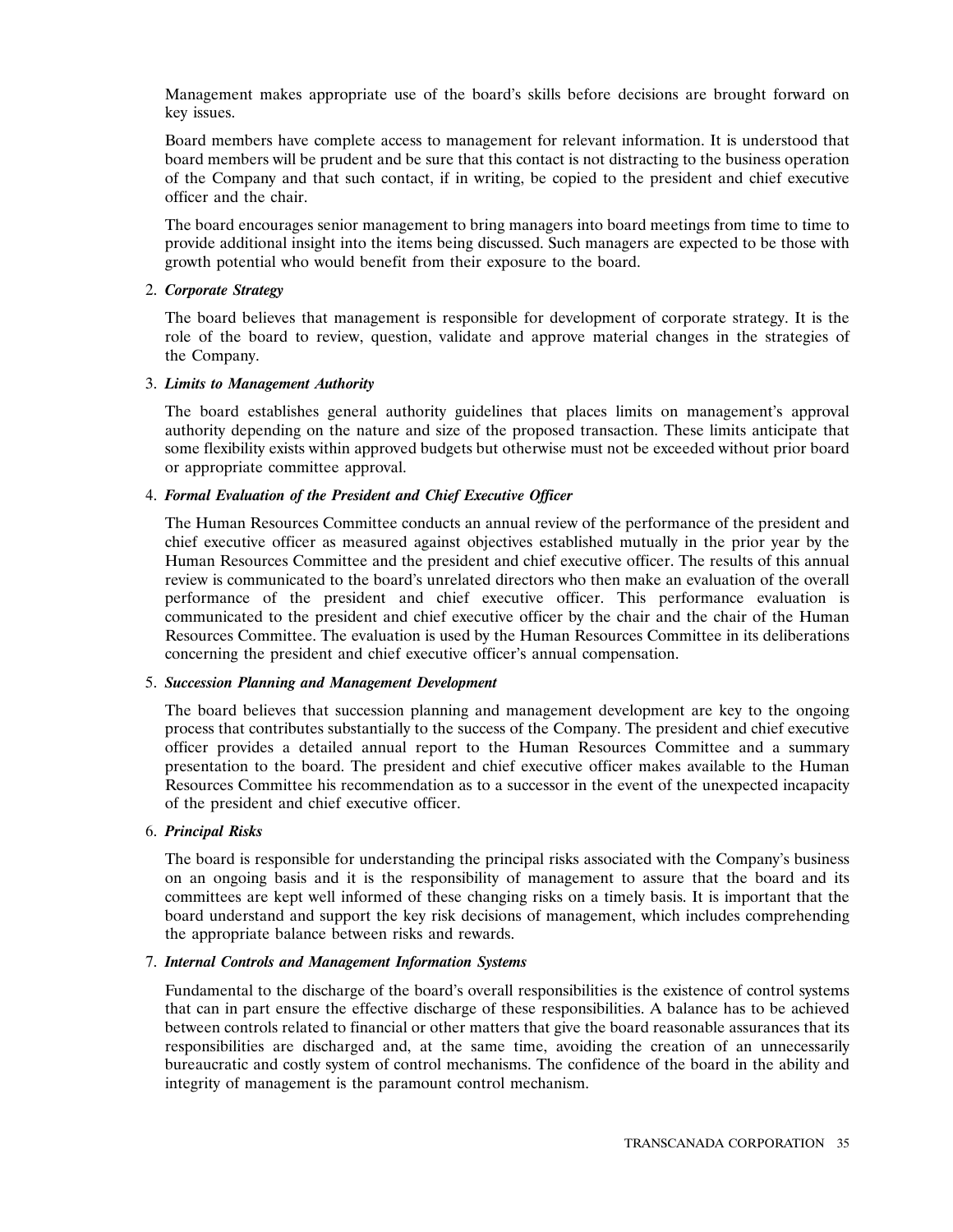The board has delegated to the Audit Committee the responsibility for the oversight of internal control procedures, to determine their effectiveness, and to monitor compliance with the Company's policies and codes of business ethics. The Audit Committee reports on these matters to the board.

The Audit Committee requires management to implement and maintain appropriate systems of internal controls and meets with the Company's external auditors and its director of internal audit in executive sessions, and with management, on at least a quarterly basis to oversee the effectiveness of these systems.

## 8. *Board Communications Policy*

The board, or the appropriate committee thereof, reviews the content of the Company's major communications to shareholders and the investing public, including the quarterly and annual reports, and approves the proxy circular, the annual information form and any prospectuses that may be issued. The board believes that it is the function of management to speak for the Company in its communications with the investment community, the media, customers, suppliers, employees, governments and the general public. It is understood that the chair or other individual directors may from time to time be requested by management to assist with such communications. If communications from stakeholders are made to the chair or to other individual directors, management is informed and consulted to determine any appropriate response.

# 9. *Outside Advisors for Individual Directors*

Occasionally individual directors may need the services of an advisor or expert to assist on matters involving their responsibilities as board members. The board has determined that any director who wishes to engage an outside advisor at the expense of the Company may do so.

# 10. *Assessing the Performance of the Board, Committees and Individual Directors*

The Governance Committee reports to the board annually on the evaluation of the performance of the board, each of its committees, and that of individual directors, based on the results of the directors' annual self-assessment questionnaire. In addition, formal interviews are undertaken annually by the chair, based on the results of the questionnaire and the Company's Individual Director Terms of Reference, with each member of the board and with each member of the executive leadership of the Company. The performance of the chair is annually evaluated against his terms of reference by the chair of the Governance Committee by means of formal interviews with each of the directors.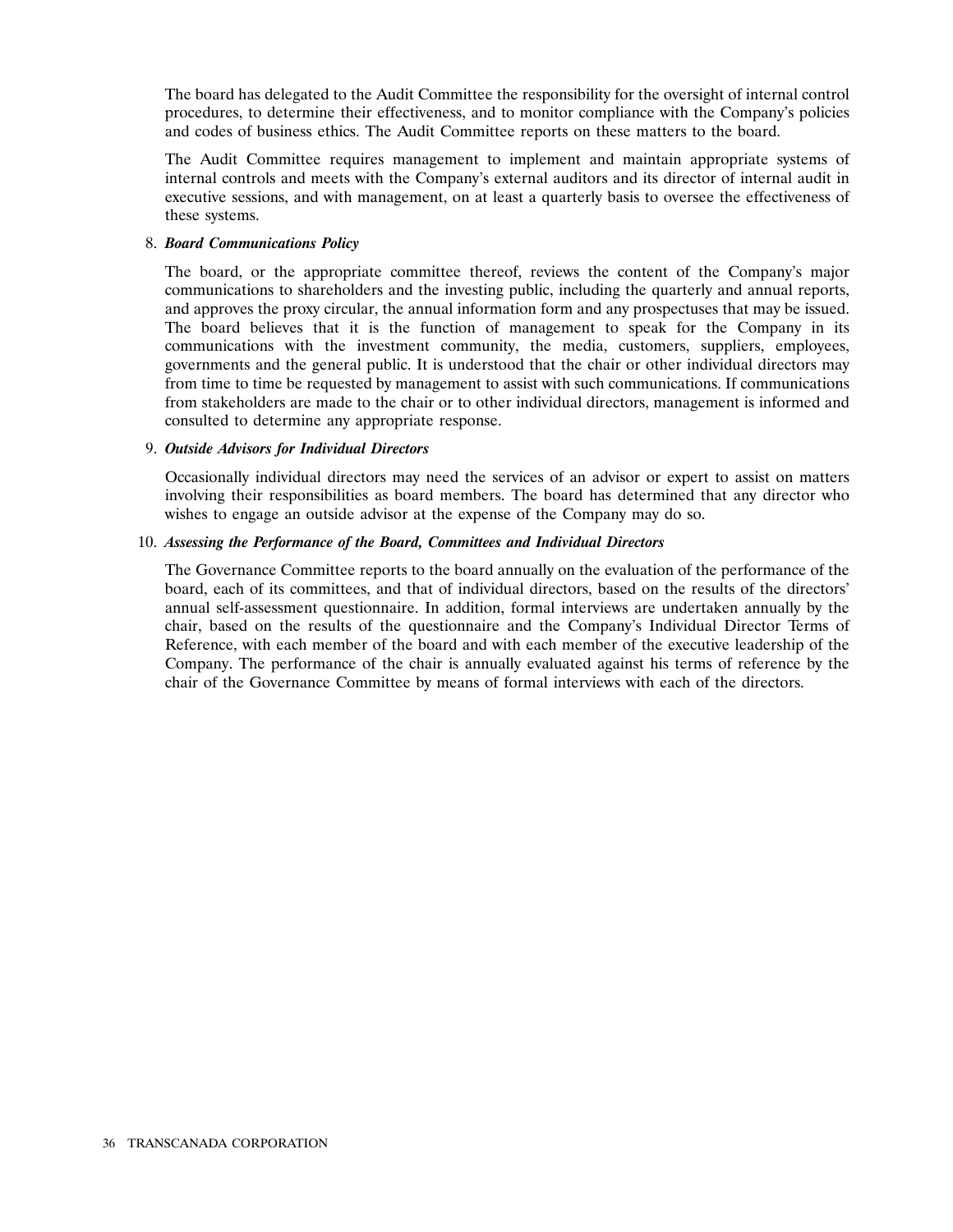# **SCHEDULE ''C''**

## **CODE OF BUSINESS ETHICS FOR EMPLOYEES**

Personnel (includes all regular full, part-time and temporary employees) of TransCanada and its subsidiaries and affiliates (the ''Company'') represent the Company and are expected to act in a manner that will enhance the Company's reputation for honesty, integrity and reliability. Our Code of Business Ethics (the ''COBE'') is a statement on TransCanada's Business Practices and on how we do business. The COBE applies to all personnel of TransCanada. When you have a question about ethics or compliance, please refer to this policy.

The COBE will not give you an answer for every situation. If after reviewing it you have questions, please seek additional guidance. If you have any doubt about the right thing to do, ask your supervisor, manager, or Human Resources, Law or Internal Audit Departments. You can also call our anonymous Ethics Help-Line at 1-888-920-2042.

The following Fundamental Principles of appropriate business conduct have been established for all personnel working for or representing the Company. They are applicable in all countries in which the Company operates, unless the laws of those countries require a higher standard.

# **FUNDAMENTAL PRINCIPLES**

# **A. Compliance with Laws**

The Company will conduct its business in compliance with all laws, regulations and other legal requirements applicable wherever the Company is carrying on business. No personnel shall directly or indirectly give, offer or agree to give or offer a loan, reward, advantage or benefit of any kind to a foreign public official or to any person for the benefit of a foreign public official in contravention of the *Corruption of Foreign Public Officials Act.*

# **B. Conflict of Interest**

Personnel must ensure that no conflict exists between their personal interests and those of the Company. Personnel should also avoid placing themselves in positions that may be perceived as conflicts. Some examples of possible conflicts include:

- **Financial Interest** Personnel and their families (families including spouse, children or spouse equivalent residing together) shall not own, control or direct a material financial interest (greater than 5%) in a supplier, contractor, competitor, or in any business enterprise which does or seeks to do business with the Company.
- **Outside Business Activities** Personnel shall not engage in any outside business or activity that is detrimental to the Company. Unless approved by the Company or your supervisor, personnel are expected to spend their full time and attention performing their jobs during normal business hours or as contracted.
- **Outside Directorships** Personnel shall not serve as a director, officer, partner, consultant or any other role in unaffiliated profit-making organizations if that activity is detrimental to the Company. Directorships in unaffiliated entities require the consent of the personnel's immediate supervisor or contract manager, and of the Governance Committee of the Board of Directors in the case of an ELT member.
- **Gifts and Entertainment** Personnel must be prudent in offering or accepting gifts (including tickets to sporting, recreational or other events) to or from a person or entity with which the Company does or seeks to do business.
- **Customer and Supplier Relations** All customers, suppliers and independent contractors purchasing or furnishing goods and services must be dealt with fairly. Decisions to hire a subcontractor or source materials from a particular vendor must be made on the basis of objective criteria such as quality, reliability, technical excellence, price, delivery, service and maintenance of adequate sources of supply.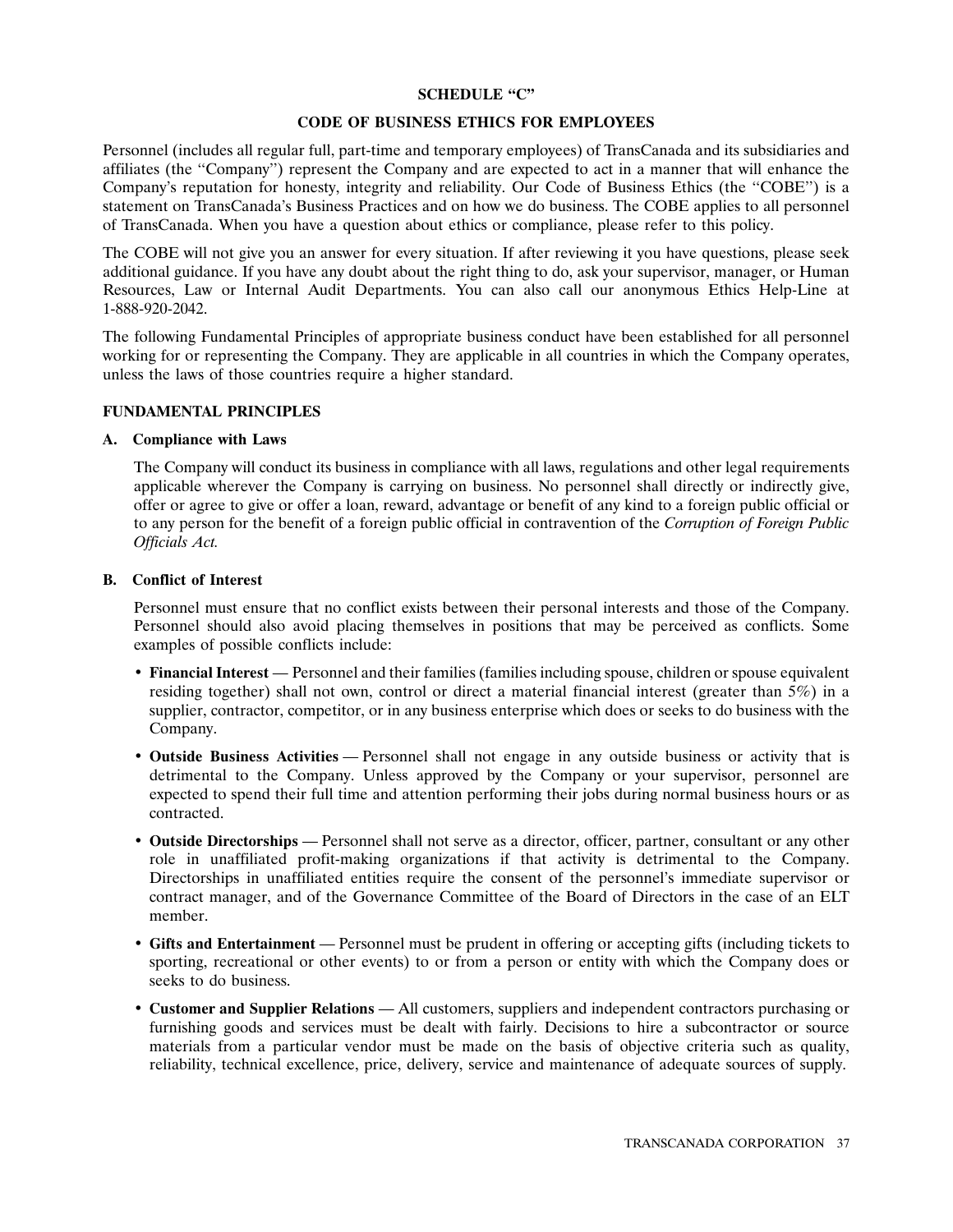- **Government and Community Relations** The Company's financial support to political organizations requires the express approval of the Chief Executive Officer of the Company. Personnel engaging in personal political activities must do so in their own right and not on behalf of the Company. Corporate donations to charities made on behalf of the Company shall be within budgets approved by the appropriate business unit head.
- **Personal Relationships** Personnel shall avoid any arrangement or circumstance, including personal relationships that may compromise his or her ability to act in the best interest of the Company. Personnel shall not supervise directly or be in a position to influence the career of someone with whom he or she is engaged in a personal relationship.

# **C. Confidential Information**

In the course of employment, personnel may have access to information that is non-public, confidential, privileged, or of value to competitors of the Company or that may be damaging to the Company if improperly disclosed. Personnel may also have access to the confidential information of companies with which the Company does business.

Personnel must protect the confidentiality of information concerning the Company and its business activities as well as that of companies having business dealings with the Company. Personnel who leave the Company have an ongoing obligation to keep such information confidential.

Some situations involving confidential information include:

- **Technical, Business and Commercial Data** Personnel must ensure against improper disclosure of competitive business strategies and plans, special methods of operation, technical innovations, and other information that may be of value to competitors of the Company.
- **Insider Trading** Securities laws explicitly prohibit any person in a special relationship with the Company from trading with knowledge of ''material non-public information'' or ''insider information'' which has not been generally disclosed. In addition, securities laws prohibit any person in a special relationship with the Company from informing another person of any ''material non-public'' or ''insider'' information which has not been generally disclosed.

Employees of TransCanada, and their immediate family members, will not trade in their personal account in any physical commodity or financial derivative of any physical or financial commodity related to those traded by the Company if that employee holds a position at TransCanada that would make them privy to detailed or inside information about the Company's commodity trading activities.

- **Trading Guidelines for All Personnel** Those possessing confidential information are expected to show integrity and use proper judgement in timing their investments in accordance with Company policy and regulatory rules and guidelines.
- **Media/Public Discussion** If responding to questions by a representative of the news media or investment community is not part of personnel's regular duties, the media representative must be referred to the appropriate Company spokesperson.

# **D. Fiscal Integrity and Responsibility**

All personnel are responsible for protecting Company assets, and leaders are specifically responsible for establishing and maintaining appropriate internal controls to safeguard Company assets against loss from unauthorised or improper use or disposition:

• **Reporting Integrity** — No false, artificial or misleading entries in the books, records and documents of the Company shall be made for any reason and no personnel shall engage in any arrangement that results in such prohibited acts. All periodic reports filed by TransCanada shall be in accordance with TransCanada's Public Disclosure Policy and will include full, fair, accurate, timely and understandable disclosure.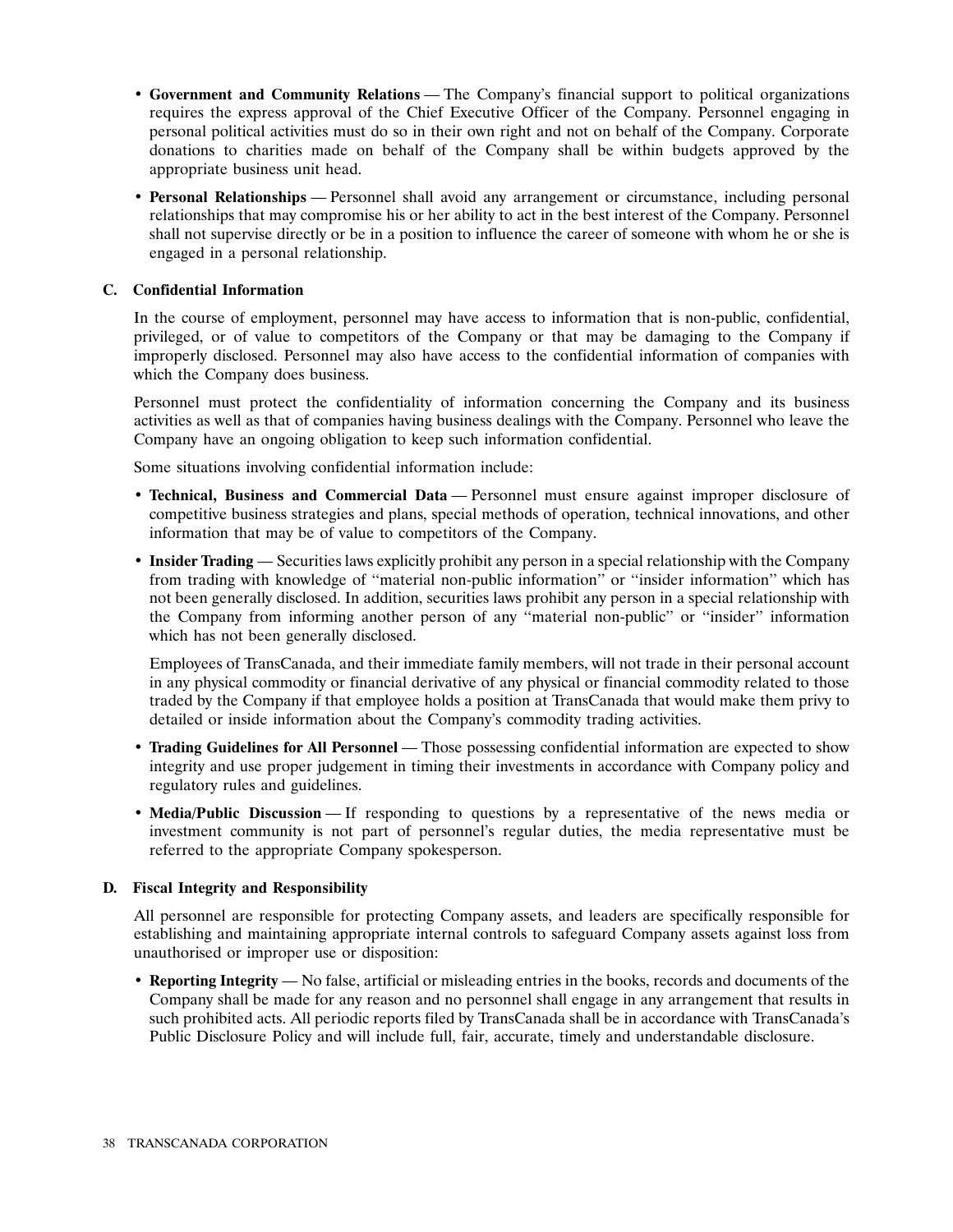- **Use of Company Resources** Company resources include Company time, materials, supplies, equipment, information, electronic mail and computer systems. These resources are generally only to be used for Company-specific purposes.
- **Use of Internet and Email** TransCanada's computer networks and information resources include our electronic mail and messaging systems, internal Intranet and the public Internet. TransCanada's computer resources and networks are provided for company-related business purposes. Excessive personal use is inappropriate. Use of TransCanada's computer resources to view, retrieve or send sexually-related or pornographic messages or material; violent or hate-related messages or material; bigoted, racist or other offensive messages or other messages or material related to illegal activities is strictly prohibited.
- **Use of Company Name** Personnel must not use their employment status to obtain personal gain from those doing or seeking to do business with the Company. Personnel may not use the Company's name or purchasing power to obtain personal discounts or rebates unless the discounts are made available to all personnel.
- **Patents and Inventions** Inventions, discoveries, and copyright material, made or developed by personnel in the course of, and relating to, their employment with the Company, are the property of the Company unless a written release is obtained or covered by contract.
- **Records Retention** Business documents and records (voice, paper and electronic) are to be retained in accordance with the law and the Company's record retention policies.

In protecting the Company's resources, TransCanada reserves the right to periodically monitor access and contents of the Company's computer systems and networks. Personnel should not assume they have any right to privacy of electronic data residing on the Company's computer resources.

# **E. Health, Safety and Environment**

TransCanada is committed to providing a safe and healthy working environment and protecting the public interest with standards and programs that meet or exceed industry standards and applicable government codes, standards and regulations in all jurisdictions in which it does business.

All TransCanada operations are to be conducted in a manner that protects the health and safety of our personnel and all people in the communities where the Company operates. All TransCanada personnel are responsible for supporting TransCanada's commitment to environmental responsibility.

# **F. Employment Practices**

TransCanada is committed to a workplace environment where personnel are treated with dignity, fairness and respect. All personnel have the right to work in an atmosphere that provides equal employment opportunities and is free of discriminatory practices and illegal harassment:

- **Discrimination** Neither TransCanada nor any person acting on behalf of the Company shall refuse to employ or continue to employ, nor shall they discriminate against any person with regard to employment, term or condition of employment, based on race, national or ethnic origin, colour, religion, age, sex (including pregnancy or child-birth) sexual orientation, marital status, family status, disability and conviction for which a pardon has been granted, all as defined by the Canadian Human Rights Act.
- **Harassment** Any form of illegal harassment or any other conduct that interferes with an individual's work performance or creates an intimidating, hostile, or offensive work environment will not be tolerated.
- **Drug and Alcohol Policy** The Company is committed to providing a safe and healthy work environment. The use of illicit drugs, the inappropriate use of alcohol and the misuse of medications and other substances is prohibited.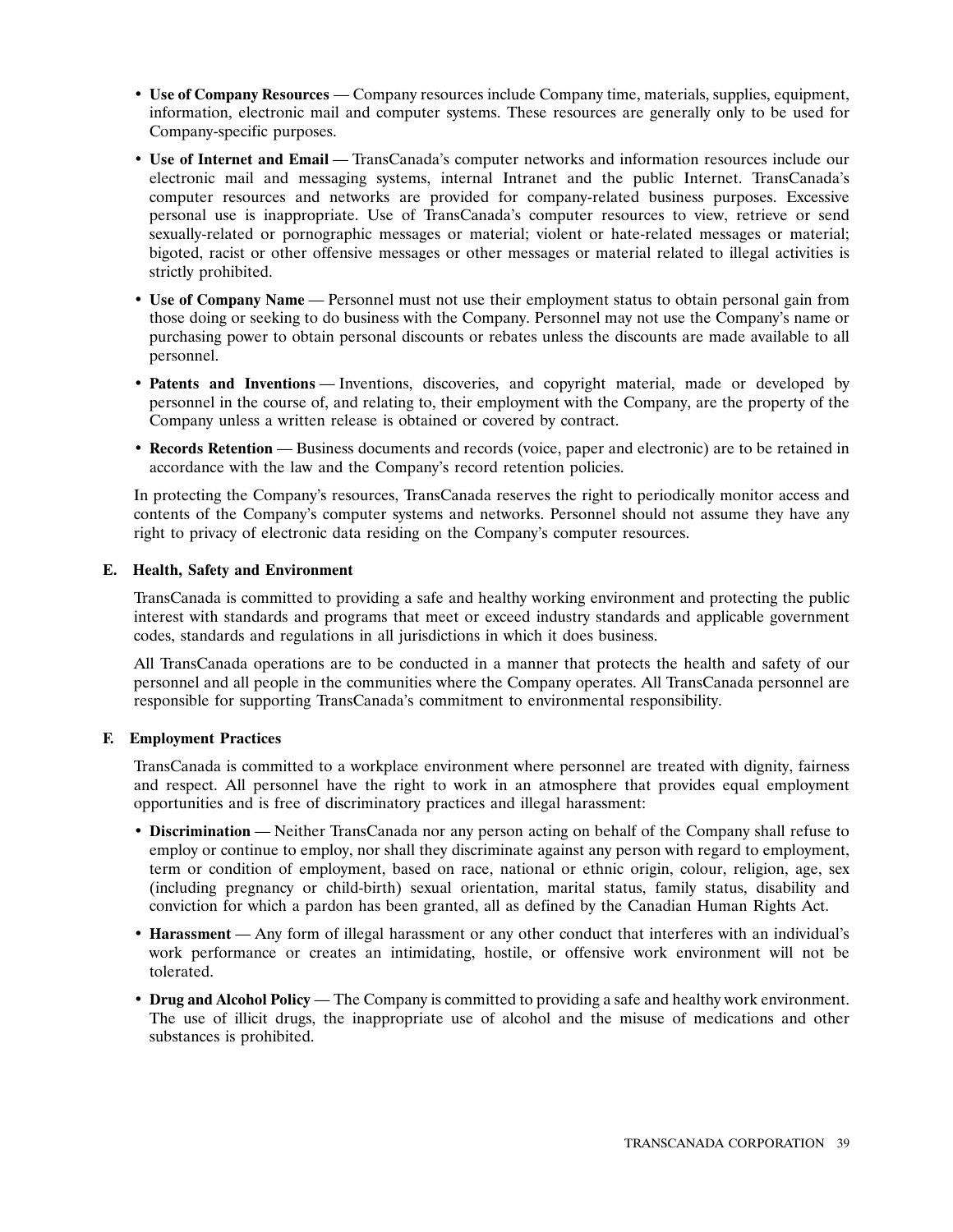# **COMPLIANCE / EXCEPTIONS**

Personnel are expected to comply with all aspects of the COBE and to support others in doing so. In the event that personnel violate the COBE, Company policies and procedures or any of the laws that govern the Company's business, TransCanada will take immediate and appropriate action up to and including termination of employment, claims for reimbursement of losses or damages and reference to criminal authorities.

# **HOW TO RAISE A CONCERN**

Personnel are obligated to promptly report any problems or concerns or any potential or actual violation of the COBE. The first action should be to raise the problem with your supervisor. If that is not possible for some reason or if taking it to your supervisor does not resolve the matter, it is your responsibility to take it up the chain of management within your organization or another department such as Human Resources, Legal or Internal Audit. Personnel can also call the anonymous Ethics Help-Line at 1-888-920-2042. Callers do not have to reveal their identities.

TransCanada policy strictly prohibits reprisals or retaliation against anyone who files an ethics concern or complaint. If you feel you have been subjected to retaliatory or disciplinary action because you have raised an ethics issue, call the Ethics HelpLine immediately.

# **CERTIFICATION**

It is essential that all personnel understand and adhere to the Company's Code of Business Ethics.

New personnel of the Company will be asked to certify their review of, and agreement to be bound by, the COBE as a consideration of employment or contract.

All personnel of the Company will be asked to certify annually their review of and compliance with the provisions contained in the Code of Business Ethics.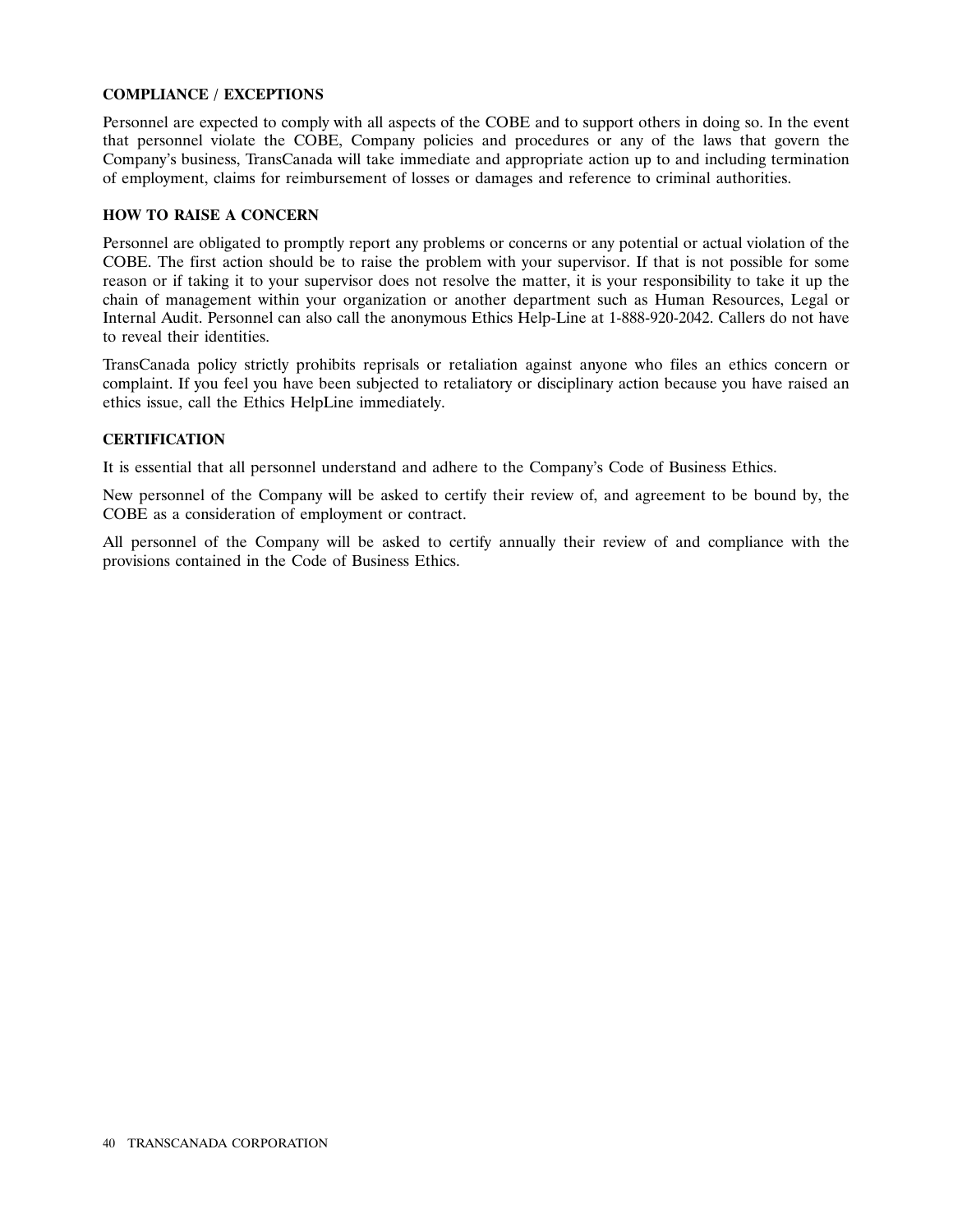# **SCHEDULE ''D''**

## **CODE OF BUSINESS ETHICS FOR DIRECTORS**

Directors have a duty to manage or supervise the management of, the business and affairs of the Company. In carrying out this duty the Company expects directors to act honestly and in good faith with a view to the best interests of the Company. To this end the Board of Directors has committed itself to maintaining a high standard of Corporate Governance which incorporates as its basis principles of good conduct and high ethical behavior.

To discharge their duties the Directors have adopted the following principles for business conduct and ethical behavior.

# **Compliance with Law**

The Directors shall conduct all their business and affairs in full compliance with applicable laws, rules and regulations and shall encourage and promote such behaviors for themselves, officers and employees.

# **Conflicts of Interest**

Directors shall conduct their business and affairs in a manner that ensures their private or personal interests do not interfere or appear to interfere, with the interests of the Company including conflicts relative to personal, financial or other gain. Should conflicts arise, or be perceived to arise, directors shall immediately make full disclosure in an appropriate manner and the disclosing Director shall not participate in any decision or action in which there is a real or apparent conflict.

# **Fair Dealing**

The Company adheres to a policy of Fair Dealing in all its undertakings. Directors shall endeavor to deal fairly with the Company's customers, suppliers, competitors and employees. Taking unfair advantage through manipulation, concealment, abuse of privilege, misrepresentation and other unfair dealing practices is unacceptable.

#### **Confidentiality**

Directors shall maintain the confidentiality of information entrusted to them except in circumstances where disclosure is authorized or legally mandated. Confidential information shall not be used for personal gain and Directors shall adhere to the Company's policy on Trading by Employees and Insiders.

# **Protection and Proper Use of Company Assets**

Directors shall ensure that the Company's assets are protected and properly and efficiently used for legitimate business purposes.

# **Corporate Opportunities**

Directors owe duty to advance the Company's legitimate interests whenever an opportunity arises and are prohibited from:

- (a) Taking personal advantage of opportunities discovered through the use of corporate assets, property, information or their position;
- (b) Using or deploying corporate assets, property, information or their position for personal gain; and
- (c) Competing with the Company.

# **Incident Reporting**

Directors are encouraged to promote ethical behavior in all things they do and to ensure a healthy ethical workplace. The Company, through the principles and standards adhered to by Directors, encourages officers and leaders to talk with employees about ethical behaviors and to provide guidance on their ethical concerns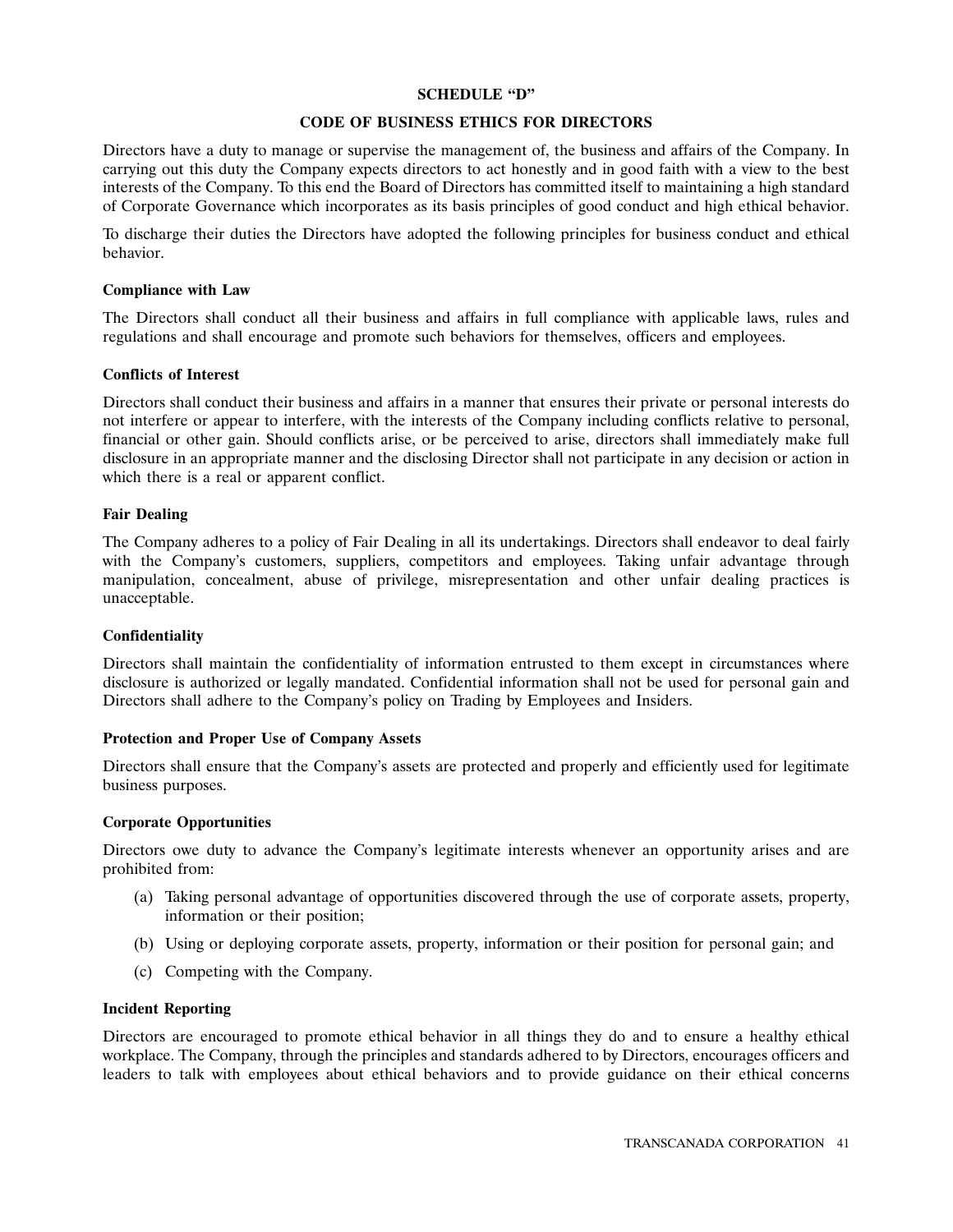including advising employees on appropriate actions to be taken or behaviors to be followed. Violations of laws, rules, regulations or this Code of Business Conduct are to be reported to the appropriate officer or leader or to the ethics hot line.

The Directors on behalf of the Company will not allow any retaliation by officers or leaders in respect of reports made in good faith by any employee.

# **Waivers**

Directors and executive officers whose conduct or actions has failed to meet or whose future conduct or actions may not meet the principles and standards set out in this Code of Business Conduct must report such failure or anticipated failure immediately to the Board of Directors. Such report shall contain a request for a waiver of such conduct and be filed with the Chairman of the Governance Committee for review and recommendation by that Committee. The Governance Committee shall examine the circumstances related to the failure or requested waiver for anticipated failure and make an appropriate recommendation to the Board of Directors. Any determination of the Board of Directors that noncompliance with the Code of Business Conduct has occurred or that, under the circumstances, a waiver be granted to a Director or executive officer shall be reported promptly to the shareholders.

#### **Annual Review**

Annually, the Company expects each Director to review this Code of Business Conduct and Ethics and to satisfy themselves that they have adhered to the stated principles and standards or if they have failed to do so to ensure such non-compliance has been reported to the Board of Directors.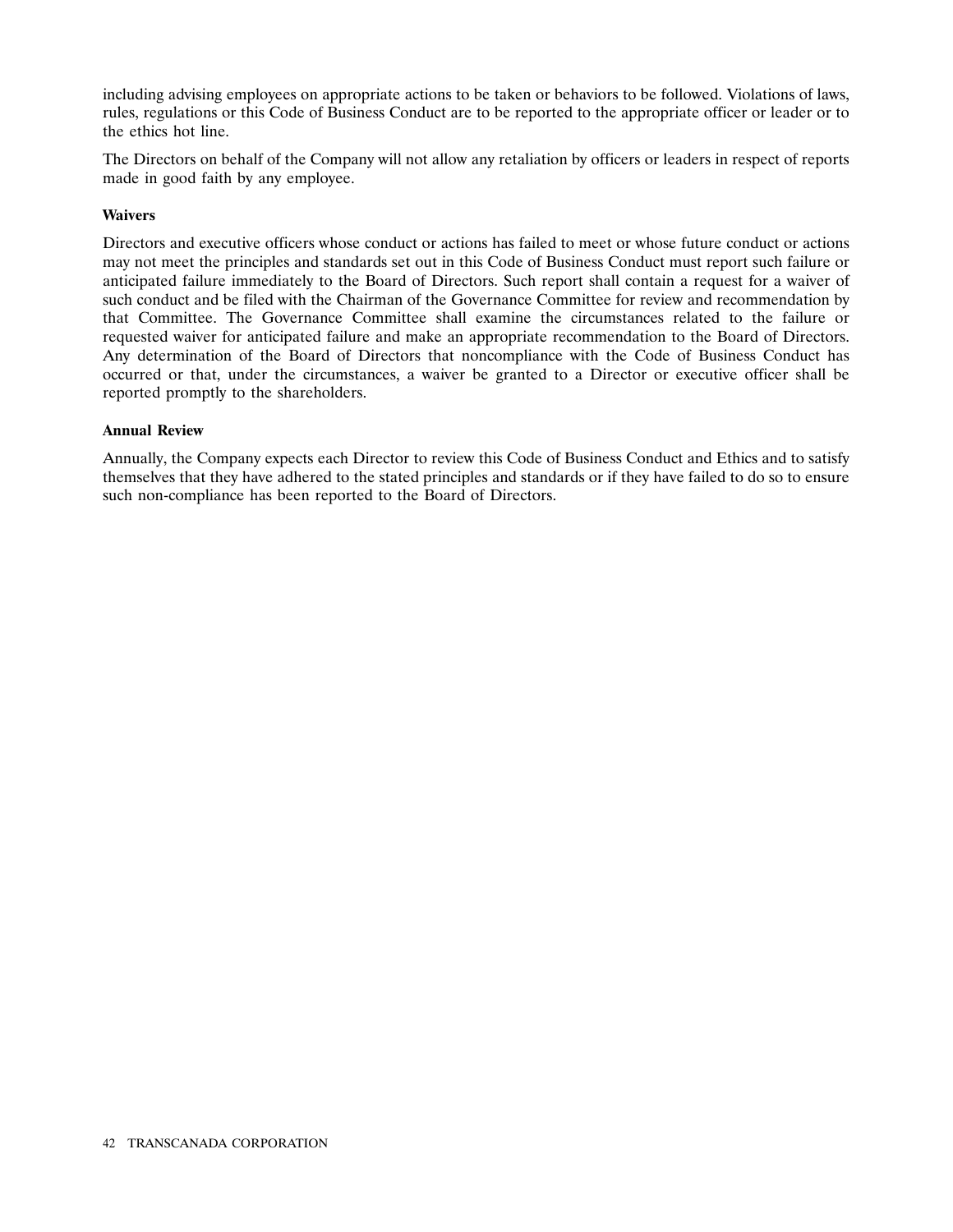# **SCHEDULE ''E''**

# **CODE OF BUSINESS ETHICS FOR THE PRESIDENT AND CHIEF EXECUTIVE OFFICER, CHIEF FINANCIAL OFFICER AND CONTROLLER**

The Company and its shareholders expect honest and ethical conduct in all aspects of the Company's business from all employees and to that end require that all employees comply with the Company's Code of Business Ethics. In addition, with respect to the Company's principal and senior financial officers, the Company and its shareholders expect the highest possible standards of honest and ethical conduct and require such officers to acknowledge this heightened expectation.

**I, [NAME] certify** that as **[the Chief Executive Officer/Chief Financial Officer/Controller]** of TransCanada Corporation (the ''Company'') I adhere to and advocate the establishment of standards reasonably necessary to deter wrongdoing and to promote:

- 1. Honest and ethical conduct, including the ethical handling of actual or apparent conflicts of interest between personal and professional relationships;
- 2. Full, fair, accurate, timely and understandable disclosure in reports and documents that the Company files with, or submits to, securities regulators and in other public communications made by the Company;
- 3. Compliance with laws, rules and regulations of federal, provincial, state and local governments, and other appropriate private and public regulatory agencies; and
- 4. Compliance with the prompt reporting to the Chair of the Company's audit committee all violations of this code.

I, **[NAME]** acknowledge my accountability for adherence to this code. I also acknowledge that my compliance with this code is a condition of my employment and that if I fail to comply with this code or applicable laws, rules or regulations, I may be subject to disciplinary measures, up to and including discharge from the Company. The Company will disclose any change or waiver of this code in its disclosure documents and a form of this code shall be posted on the Company's website.

Signature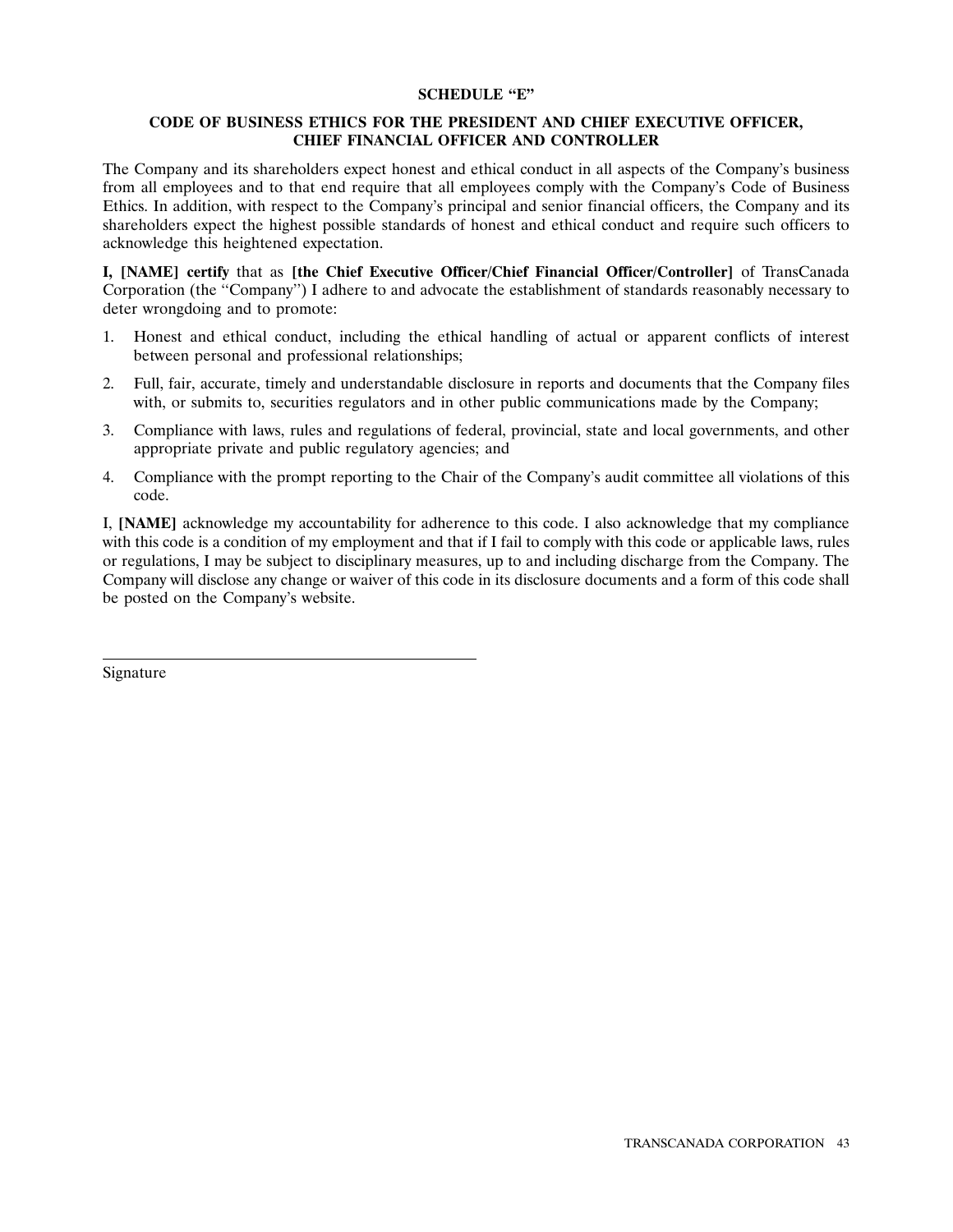# **SCHEDULE ''F''**

## **CHARTER OF THE AUDIT COMMITTEE**

# **PART I**

# **ESTABLISHMENT OF COMMITTEE AND PROCEDURES**

# **1. Committee**

A Committee of the Directors to be known as the ''Audit Committee'' is established. The Committee shall assist the Board of Directors (the ''Board'') in overseeing, among other things, the integrity of the financial statements of the Company, the compliance by the Company with legal and regulatory requirements and the independence and performance of the Company's internal and external auditors.

# **2. Composition of Committee**

The Committee shall consist of not less than three and not more than nine Directors, a majority of whom are resident Canadians (as defined in the Canada Business Corporations Act), and all of whom are unrelated and/or independent as defined in the applicable requirements of relevant securities legislation and the applicable rules of any stock exchange on which the Company's securities are listed for trading. Each member of the Committee shall be financially literate and at least one member shall have accounting or related financial management expertise (as those terms are defined from time to time under the requirements or guidelines for audit committee service under securities laws and the applicable rules of any stock exchange on which the Company's securities are listed for trading or, if it is not so defined as that term is interpreted by the Board in its business judgment).

#### **3. Appointment of Committee Members**

The members of the Committee shall be appointed by the Board on the recommendation of the Governance Committee. The members of the Committee shall be appointed as soon as practicable following each annual meeting of Shareholders, and shall hold office until the next annual meeting, or until their successors are earlier appointed, or until they cease to be Directors of the Company.

#### **4. Vacancies**

Where a vacancy occurs at any time in the membership of the Committee, it may be filled by the Board on the recommendation of the Governance Committee and shall be filled by the Board if the membership of the Committee is less than three Directors or if the Committee ceases to meet the requirements for audit committees as provided under securities laws and the rules of any stock exchange upon which the Company's shares are listed for trading.

## **5. Committee Chair**

The Board shall appoint a Chair for the Committee.

#### **6. Absence of Committee Chair**

If the Chair of the Committee is not present at any meeting of the Committee, one of the other members of the Committee present at the meeting shall be chosen by the Committee to preside at the meeting.

#### **7. Secretary of Committee**

The Committee shall appoint a Secretary who need not be a Director of the Company.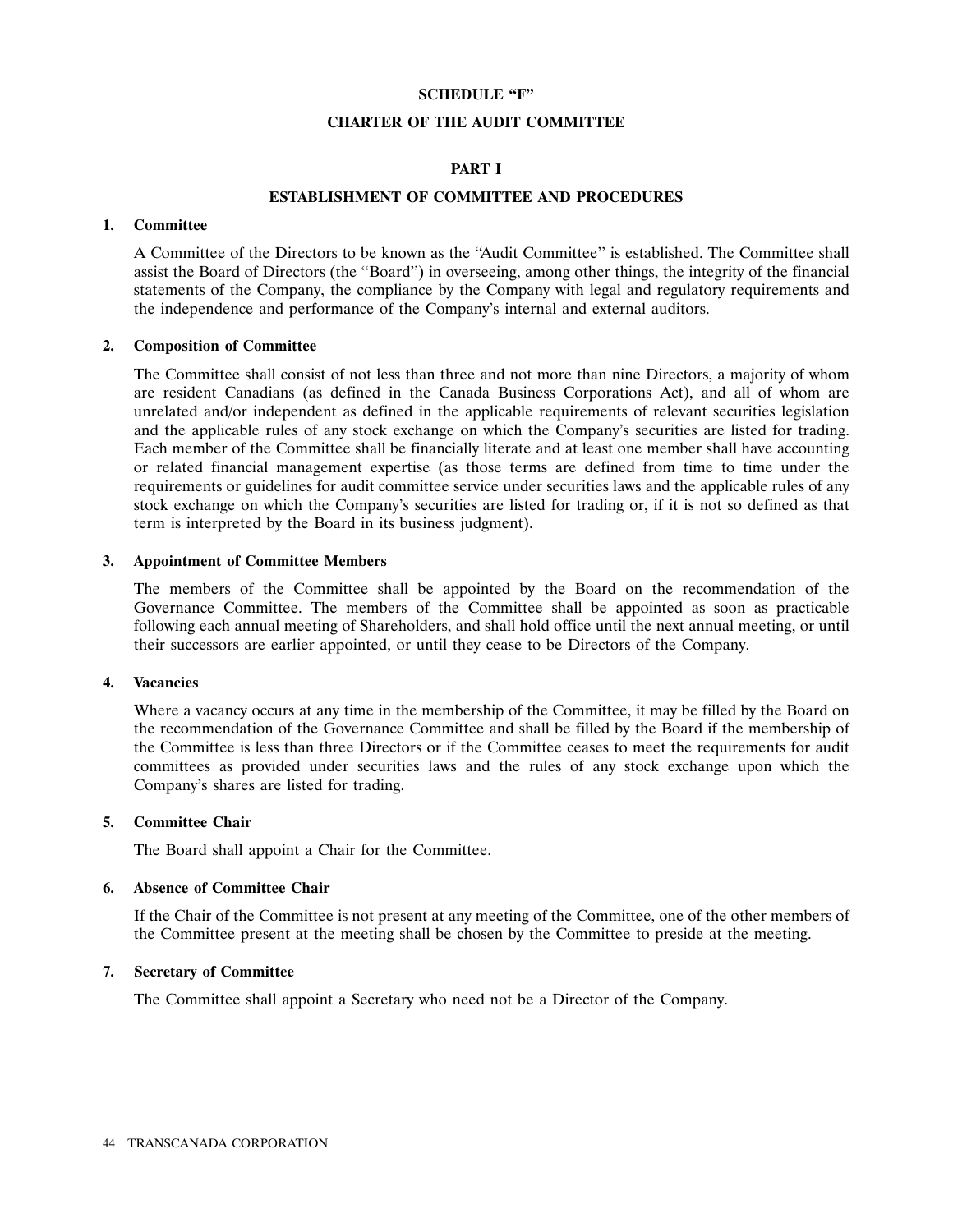# **8. Meetings**

The Chair, or any two members of the Committee, or the internal auditor, or the external auditors may call a meeting of the Committee. The Committee shall meet at least quarterly. The Committee shall meet periodically with management, the internal auditors and the external auditors in separate executive sessions.

# **9. Quorum**

A majority of the members of the Committee, present in person or by telephone or other telecommunication device that permit all persons participating in the meeting to speak to each other, shall constitute a quorum.

## **10. Notice of Meetings**

Notice of the time and place of every meeting shall be given in writing or facsimile communication to each member of the Committee at least 24 hours prior to the time fixed for such meeting; provided, however, that a member may in any manner waive a notice of a meeting. Attendance of a member at a meeting is a waiver of notice of the meeting, except where a member attends a meeting for the express purpose of objecting to the transaction of any business on the grounds that the meeting is not lawfully called.

# **11. Attendance of Company Officers and Employees at Meeting**

At the invitation of the Chair of the Committee, one or more officers or employees of the Company may attend any meeting of the Committee.

# **12. Procedure, Records and Reporting**

The Committee shall fix its own procedure at meetings, keep records of its proceedings and report to the Board when the Committee may deem appropriate but not later than the next meeting of the Board.

## **13. Reviews and Reports**

The Committee shall review its terms of reference annually or otherwise, as it deems appropriate, and if necessary propose changes to the Governance Committee and the Board. The Committee shall make regular reports to the Board. The Committee shall annually review the Committee's own performance.

# **14. Outside Experts**

The Committee, and on behalf of the Committee, the Committee Chair, is authorized when deemed necessary or desirable to retain independent counsel and other advisors, at the Company's expense, to advise the Committee independently on any matter.

# **15. Reliance**

Absent actual knowledge to the contrary (which shall be promptly reported to the Board), each member of the Committee shall be entitled to rely on (i) the integrity of those persons or organizations within and outside the Company from which it receives information, (ii) the accuracy of the financial and other information provided to the Committee by such persons or organizations and (iii) representations made by Management and the external auditors, as to any information technology, internal audit and other non-audit services provided by the external auditors to the Company and its subsidiaries.

# **PART II**

# **MANDATE OF COMMITTEE**

# **16. Appointment of the Company's External Auditors**

Subject to confirmation by the external auditors of their compliance with Canadian and U.S. regulatory registration requirements, the Committee shall recommend to the Board the appointment of the external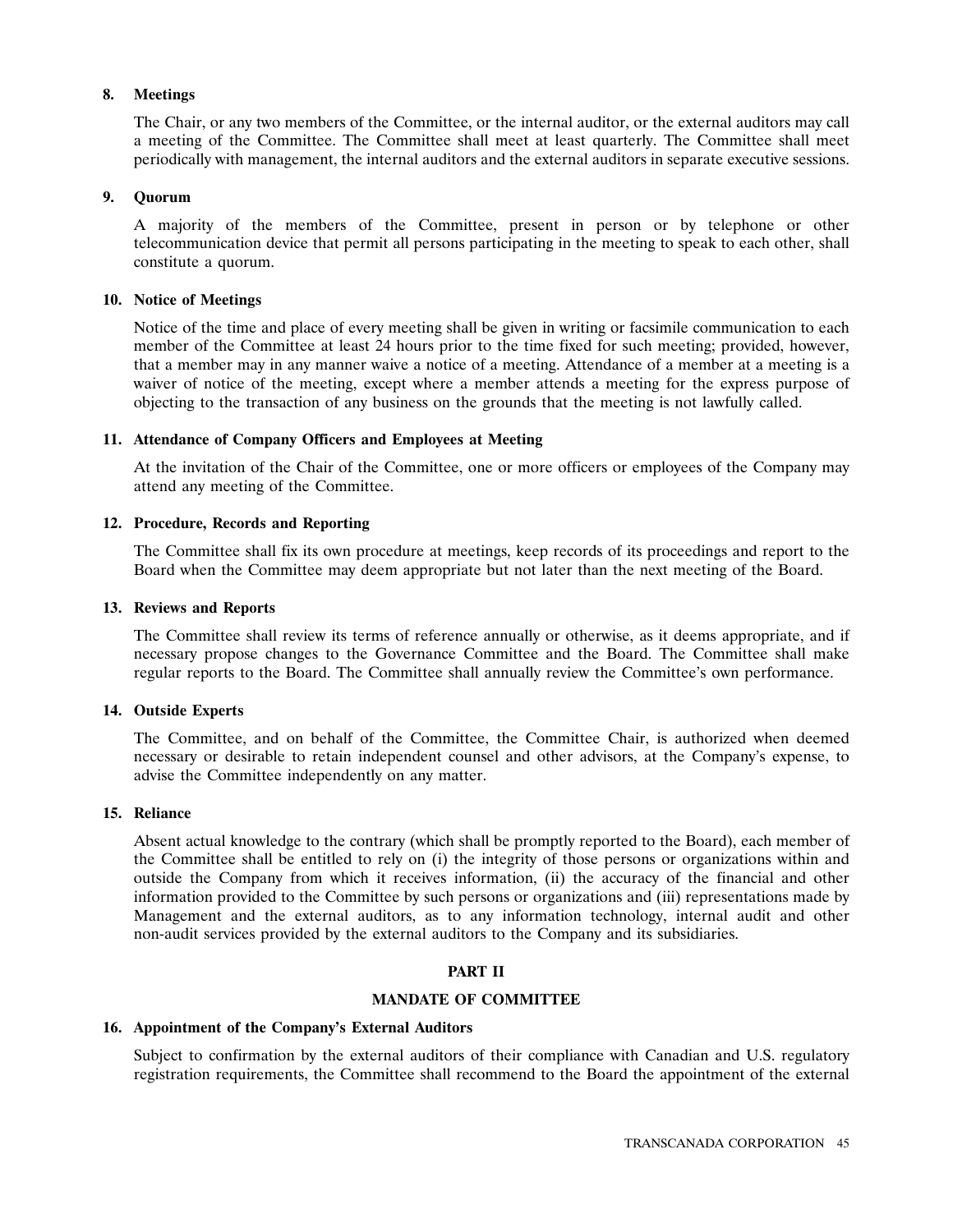auditors, such appointment to be confirmed by the Company's shareholders at each annual meeting. The Committee shall also recommend to the Board the compensation to be paid to the external auditors for audit services and shall pre-approve the retention of the external auditors for any permitted non-audit service and the fees for such service. The Committee shall also be directly responsible for the oversight of the work of the external auditor (including resolution of disagreements between management and the external auditor regarding financial reporting) for the purpose of preparing or issuing an audit report or related work. The external auditor shall report directly to the Committee.

The Committee shall also receive periodic reports from the external auditors regarding the auditors' independence, discuss such reports with the auditors, consider whether the provision of non-audit services is compatible with maintaining the auditors' independence and the Committee shall take appropriate action to satisfy itself of the independence of the external auditors.

# **17. Oversight in Respect of Financial Disclosure**

The Committee to the extent it deems it necessary or appropriate shall:

- (a) review, discuss with management and the external auditors and recommend to the Board for approval, the Company's audited annual financial statements, annual information form including management discussion and analysis, all financial statements in prospectuses and other offering memoranda, financial statements required by regulatory authorities, all prospectuses and all documents which may be incorporated by reference into a prospectus, including without limitation, the annual proxy circular, but excluding any pricing supplements issued under a medium term note prospectus supplement of the Company;
- (b) review, discuss with management and the external auditors and recommend to the Board for approval the release to the public of the Company's interim reports, including the financial statements, management discussion and analysis and press releases on quarterly financial results;
- (c) review and discuss with management and external auditors the use of ''pro forma'' or ''adjusted'' non-GAAP information and the applicable reconciliation;
- (d) review and discuss with management and external auditors financial information and earnings guidance provided to analysts and rating agencies; provided, however, that such discussion may be done generally (consisting of discussing the types of information to be disclosed and the types of presentations to be made). The Committee need not discuss in advance each instance in which the Company may provide earnings guidance or presentations to rating agencies;
- (e) review annual and quarterly financial statements and annual disclosure documents of NOVA Gas Transmission Ltd. (''NGTL'');
- (f) review with management and the external auditors major issues regarding accounting and auditing principles and practices, including any significant changes in the Company's selection or application of accounting principles, as well as major issues as to the adequacy of the Company's internal controls and any special audit steps adopted in light of material control deficiencies that could significantly affect the Company's financial statements;
- (g) review and discuss quarterly reports from the external auditors on:
	- (i) all critical accounting policies and practices to be used;
	- (ii) all alternative treatments of financial information within generally accepted accounting principles that have been discussed with management, ramifications of the use of such alternative disclosures and treatments, and the treatment preferred by the external auditor;
	- (iii) other material written communications between the external auditor and management, such as any management letter or schedule of unadjusted differences;
- (h) review with management and the external auditors the effect of regulatory and accounting initiatives as well as off-balance sheet structures on the Company's financial statements;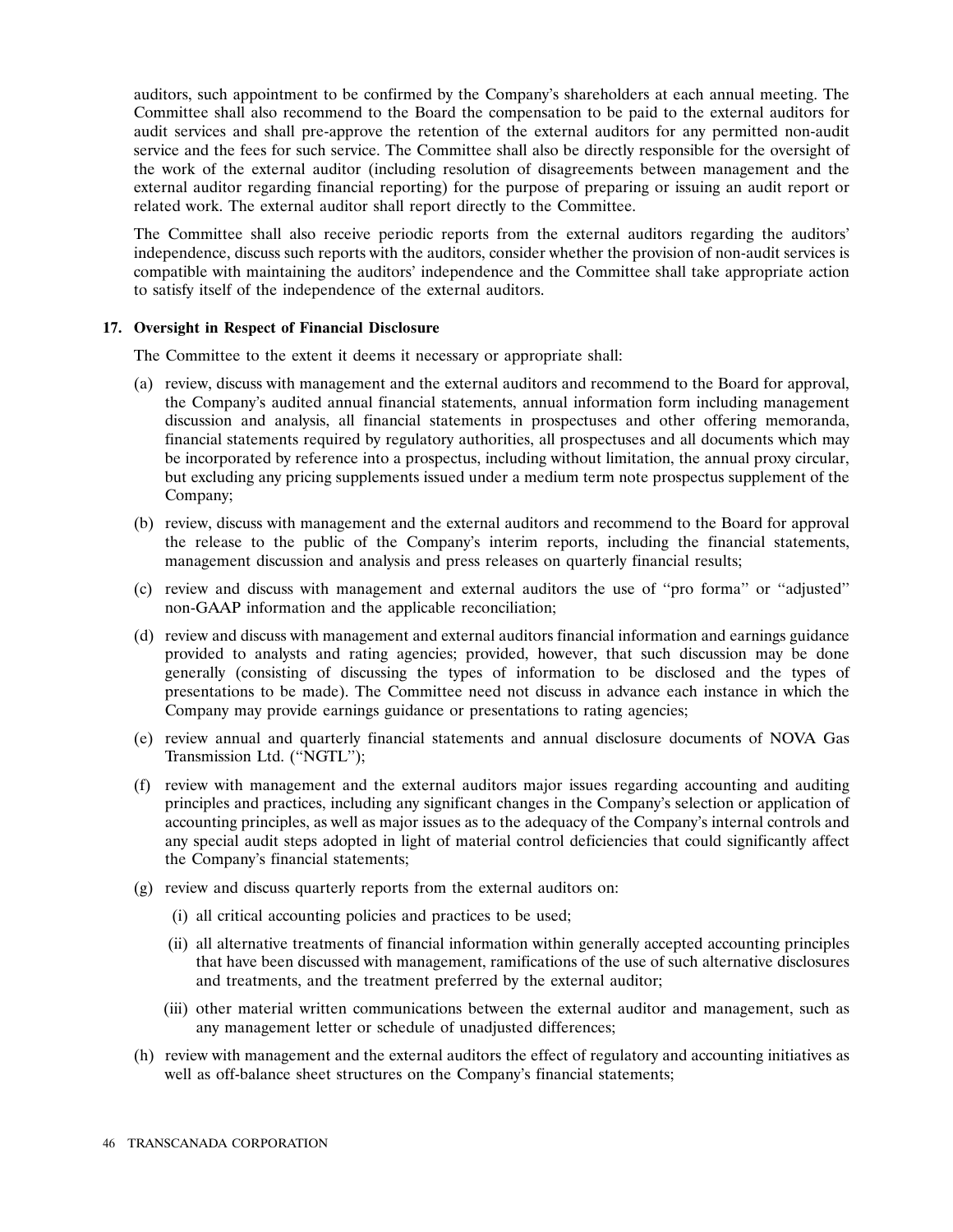- (i) review with management, the external auditors and, if necessary, legal counsel, any litigation, claim or contingency, including tax assessments, that could have a material effect upon the financial position of the Company, and the manner in which these matters have been disclosed in the financial statements;
- (j) review disclosures made to the Committee by the Company's CEO and CFO during their certification process for the periodic reports filed with securities regulators about any significant deficiencies in the design or operation of internal controls or material weaknesses therein and any fraud involving management or other employees who have a significant role in the Company's internal controls;
- (k) discuss with management the Company's material financial risk exposures and the steps management has taken to monitor and control such exposures, including the Company's risk assessment and risk management policies.

# **18. Oversight in Respect of Legal and Regulatory Matters**

(a) review with the Company's General Counsel legal matters that may have a material impact on the financial statements, the Company's compliance policies and any material reports or inquiries received from regulators or governmental agencies.

#### **19. Oversight in Respect of Internal Audit**

- (a) review the audit plans of the internal auditors of the Company including the degree of coordination between such plan and that of the external auditors and the extent to which the planned audit scope can be relied upon to detect weaknesses in internal control, fraud or other illegal acts;
- (b) review the significant findings prepared by the internal auditing department and recommendations issued by the Company or by any external party relating to internal audit issues, together with management's response thereto;
- (c) review compliance with the Company's policies and avoidance of conflicts of interest;
- (d) review the adequacy of the resources of the internal auditor to ensure the objectivity and independence of the internal audit function, including reports from the internal audit department on its audit process with associates and affiliates;
- (e) ensure the internal auditor has access to the Chair of the Committee and of the Board and to the Chief Executive Officer and meet separately with the internal auditor to review with him any problems or difficulties he may have encountered and specifically:
	- (i) any difficulties which were encountered in the course of the audit work, including restrictions on the scope of activities or access to required information, and any disagreements with management;
	- (ii) any changes required in the planned scope of the internal audit; and
	- (iii) the internal audit department responsibilities, budget and staffing;
	- and to report to the Board on such meetings;
- (f) bi-annually review officers' expenses and aircraft usage reports.

## **20. Oversight in Respect of the External Auditors**

- (a) review the annual post-audit or management letter from the external auditors and management's response and follow-up in respect of any identified weakness, inquire regularly of management and the external auditors of any significant issues between them and how they have been resolved, and intervene in the resolution if required;
- (b) review the quarterly unaudited financial statements with the external auditors and receive and review the review engagement reports of external auditors on unaudited financial statements of the Company and NGTL;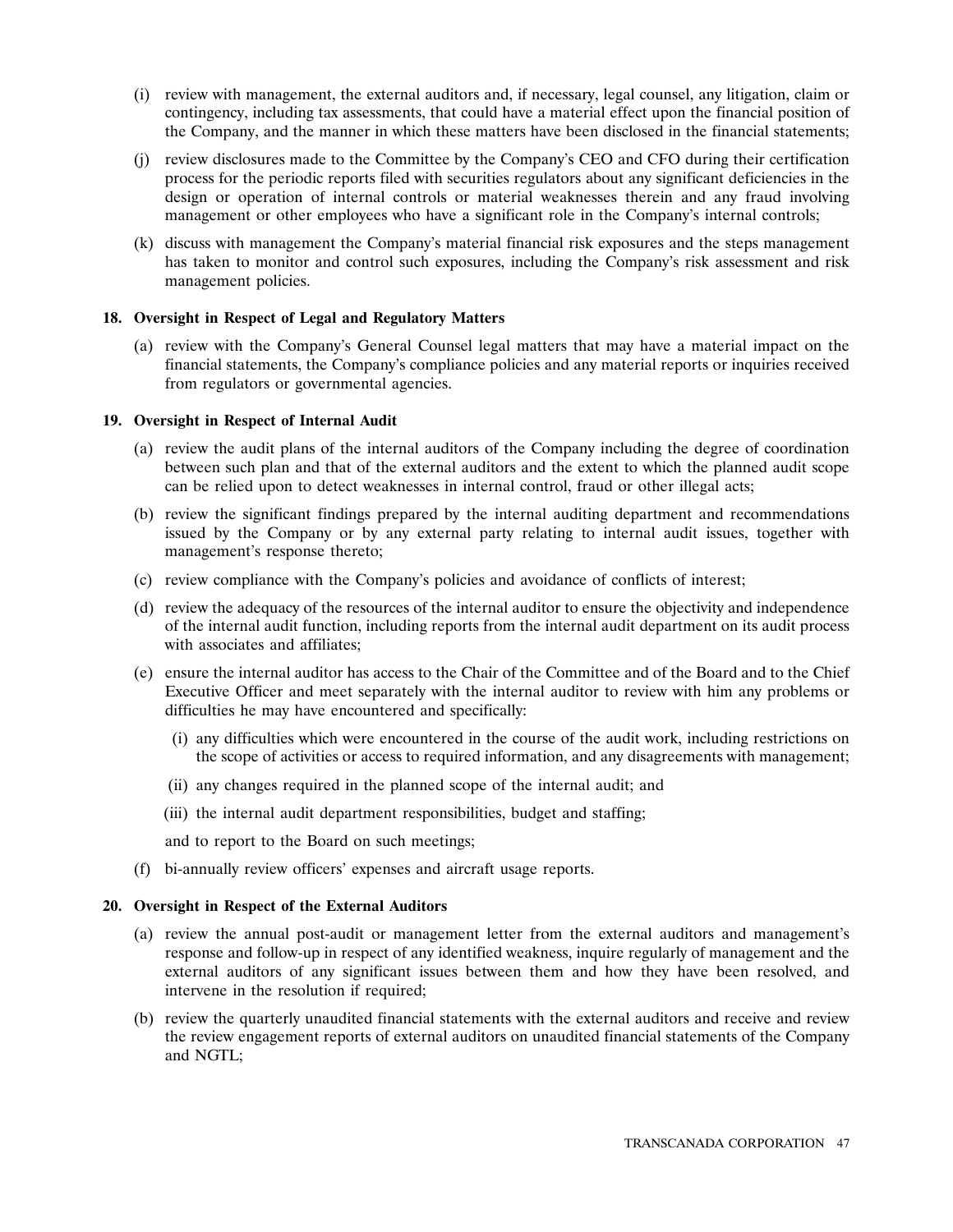- (c) receive and review annually the external auditors' formal written statement of independence delineating all relationships between itself and the Company;
- (d) meet separately with the external auditors to review with them any problems or difficulties the external auditors may have encountered and specifically:
	- (i) any difficulties which were encountered in the course of the audit work, including any restrictions on the scope of activities or access to required information, and any disagreements with management; and
	- (ii) any changes required in the planned scope of the audit;

and to report to the Board on such meetings;

- (e) review with the external auditors the adequacy and appropriateness of the accounting policies used in preparation of the financial statements;
- (f) meet with the external auditors prior to the audit to review the planning and staffing of the audit;
- (g) receive and review annually the external auditors' written report on their own internal quality control procedures; any material issues raised by the most recent internal quality control review, or peer review, of the external auditors, or by any inquiry or investigation by governmental or professional authorities, within the preceding five years, and any steps taken to deal with such issues;
- (h) review and evaluate the external auditors, including the lead partner of the external auditor team;
- (i) ensure the rotation of the lead (or coordinating) audit partner having primary responsibility for the audit and the audit partner responsible for reviewing the audit as required by law.

#### **21. Oversight in Respect of Audit and Non-Audit Services**

- (a) pre-approve all audit services (which may entail providing comfort letters in connection with securities underwritings) and all permitted non-audit services, other than non-audit services where:
	- (i) the aggregate amount of all such non-audit services provided to the Company constitutes not more than 5% of the total fees paid by the Company and its subsidiaries to the external auditor during the fiscal year in which the non-audit services are provided;
	- (ii) such services were not recognized by the Company at the time of the engagement to be non-audit services; and
	- (iii) such services are promptly brought to the attention of the Committee and approved prior to the completion of the audit by the Committee or by one or more members of the Committee to whom authority to grant such approvals has been delegated by the Committee;
- (b) approval by the Committee of a non-audit service to be performed by the external auditor shall be disclosed as required under securities laws and regulations;
- (c) the Committee may delegate to one or more designated members of the Committee the authority to grant pre-approvals required by this subsection. The decisions of any member to whom authority is delegated to pre-approve an activity shall be presented to the Committee at its first scheduled meeting following such pre-approval;
- (d) if the Committee approves an audit service within the scope of the engagement of the external auditor, such audit service shall be deemed to have been pre-approved for purposes of this subsection.

#### **22. Oversight in Respect of Certain Policies**

(a) review and recommend to the Board for approval policy changes and program initiatives deemed advisable by management or the Committee with respect to the Company's codes of business conduct and ethics;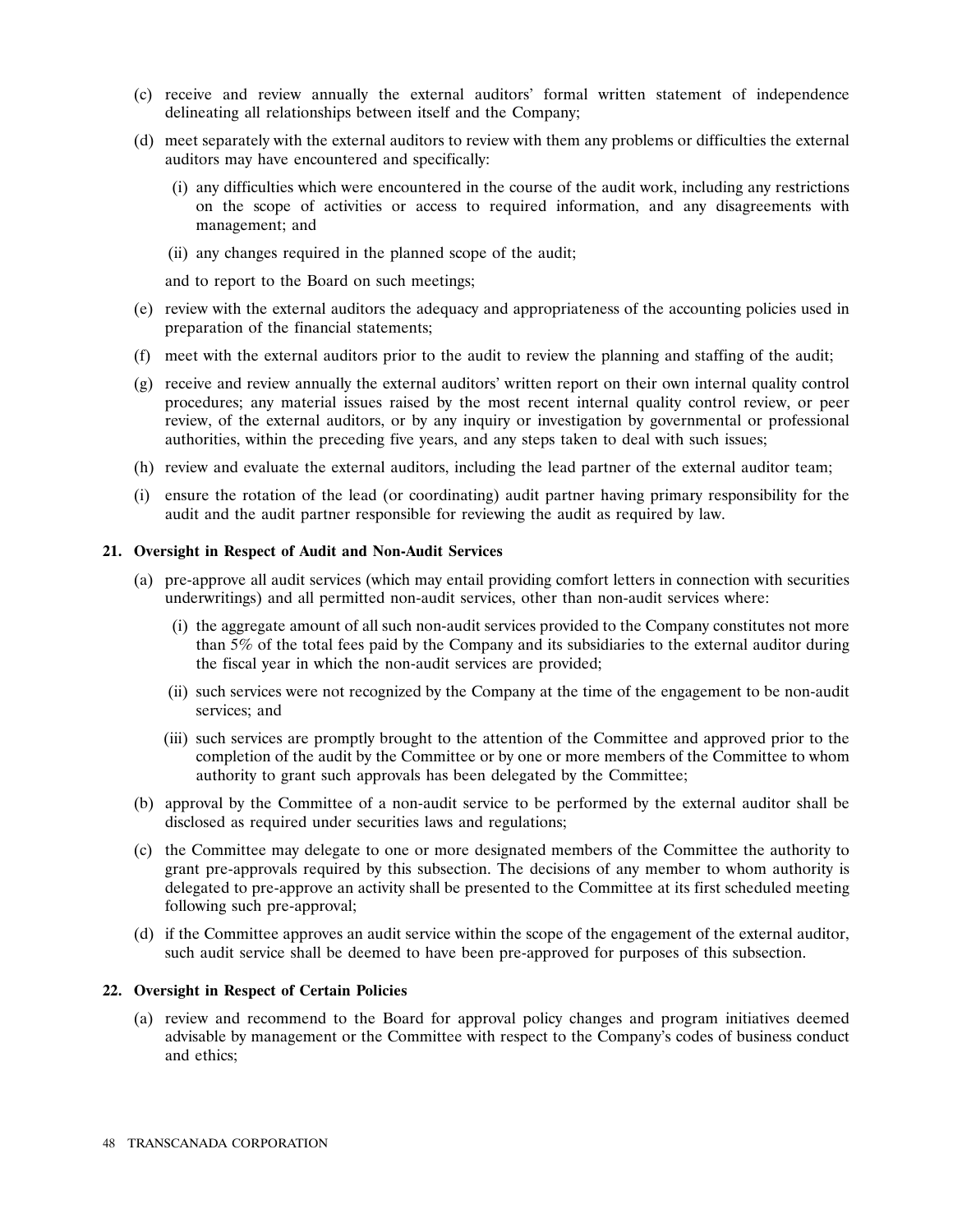- (b) obtain reports from management, the Company's senior internal auditing executive and the external auditors and report to the Board on the status and adequacy of the Company's efforts to ensure its businesses are conducted and its facilities are operated in an ethical, legally compliant and socially responsible manner, in accordance with the Company's codes of business conduct and ethics;
- (c) establish a non-traceable, confidential and anonymous system by which callers may ask for advice or report any ethical or financial concern, ensure that procedures for the receipt, retention and treatment of complaints in respect of accounting, internal controls and auditing matters are in place, and receive reports on such matters as necessary;
- (d) annually review and assess the adequacy of the Company's public disclosure policy.

# **23. Oversight in Respect of Pension Matters**

- (a) consider and in accordance with regulatory requirements approve any changes in the Company's pension plans having to do with financial matters after consultation with the Human Resources Committee in respect of any effect such a change may have on pension benefits;
- (b) review and consider financial and investment reports relating to the Company's pension plans;
- (c) appoint and terminate the engagement of investment managers with respect to the Company's pension plans;
- (d) receive, review and report to the Board on the actuarial valuation and funding requirements for the Company's pension plans.

# **24. Oversight in Respect of Internal Administration**

- (a) review annually the reports of the Company's representatives on certain audit committees of subsidiaries and affiliates of the Company and any significant issues and auditor recommendations concerning such subsidiaries and affiliates;
- (b) review the succession plans in respect of the Chief Financial Officer, the Vice President, Risk Management and the Director, Internal Audit;
- (c) review and approve guidelines for the Company's hiring of employees or former employees of the external auditors who were engaged on the Company's account.

# **25. Oversight Function**

While the Committee has the responsibilities and powers set forth in this Charter, it is not the duty of the Committee to plan or conduct audits or to determine that the Company's financial statements and disclosures are complete and accurate or are in accordance with generally accepted accounting principles and applicable rules and regulations. These are the responsibilities of management and the external auditors. The Committee, its Chair and any of its members who have accounting or related financial management experience or expertise, are members of the Board, appointed to the Committee to provide broad oversight of the financial disclosure, financial risk and control related activities of the Company, and are specifically not accountable nor responsible for the day to day operation of such activities. Although designation of a member or members as an ''audit committee financial expert'' is based on that individual's education and experience, which that individual will bring to bear in carrying out his or her duties on the Committee, designation as an ''audit committee financial expert'' does not impose on such person any duties, obligations or liability that are greater than the duties, obligations and liability imposed on such person as a member of the Committee and Board in the absence of such designation. Rather, the role of any audit committee financial expert, like the role of all Committee members, is to oversee the process and not to certify or guarantee the internal or external audit of the Company's financial information or public disclosure.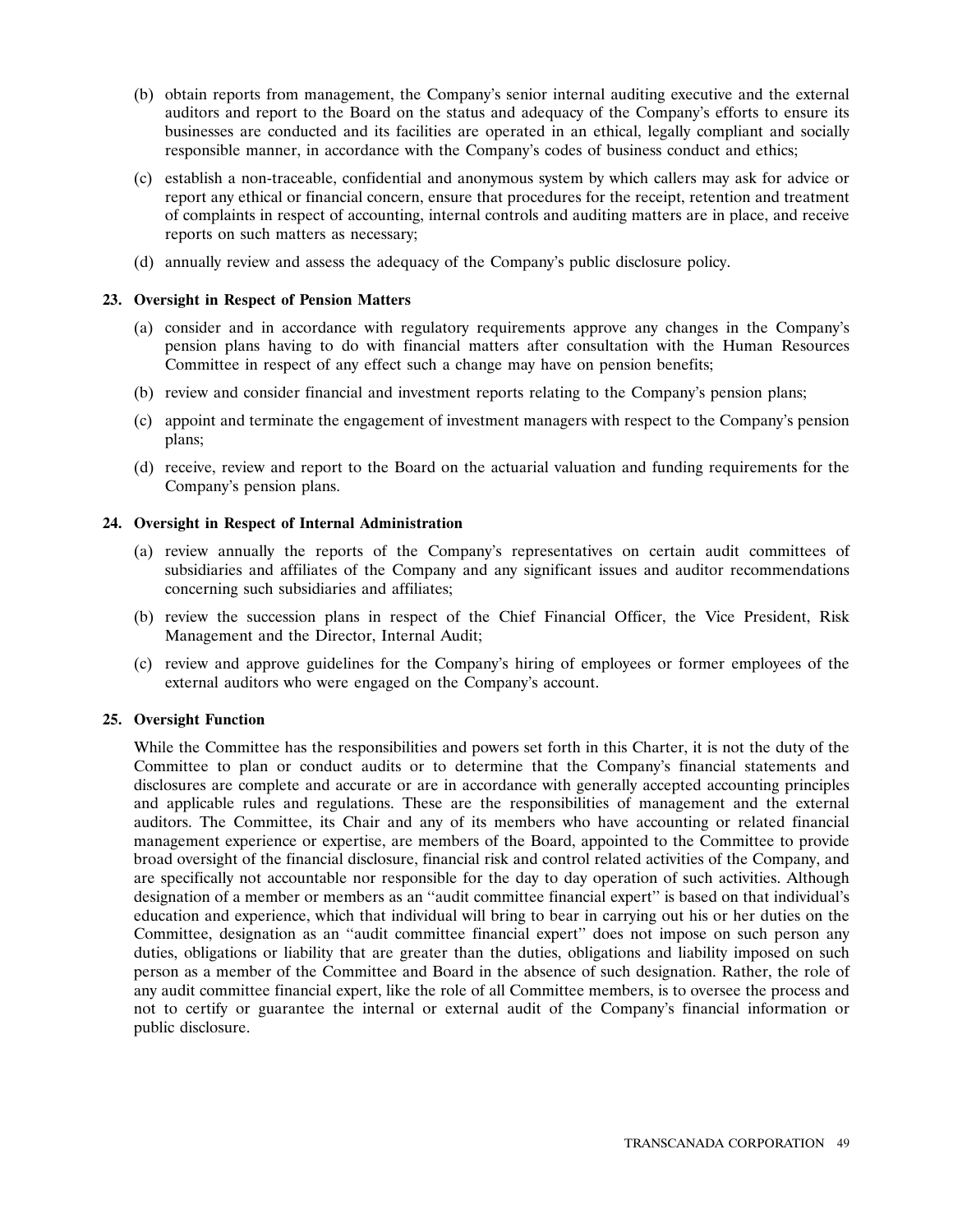# **SCHEDULE ''G''**

#### **CHARTER OF THE GOVERNANCE COMMITTEE**

# **PART I**

## **ESTABLISHMENT OF COMMITTEE AND PROCEDURES**

# **1. Committee**

A Committee of the Directors to be known as the ''Governance Committee'' is established.

# **2. Composition of Committee**

The Committee shall consist of not less than three and not more than seven Directors, a majority of whom are resident Canadians (as defined in the Canada Business Corporations Act) and all of whom shall be unrelated and independent as determined by the Board.

#### **3. Appointment of Committee Members**

Members of the Committee shall be appointed at the meeting of the Directors immediately following the annual meeting of Shareholders, and shall hold office until the next annual meeting, or until their successors are appointed, or until they cease to be Directors of the Company. It is desirable that membership on the Committee be rotated such that as many different Directors as possible have an opportunity at some time to serve on the Committee.

# **4. Vacancies**

Where a vacancy occurs at any time in the membership of the Committee, it may be filled by the Board and shall be filled by the Board if the membership of the Committee is less than three Directors.

## **5. Committee Chair**

The Board shall appoint a Chair for the Committee.

#### **6. Absence of Committee Chair**

If the Chair of the Committee is not present at any meeting of the Committee, one of the other members of the Committee present at the meeting shall be chosen by the Committee to preside at the meeting.

# **7. Secretary of Committee**

The Committee shall appoint a Secretary who need not be a director of The Company.

# **8. Meetings**

The Chair or any two members of the Committee may call a meeting of the Committee. The Committee shall meet at least semi-annually. Although the Chair of the Board and the Company's President and Chief Executive Officer may attend all meetings of the Committee, the Committee will also meet in separate executive sessions.

#### **9. Quorum**

A majority of the members of the Committee, present in person or by telephone or other telecommunication device that permits all persons participating in the meeting to speak to each other, shall constitute a quorum.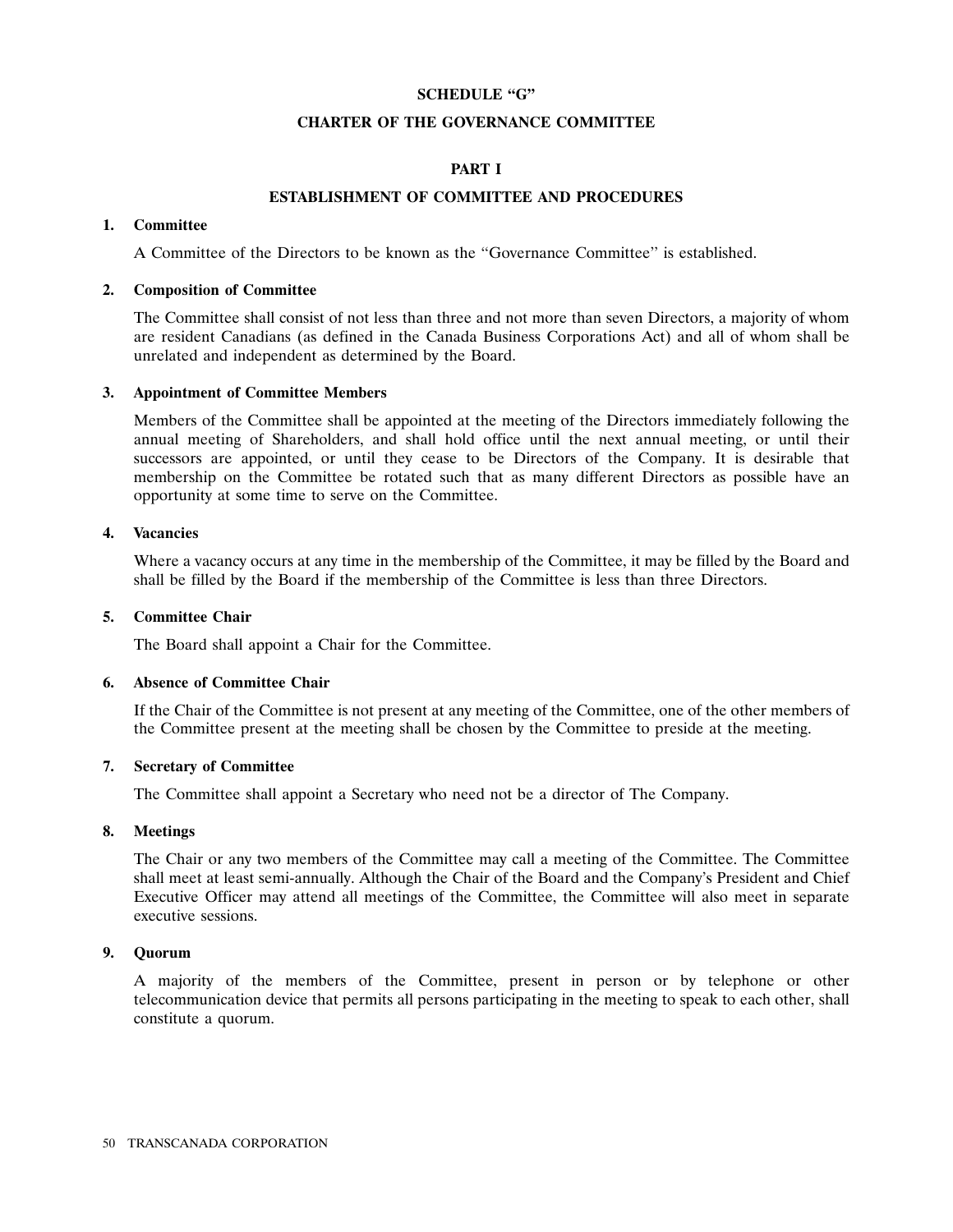## **10. Notice of Meetings**

Notice of the time and place of every meeting shall be given in writing or facsimile communication to each member of the Committee at least 24 hours prior to the time fixed for such meeting, provided, however, that a member may in any manner waive a notice of a meeting; and attendance of a member at a meeting is a waiver of notice of the meeting, except where a member attends a meeting for the express purpose of objecting to the transaction of any business on the grounds that the meeting is not lawfully called.

## **11. Attendance of Officers or Employees of the Company at Meeting**

At the invitation of the Chair of the Committee, one or more officers or employees of the Company may attend any meeting of the Committee.

# **12. Procedure, Records and Reporting**

The Committee shall fix its own procedure at meetings, keep records of its proceedings and report to the Board but not later than the next meeting of the Board.

# **13. Review of Terms of Reference**

The Committee shall evaluate on an annual basis its performance and review its Charter and shall as it deems appropriate propose any changes to the Board for approval.

#### **PART II**

# **MANDATE OF COMMITTEE**

#### **14. General Mandate**

The Committee's mandate is to enhance the Company's corporate governance through a continuing assessment of The Company's approach to corporate governance and to make policy recommendations with respect thereto.

In addition, the Committee is mandated with identifying qualified individuals to become board members and to recommend to the Board the director nominees for appointment at the next annual meeting.

# **15. Specific Mandates**

- I. The Committee shall:
	- (a) review from time to time the size, composition and profile of the Board of Directors including a review of the criteria for selecting new directors;
	- (b) review and report to the Board annually on its assessment of the performance of the Board and the Committees of the Board, and the basis of that evaluation;
	- (c) review annually the performance and contribution of individual Board members, including an evaluation of the competencies and skills the Board as a whole should possess;
	- (d) identify individuals qualified to become members of the Board and to recommend to the Board for selection the director nominees for election at the annual meeting of shareholders, or to be appointed to fill any vacancies;
	- (e) be authorized when deemed necessary or desirable to engage and compensate any outside advisor as it determines necessary to permit it to carry out its duties;
	- (f) review from time to time the retirement age of the Directors;
	- (g) review and recommend to the Board of Directors candidates for the office of Chairman of the Board;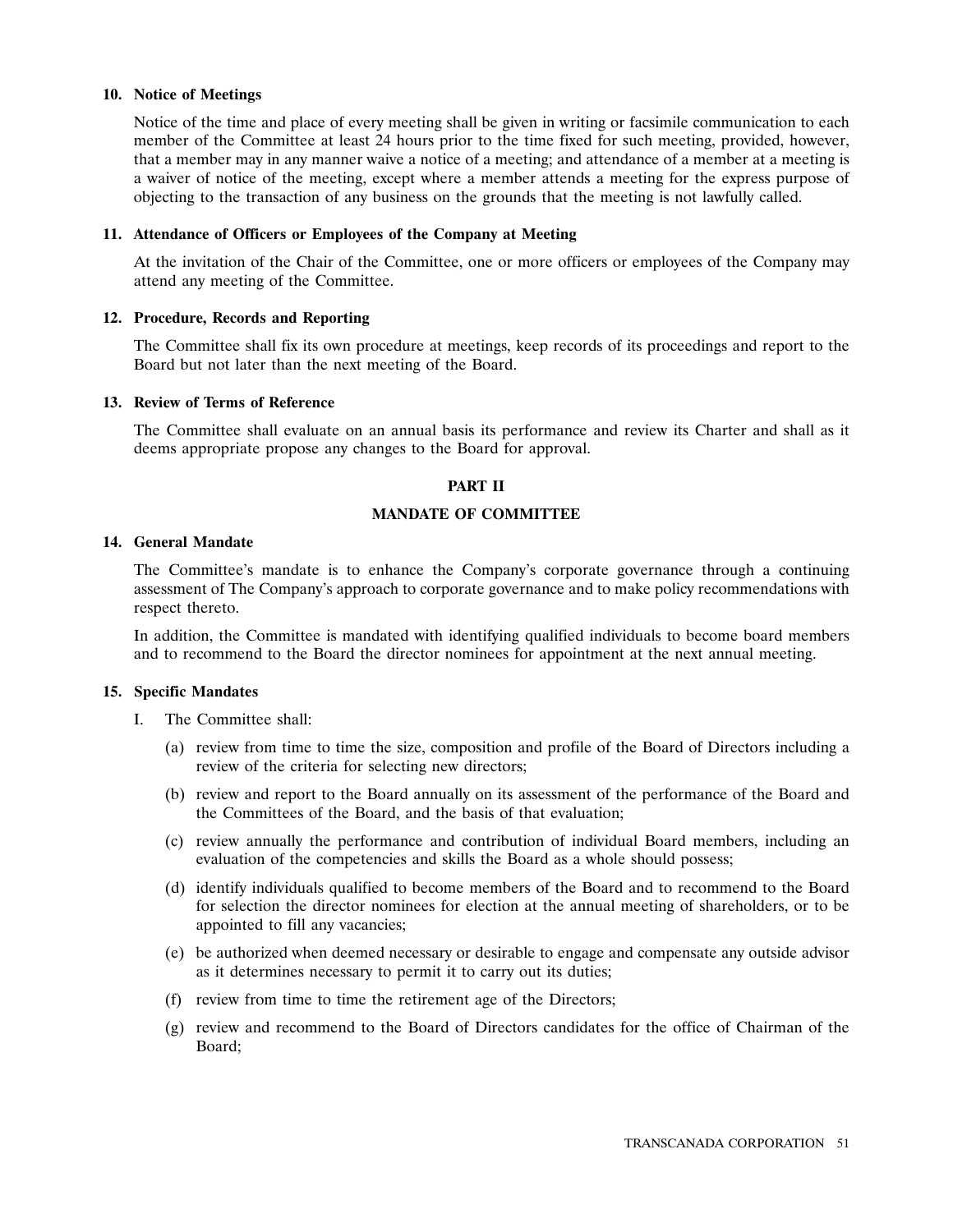- (h) conduct an annual review of Directors' compensation for Board and Committee service taking into account such criteria as time commitment, compensation provided by comparative companies, responsibilities, and recommend any change for Board approval; and
- (i) make recommendations relative to the composition of the various Committees of the Board.
- II. The Committee shall develop the policies and procedures of the Board of Directors regarding corporate governance issues, including:
	- (a) on an annual basis, recommend and bring forward to the Board a general list of corporate governance issues for review, discussion or action by the Board or a Committee thereof;
	- (b) review the Company's structures and procedures to ensure that the Board of Directors is able to and in fact is, functioning independently of management;
	- (c) assess the effectiveness of the Board as a whole and recommend steps which may be taken to improve effectiveness;
	- (d) assess the availability, relevance and timeliness of information required by the Board;
	- (e) monitor the quality of the relationship between management and the Board and recommend improvements as deemed necessary or desirable;
	- (f) ensure that any issues of corporate governance identified by any directors are raised to management;
	- (g) review any surveys completed by directors dealing with the effectiveness of the operation of the Board; and
	- (h) undertake such other initiatives as are needed to help deliver preeminent corporate governance.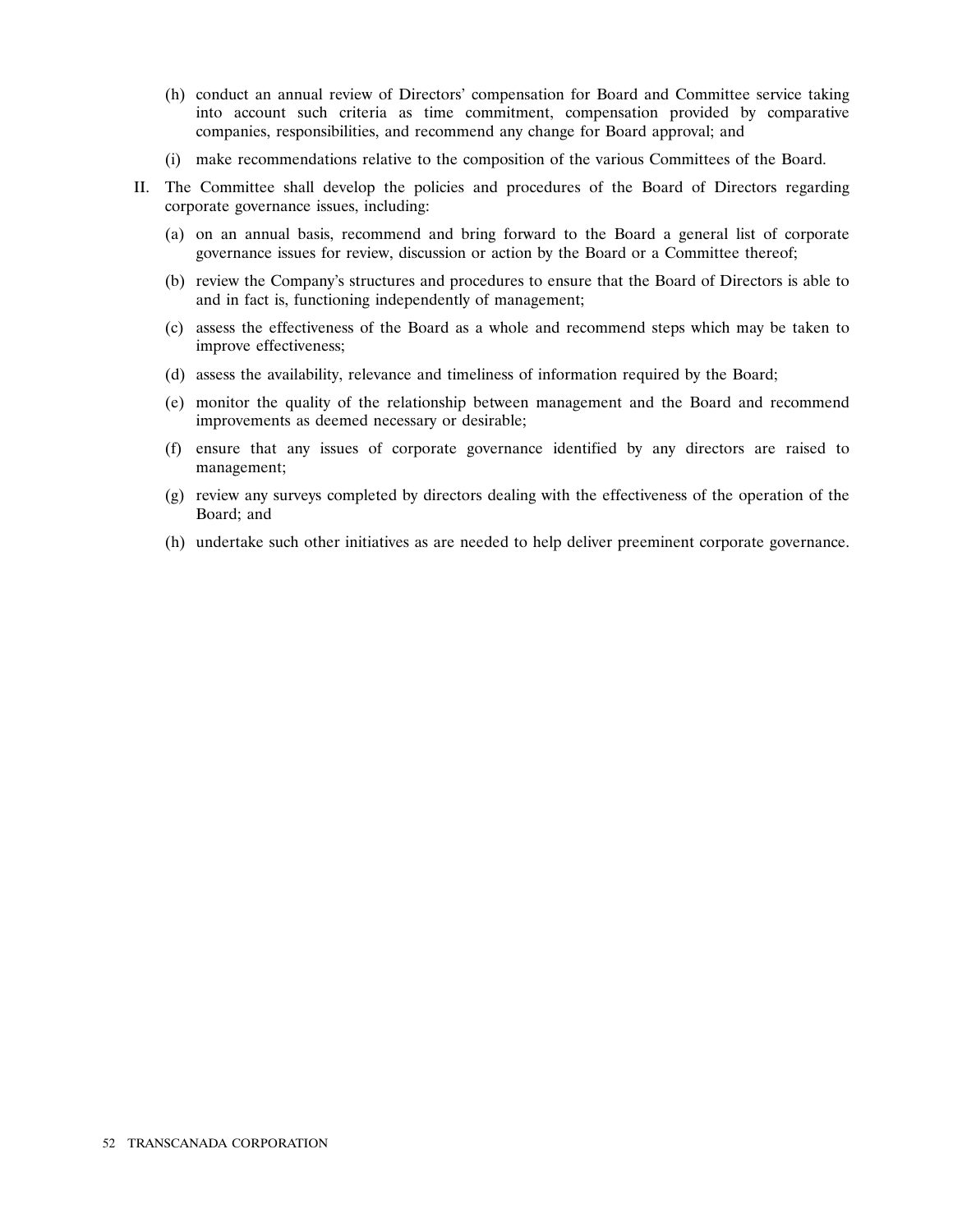# **SCHEDULE ''H''**

#### **CHARTER OF THE HEALTH, SAFETY AND ENVIRONMENT COMMITTEE**

# **PART I**

# **ESTABLISHMENT OF COMMITTEE AND PROCEDURES**

#### **1. Committee**

A Committee of the Directors to be known as the ''Health, Safety and Environment Committee'' is hereby established.

## **2. Composition of Committee**

The Committee shall consist of not less than five and not more than eight Directors, a majority of whom are resident Canadians (as defined in the Canada Business Corporations Act), none of whom is either an officer or employee of the Company or any of its subsidiaries and a majority of whom are persons not affiliated with the Company.

#### **3. Appointment of Committee Members**

Members of the Committee shall be appointed at the meeting of the Directors immediately following the annual meeting of Shareholders, and shall hold office until the next annual meeting, or until their successors are appointed, or until they cease to be Directors of the Company. It is desirable that membership on the Committee be rotated such that as many different Directors as possible have an opportunity at some time to serve on the Committee.

# **4. Vacancies**

Where a vacancy occurs at any time in the membership of the Committee, it may be filled by the Board and shall be filled by the Board if the membership of the Committee is less than five Directors.

# **5. Committee Chair**

The Board shall appoint a Chair for the Committee.

# **6. Absence of Committee Chair**

If the Chair of the Committee is not present at any meeting of the Committee, one of the other members of the Committee present at the meeting shall be chosen by the Committee to preside at the meeting.

# **7. Secretary of Committee**

The Committee shall appoint a Secretary who need not be a director of the Company.

#### **8. Meetings**

The Chair or any two members of the Committee or the external auditors may call a meeting of the Committee. The Committee shall meet at least three times per year.

#### **9. Quorum**

Three members of the Committee, present in person or by telephone or other telecommunication device that permit all persons participating in the meeting to speak to each other, shall constitute a quorum.

## **10. Notice of Meetings**

Notice of the time and place of every meeting shall be given in writing or facsimile communication to each member of the Committee at least 24 hours prior to the time fixed for such meeting, provided, however,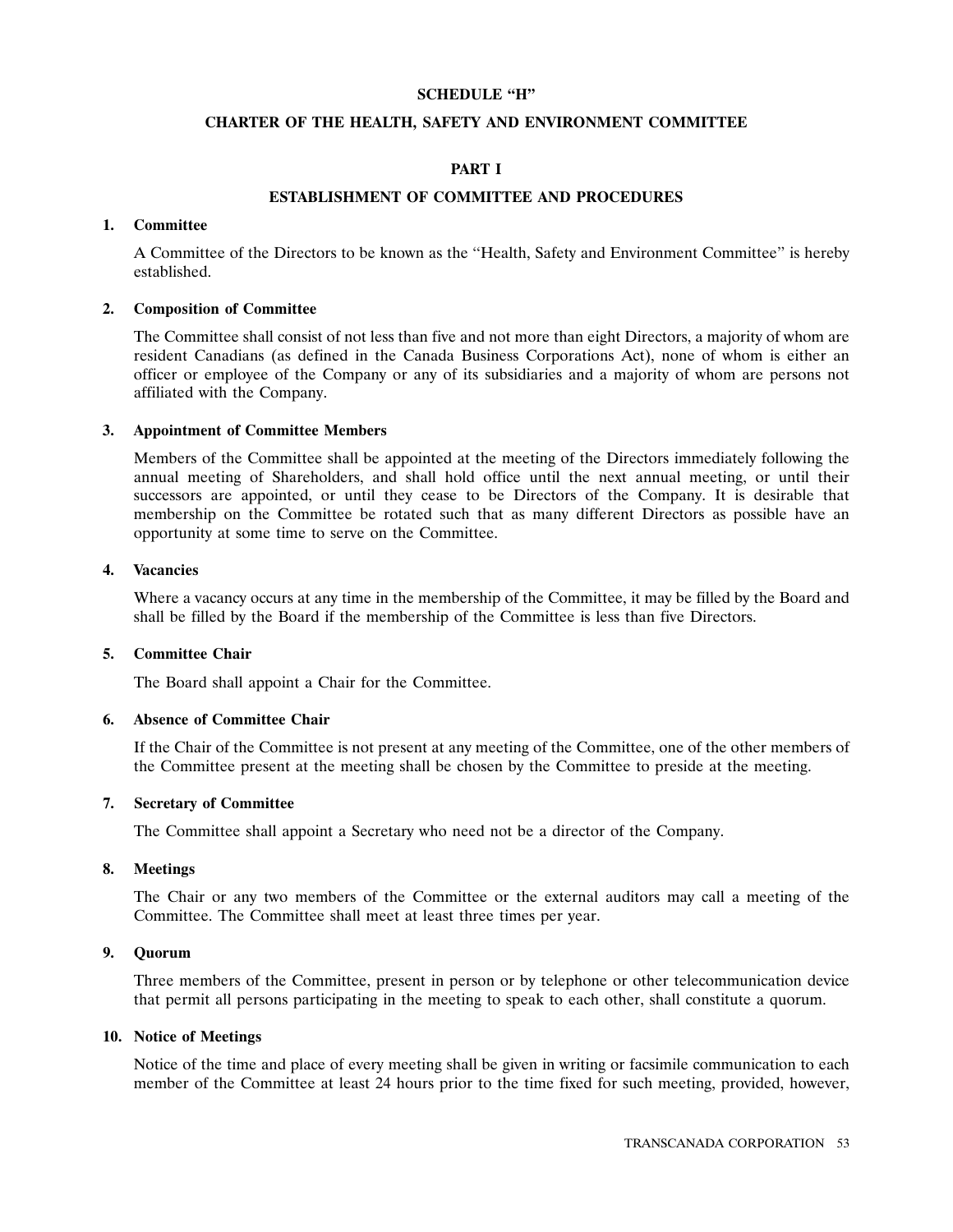that a member may in any manner waive a notice of a meeting; and attendance of a member at a meeting is a waiver of notice of the meeting, except where a member attends a meeting for the express purpose of objecting to the transaction of any business on the grounds that the meeting is not lawfully called.

#### **11. Attendance of Officers of the Company at Meeting**

At the invitation of the Chair of the Committee, one or more officers of the Company may attend any meeting of the Committee.

# **12. Procedure, Records and Reporting**

The Committee shall fix its own procedure at meetings, keep records of its proceedings and report to the Board when the Committee may deem appropriate (but not later than the next meeting of the Board).

#### **13. Review of Terms of Reference**

The Committee shall review its terms of reference annually or otherwise as it deems appropriate and propose recommended changes to the Governance Committee and to the Board.

# **PART II**

## **MANDATE OF COMMITTEE**

#### **14. Specific Mandates**

- I. The Committee shall:
	- (a) monitor on a regular basis the existing health, safety and environmental practices and procedures of the Company and its controlled subsidiaries for compliance with applicable legislation, conformity with industry standards and prevention or mitigation of losses;
	- (b) consider whether the Company's policies relating to health, safety and environmental matters are being effectively implemented;
	- (c) review and consider reports and recommendations issued by the Company or by an external party relating to health, safety or environmental issues, together with management's response thereto;
	- (d) advise and make recommendations to the Board of Directors as appropriate on matters relating to health, safety and the environment;
	- (e) review and report, as appropriate, to the Board of Directors on the Company's policies and procedures relating to health, safety and the environment and, if appropriate, make recommendations to the Board of Directors;
	- (f) ensure the internal auditor has access to the Chairmen of the Committee and the Board and to the Chief Executive Officer; and
	- (g) meet separately with the Vice-President, Health, Safety and Environment and report to the Board on such meetings.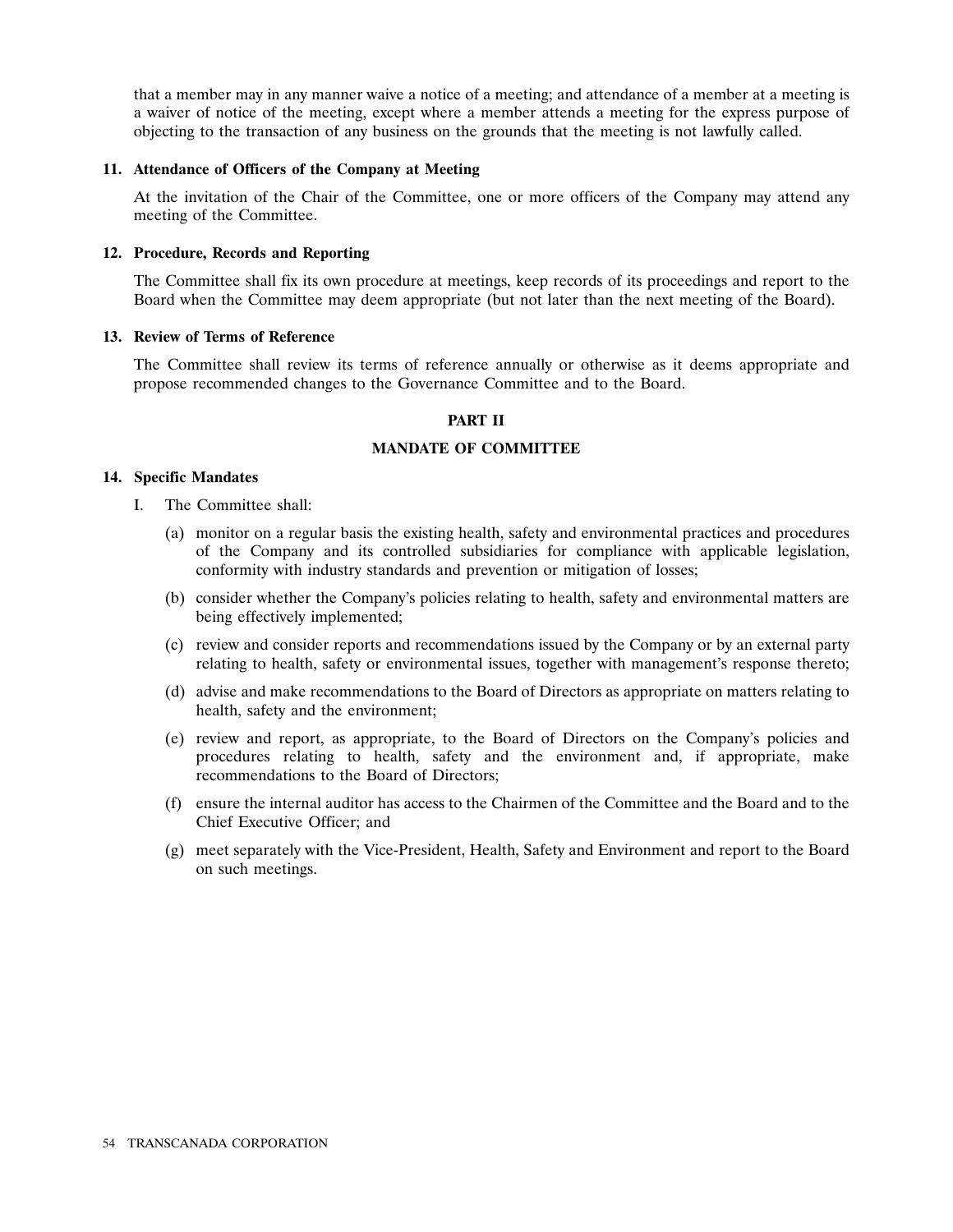## **SCHEDULE "I"**

## **CHARTER OF THE HUMAN RESOURCES COMMITTEE**

# **PART I**

# **ESTABLISHMENT OF COMMITTEE AND PROCEDURES**

# **1. Committee**

A Committee of the Directors to be known as the ''Human Resources Committee'' is hereby established.

# **2. Composition of Committee**

The Committee shall consist of not less than four and not more than seven Directors, at least twenty-five percent of whom must be resident Canadians and all of whom must be outside, non-management and unrelated directors.

# **3. Appointment of Committee Members**

Members of the Committee shall be appointed at the meeting of the Directors immediately following the annual meeting of Shareholders, and shall hold office until the next annual meeting, or until their successors are appointed, or until they cease to be Directors of the Company unless otherwise removed by a majority vote of the Board of Directors (Board).

# **4. Vacancies**

Where a vacancy occurs at any time in the membership of the Committee, it may be filled by the Board and shall be filled by the Board if the membership of the Committee is less than four Directors.

# **5. Committee Chair**

The Board shall appoint a Chair for the Committee.

# **6. Absence of Committee Chair**

If the Chair of the Committee is not present at any meeting of the Committee, one of the other members of the Committee present at the meeting shall be chosen by the Committee to preside at the meeting.

# **7. Secretary of Committee**

The Committee shall appoint a Secretary who need not be a director of the Company.

# **8. Meetings**

The Chair or any two members of the Committee may call a meeting of the Committee. The Committee shall meet at least semi-annually.

# **9. Quorum**

A majority of the Committee, present in person or by telephone or other telecommunication device that permit all persons participating in the meeting to speak to each other, shall constitute a quorum.

# **10. Notice of Meetings**

Notice of the time and place of every meeting shall be given in writing or facsimile communication to each member of the Committee at least 24 hours prior to the time fixed for such meeting, provided, however, that a member may in any manner waive a notice of a meeting; and attendance of a member at a meeting is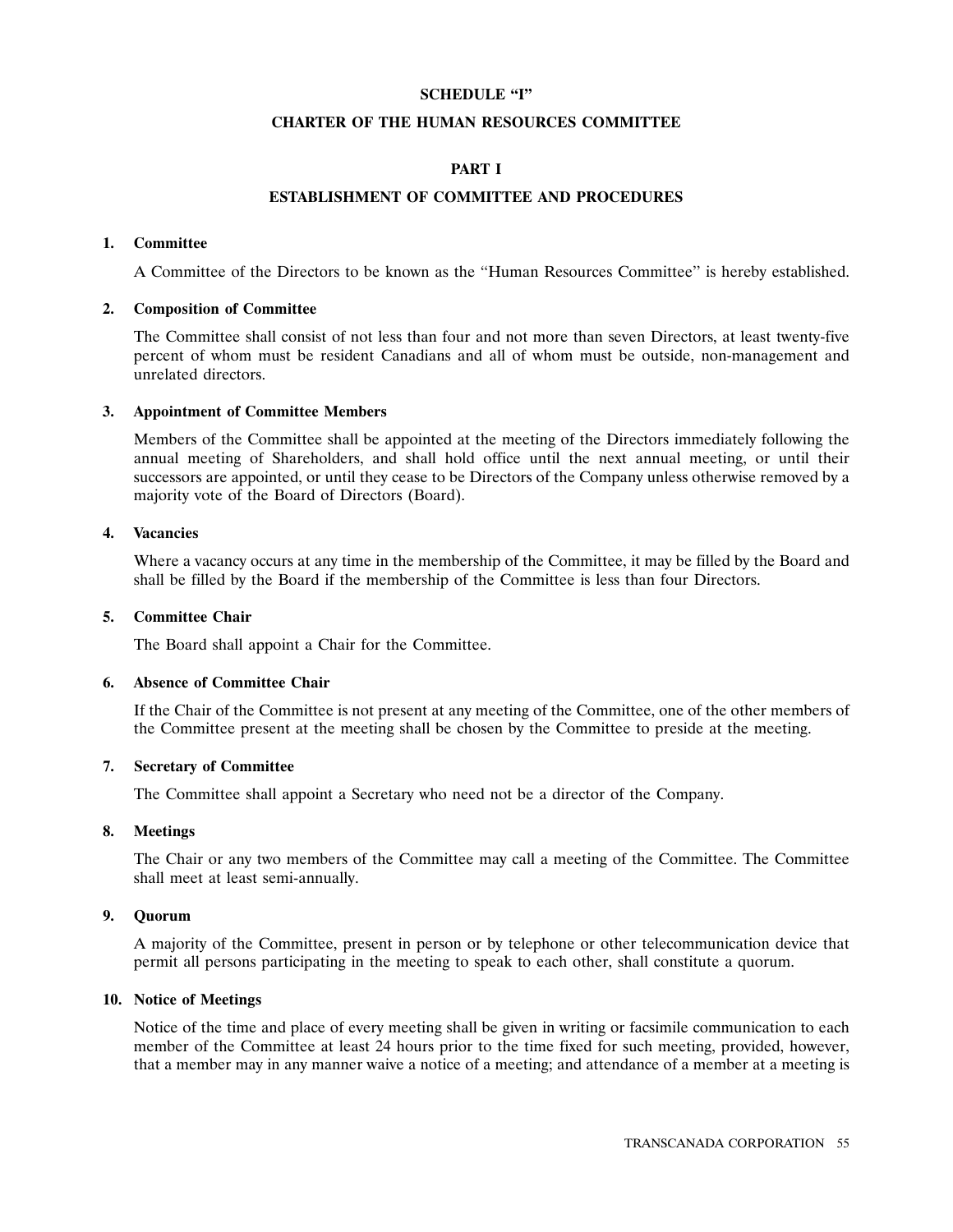a waiver of notice of the meeting, except where a member attends a meeting for the express purpose of objecting to the transaction of any business on the grounds that the meeting is not lawfully called.

## **11. Attendance of Officers of the Company at Meeting**

At the invitation of the Chair of the Committee, one or more officers or employees of the Company may attend any meeting of the Committee.

## **12. Procedure, Records and Reporting**

The Committee shall fix its own procedure at meetings, keep records of its proceedings and report to the Board when the Committee may deem appropriate, but in any event not later than the next meeting of the Board.

# **13. Review of Terms of Reference and Evaluation of Committee**

The Committee shall conduct an annual review of its performance and shall in line with this review, review its terms of reference and recommend, if required, any changes for implementation to the Governance Committee and to the Board.

# **14. Outside Experts**

The Committee Chair, on behalf of the Committee, is authorized when deemed necessary or desirable to retain outside experts, at the Company's expense to advise the Committee independently on any matter.

# **PART II**

# **SPECIFIC MANDATES OF COMMITTEE**

#### **15.** The Committee shall:

- (a) review with the President and Chief Executive Officer existing management resources and plans, including recruitment and training programs, for ensuring that qualified personnel will be available for succession to executive officer positions in the Company and key officer positions in its major subsidiaries, and report on this matter to the Board at least once each year.
- (b) review and recommend to the Board goals and objectives relevant to the President and Chief Executive Officer's compensation and will conduct an annual review and assessment of the performance against these objectives of the President and Chief Executive Officer, and review annually the performance of the senior executive officers of the Company and key officers in its major subsidiaries.
- (c) consider, with the President and Chief Executive Officer, proposed changes in organization or personnel affecting the officers' group and recommend for approval any change requiring Board action.
- (d) approve and review with the President and Chief Executive Officer the Company's overall compensation philosophy and plans in relation to the Company's business strategy.
- (e) consider and approve the salary and other remuneration, including termination packages, to be awarded to each senior executive officer of the Company and key officers of its major subsidiaries and report to the Board on the remuneration package for the Chairman, the President and Chief Executive Officer, and the executive officers.
- (f) consider and approve changes in the Company's compensation and benefit plans involving an annual change in cost to the Company in excess of \$3 million.
- (g) consider and approve any changes in the Company's pension plans having to do with benefits after consultation with the Audit and Risk Management Committee in respect of any effect such a change may have on pension financial matters; appoint members to the Company's Pension Committee, and report thereon to the Board.